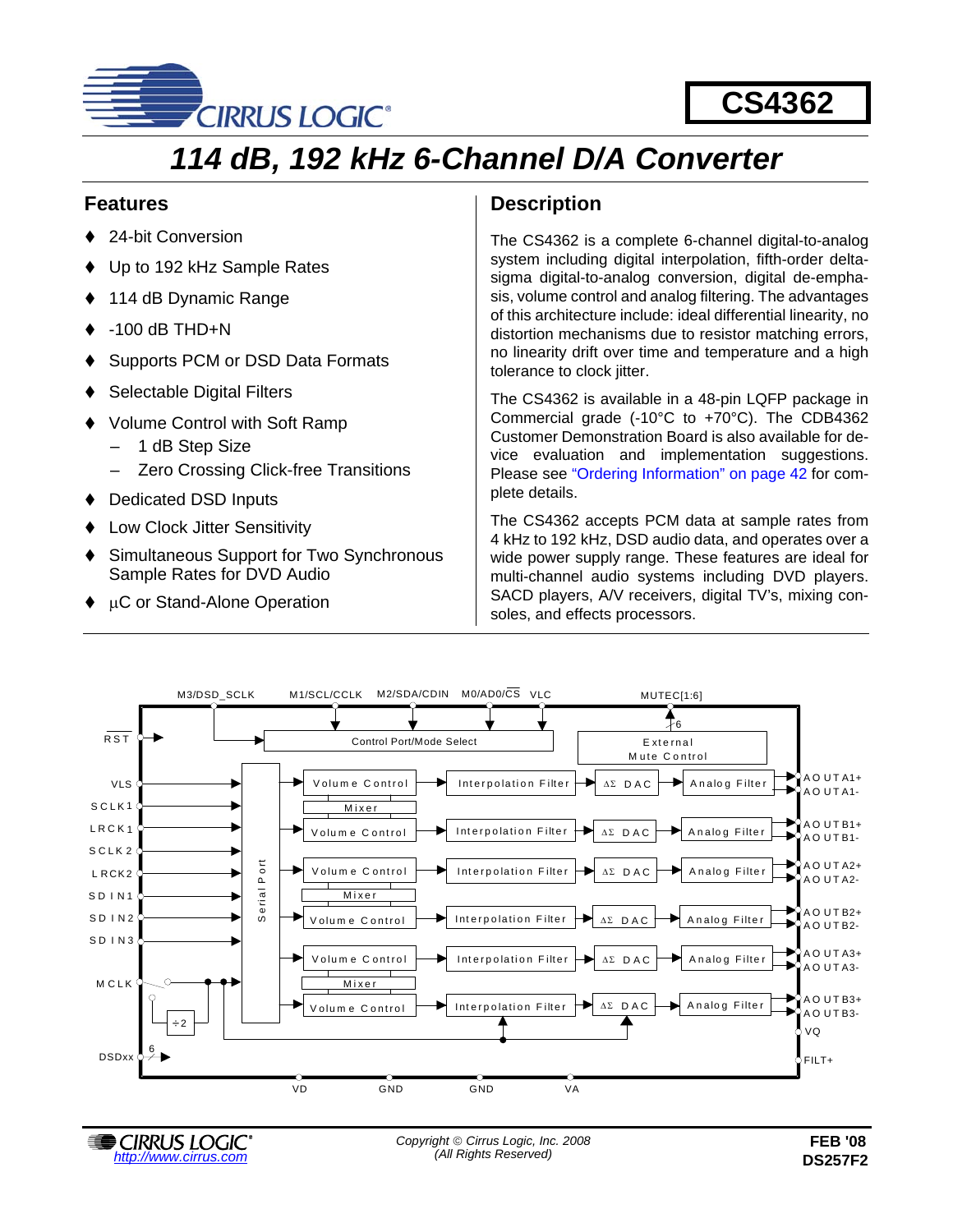# **TABLE OF CONTENTS**

| 4.6 Mixing Control Pair 1 (Channels A1 & B1)(address 06h) |    |
|-----------------------------------------------------------|----|
| Mixing Control Pair 2 (Channels A2 & B2) (address 09h)    |    |
| Mixing Control Pair 3 (Channels A3 & B3) (address 0Ch)    |    |
|                                                           | 21 |
|                                                           |    |
|                                                           |    |
|                                                           |    |
|                                                           |    |
|                                                           |    |
|                                                           |    |
|                                                           |    |
|                                                           |    |
|                                                           |    |
|                                                           |    |
|                                                           |    |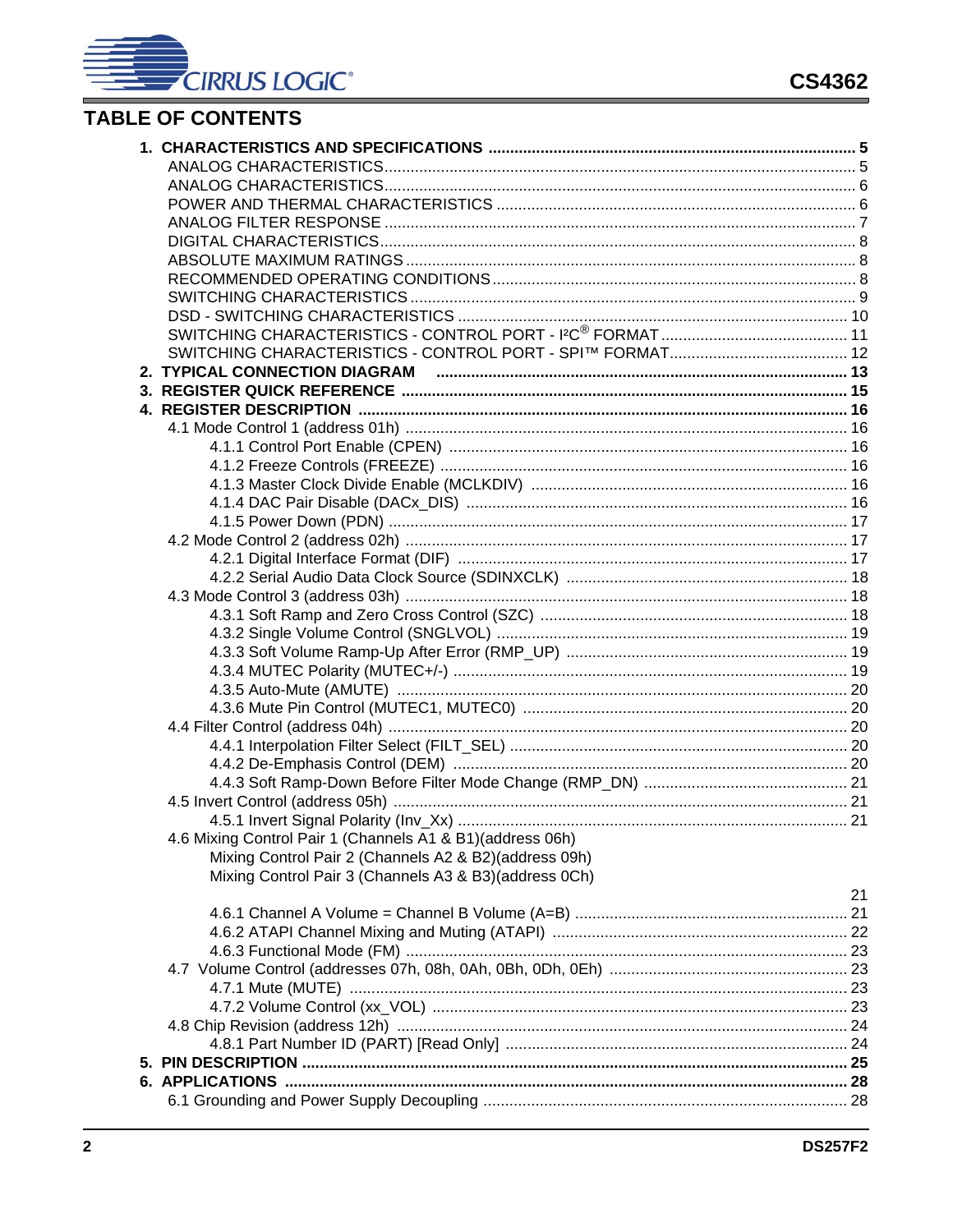| <b>8. FILTER PLOTS</b> |  |
|------------------------|--|
| <b>9. DIAGRAMS</b>     |  |
| 10.                    |  |
|                        |  |
| 12                     |  |
| 13                     |  |
|                        |  |
|                        |  |

# **LIST OF FIGURES**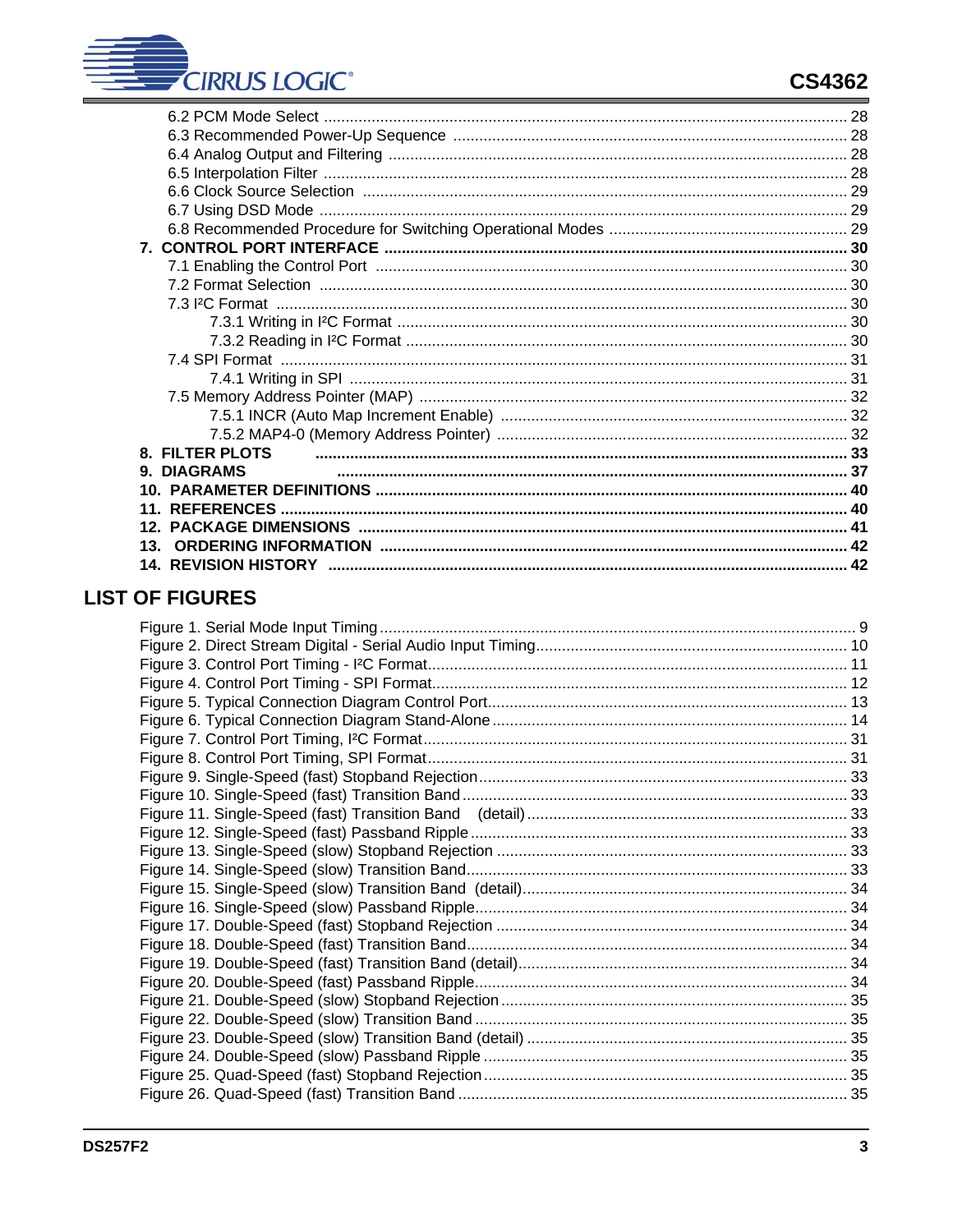

# **CS4362**

# **LIST OF TABLES**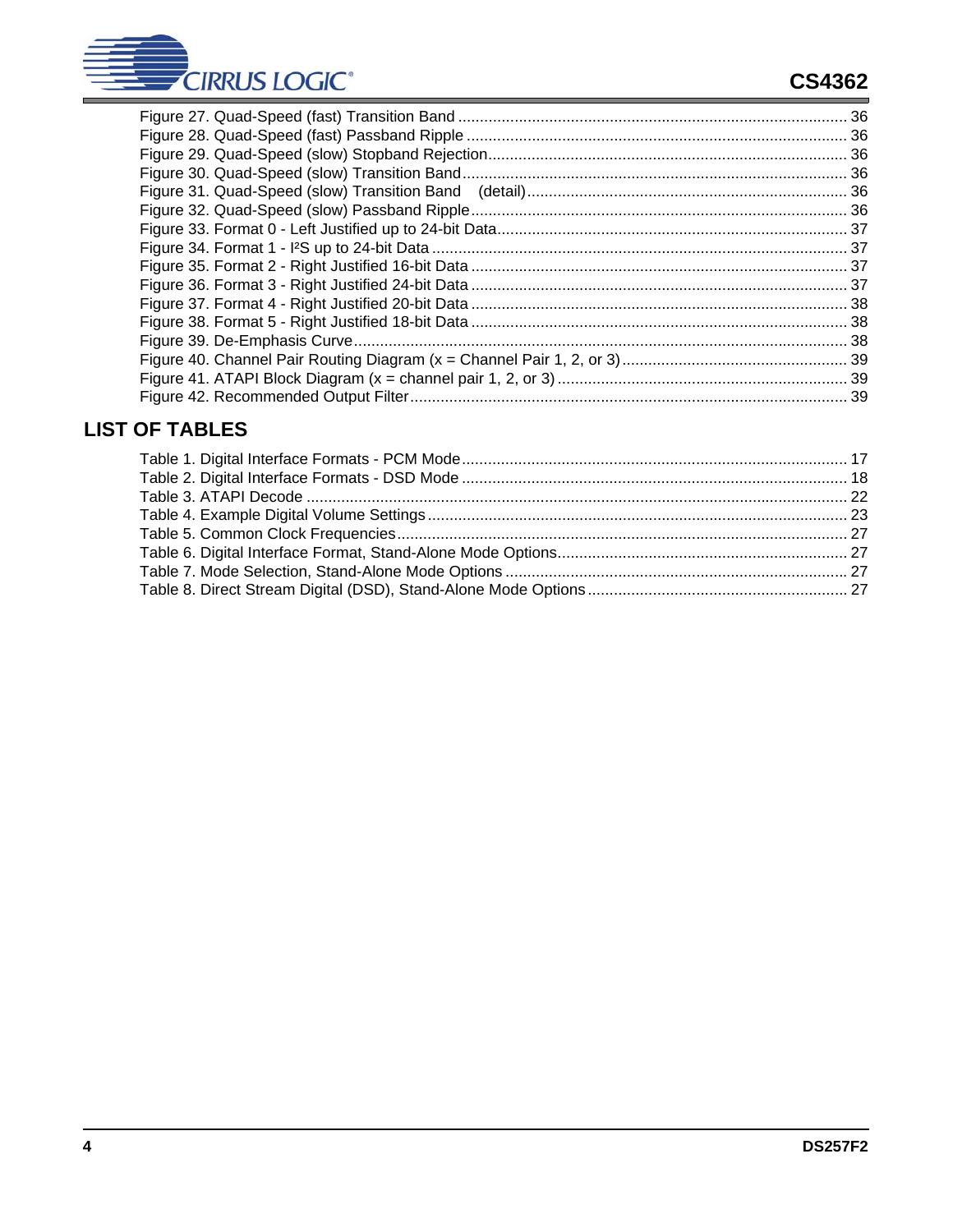

# <span id="page-4-0"></span>**1. CHARACTERISTICS AND SPECIFICATIONS**

# <span id="page-4-1"></span>**ANALOG CHARACTERISTICS**

(Full-Scale Output Sine Wave, 997 Hz; Measurement Bandwidth 10 Hz to 20 kHz, unless otherwise specified; Test load R<sub>L</sub> = 3 kΩ, C<sub>L</sub> = 100 pF, VA = 5 V, VD = 3.3 V (see [Figure 5\)](#page-12-1)

For Single-Speed Mode,  $Fs = 48$  kHz,  $SCLK = 3.072$  MHz,  $MCLK = 12.288$  MHz;

For Double-Speed Mode, Fs = 96 kHz, SCLK = 6.144 MHz, MCLK = 12.288 MHz;

For Quad-Speed Mode, Fs = 192 kHz, SCLK = 12.288 MHz, MCLK = 24.576 MHz;

For Direct Stream Digital Mode,  $Fs = 128 \times 48$  kHz,  $DSD\_SCLK = 6.144$  MHz,  $MCLK = 12.288$  MHz).

| <b>Parameters</b>                                               |                  |                                                                                       | Symbol | Min                      | <b>Typ</b>                                  | <b>Max</b> | <b>Unit</b>                      |
|-----------------------------------------------------------------|------------------|---------------------------------------------------------------------------------------|--------|--------------------------|---------------------------------------------|------------|----------------------------------|
| CS4362-KQZ Dynamic Performance - All PCM modes and DSD (Note 1) |                  |                                                                                       |        |                          |                                             |            |                                  |
| Specified Temperature Range                                     |                  | $\mathsf{I}_{\mathsf{A}}$                                                             | $-10$  | $\overline{\phantom{a}}$ | 70                                          | °C         |                                  |
| Dynamic Range (Note 2)                                          | 24-bit<br>16-bit | unweighted<br>A-Weighted<br>unweighted<br>(Note 3) A-Weighted                         |        | 105<br>108               | 111<br>114<br>94<br>97                      |            | dB<br>dB<br>dB<br>dB             |
| Total Harmonic Distortion + Noise                               | 24-bit<br>16-bit | (Note 2)<br>$0$ dB<br>$-20$ dB<br>$-60$ dB<br>$0$ dB<br>$(Note 3) -20 dB$<br>$-60$ dB | THD+N  |                          | $-100$<br>-91<br>-51<br>$-94$<br>-74<br>-34 | -94        | dB<br>dB<br>dB<br>dB<br>dB<br>dB |
| Idle Channel Noise / Signal-to-noise ratio                      |                  |                                                                                       |        |                          | 114                                         | ٠          | dB                               |
| Interchannel Isolation                                          |                  | $(1$ kHz)                                                                             |        |                          | 90                                          |            | dB                               |

- <span id="page-4-2"></span>1. CS4362-KQZ parts are tested at 25°C.
- <span id="page-4-3"></span>2. One-half LSB of triangular PDF dither is added to data.
- <span id="page-4-4"></span>3. Performance limited by 16-bit quantization noise.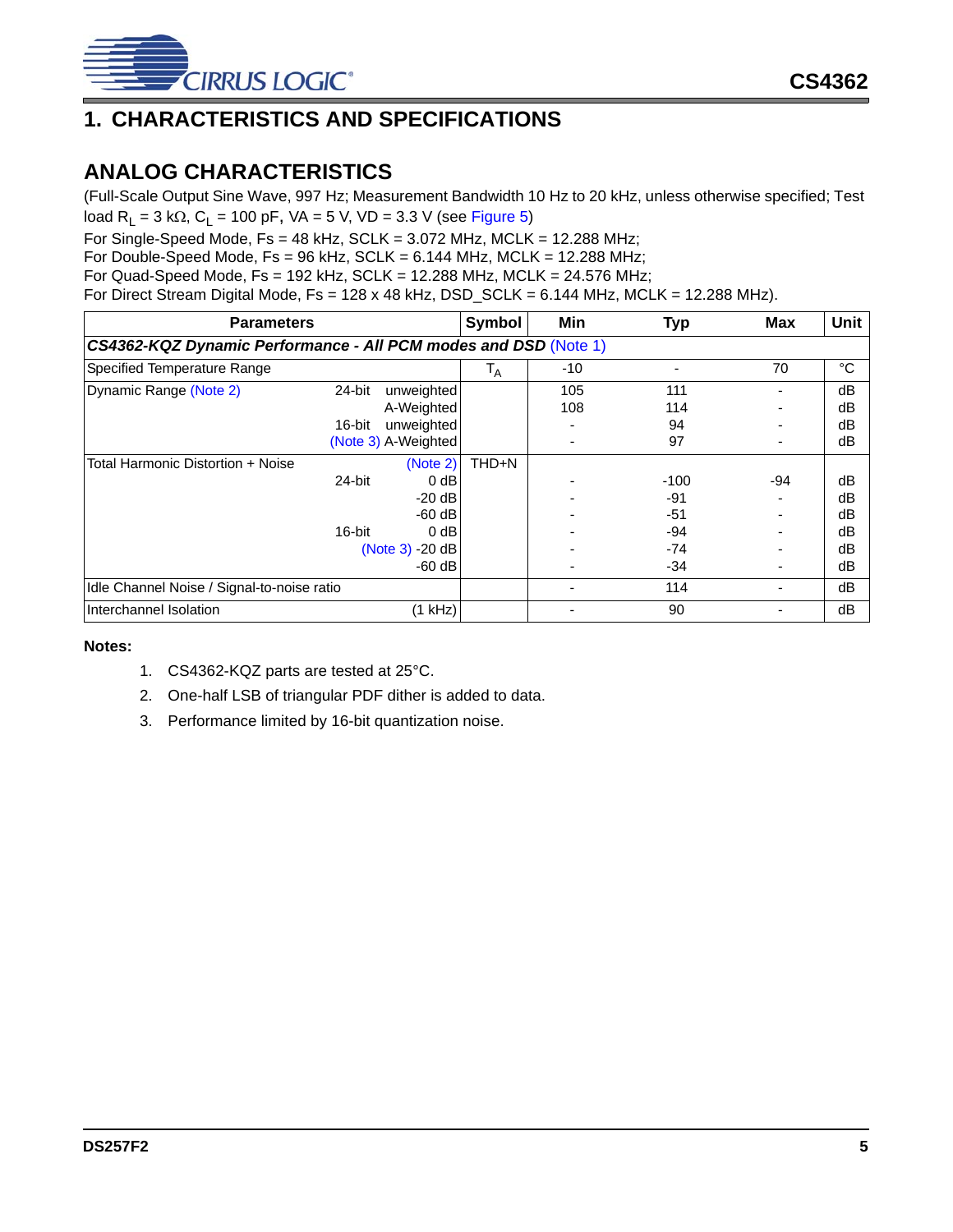

# <span id="page-5-0"></span>**ANALOG CHARACTERISTICS**

(Continued)

| <b>Parameters</b>                      |          | <b>Symbol</b> | Min                | Typ                | <b>Max</b> | <b>Units</b> |  |  |  |
|----------------------------------------|----------|---------------|--------------------|--------------------|------------|--------------|--|--|--|
| Analog Output - All PCM modes and DSD  |          |               |                    |                    |            |              |  |  |  |
| Full Scale Differential Output Voltage | (Note 4) | $\rm V_{FS}$  | 86% V <sub>A</sub> | 91% $V_A$          | 96% VA     | Vpp          |  |  |  |
| Quiescent Voltage                      |          | VQ            |                    | 50% V <sub>A</sub> |            | <b>VDC</b>   |  |  |  |
| Max Current from $V_{\Omega}$          |          | <b>I</b> QMAX |                    |                    |            | μA           |  |  |  |
| Interchannel Gain Mismatch             |          |               |                    | 0.1                |            | dB           |  |  |  |
| Gain Drift                             |          |               |                    | 100                |            | ppm/°C       |  |  |  |
| Output Impedance                       | (Note 4) | $Z_{OUT}$     |                    | 100                |            | Ω            |  |  |  |
| <b>AC-Load Resistance</b>              |          | $R_{I}$       | 3                  |                    |            | $k\Omega$    |  |  |  |
| Load Capacitance                       |          | G             |                    |                    | 100        | рF           |  |  |  |

# <span id="page-5-1"></span>**POWER AND THERMAL CHARACTERISTICS**

|                                       | <b>Parameters</b>                        | <b>Symbol</b>        | Min | <b>Typ</b> | <b>Max</b>               | <b>Units</b> |
|---------------------------------------|------------------------------------------|----------------------|-----|------------|--------------------------|--------------|
| <b>Power Supplies</b>                 |                                          |                      |     |            |                          |              |
| Power Supply Current                  | normal operation, $V_A = 5 V$            | <sup>1</sup> A       |     | 50         | 55                       | mA           |
| (Note 5)                              | $V_D = 5 V$                              | סי                   |     | 38         | 60                       | mA           |
|                                       | $V_D = 3.3 V$                            | סי                   |     | 25         | 40                       | mA           |
|                                       | Interface current, VLC=5 V (Notes 6, 7)  | $I_{LC}$             |     | 2          |                          | μA           |
|                                       | $VLS=5 V$                                | <sup>I</sup> LS      |     | 84         |                          | μA           |
|                                       | power-down state (all supplies) (Note 8) | $I_{\text{pd}}$      |     | 200        |                          | μA           |
| Power Dissipation                     | (Note 5)                                 |                      |     |            |                          |              |
| $VA = 5 V$ , $VD = 3.3 V$             | normal operation                         |                      |     | 335        | 410                      | mW           |
|                                       | power-down (Note 8)                      |                      |     |            |                          | mW           |
| $VA = 5 V$ , $VD = 5 V$               | normal operation                         |                      |     | 440        | 575                      | mW           |
|                                       | power-down (Note 8)                      |                      |     |            |                          | mW           |
| Package Thermal Resistance            | multi-layer                              | $\theta_{JA}$        |     | 48         | ۰                        | °C/Watt      |
|                                       | dual-layer                               | $\theta_{JA}$        |     | 65         |                          | °C/Watt      |
|                                       |                                          | $\theta_{\text{JC}}$ |     | 15         |                          | °C/Watt      |
| Power Supply Rejection Ratio (Note 9) | (1 kHz)                                  | <b>PSRR</b>          |     | 60         | $\overline{\phantom{a}}$ | dB           |
|                                       | (60 Hz)                                  |                      |     | 40         |                          | dB           |

- <span id="page-5-6"></span>4.  $V_{FS}$  is tested under load R<sub>L</sub> and includes attenuation due to  $Z_{OUT}$
- <span id="page-5-2"></span>5. Current consumption increases with increasing FS within a given speed mode and is signal dependant. Max values are based on highest FS and highest MCLK.
- <span id="page-5-3"></span>6.  $I_{IC}$  measured with no external loading on the SDA pin.
- <span id="page-5-7"></span>7. This specification is violated when the VLC supply is greater than VD and when pin 16 (M1/SDA) is tied or pulled low. Logic tied to pin 16 needs to be able to sink this current.
- <span id="page-5-4"></span>8. Power Down Mode is defined as  $\overline{\text{RST}}$  pin = Low with all clock and data lines held static.
- <span id="page-5-5"></span>9. Valid with the recommended capacitor values on FILT+ and VQ as shown in Figures [5](#page-12-1) and [6.](#page-13-0)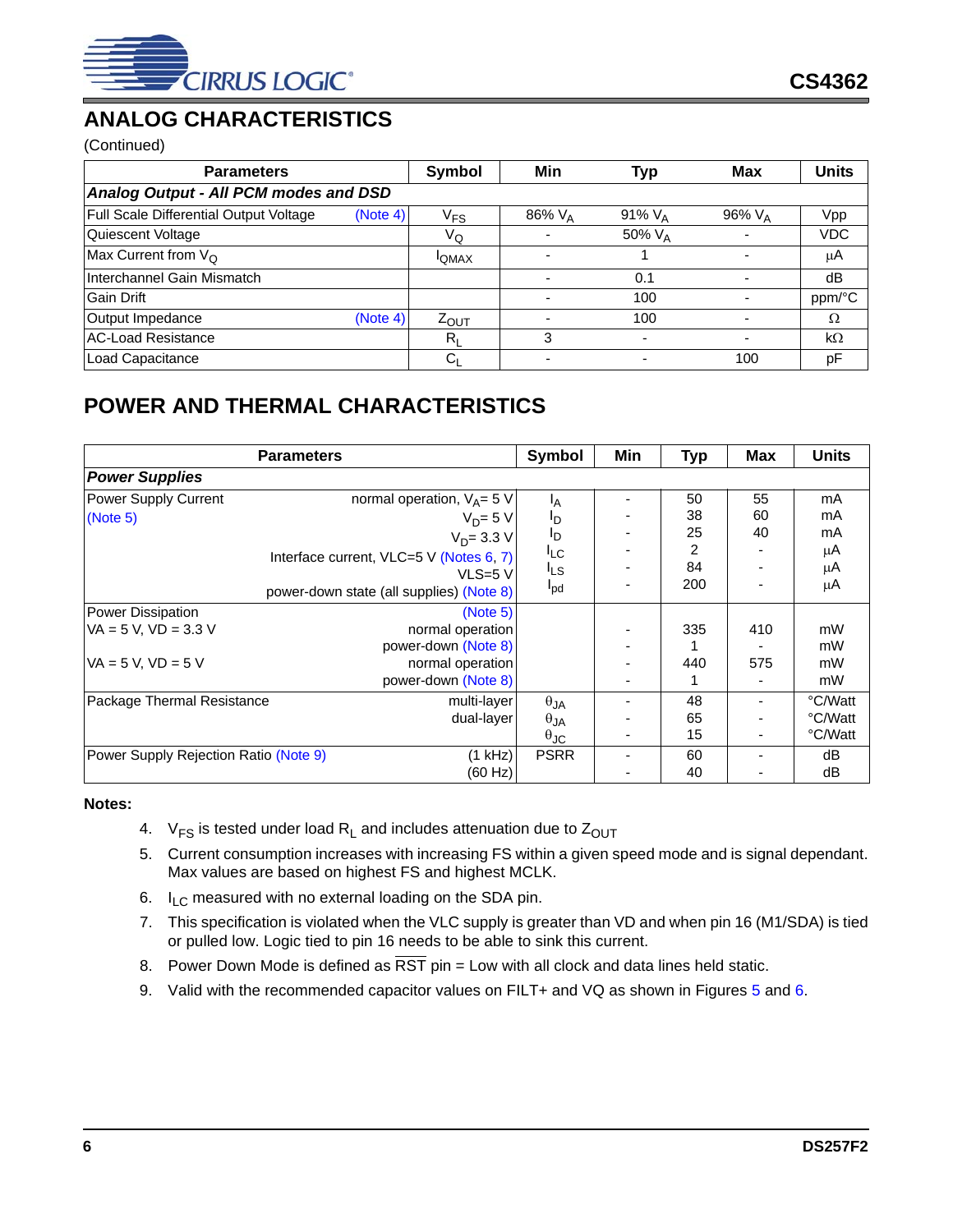

# <span id="page-6-0"></span>**ANALOG FILTER RESPONSE**

|                                                                                            |                    | <b>Fast Roll-Off</b>     |                |                          | Slow Roll-Off (Note 10) |                          |                          |             |
|--------------------------------------------------------------------------------------------|--------------------|--------------------------|----------------|--------------------------|-------------------------|--------------------------|--------------------------|-------------|
| <b>Parameter</b>                                                                           |                    | Min                      | <b>Typ</b>     | Max                      | Min                     | <b>Typ</b>               | <b>Max</b>               | <b>Unit</b> |
| Combined Digital and On-chip Analog Filter Response - Single-Speed Mode (Note 11)          |                    |                          |                |                          |                         |                          |                          |             |
| Passband (Note 12)                                                                         | to -0.01 dB corner | $\Omega$                 |                | .454                     | $\mathbf 0$             | $\blacksquare$           | 0.417                    | Fs          |
|                                                                                            | to -3 dB corner    | $\Omega$                 |                | .499                     | $\Omega$                |                          | 0.499                    | <b>Fs</b>   |
| Frequency Response 10 Hz to 20 kHz                                                         |                    | $-0.01$                  |                | $+0.01$                  | $-0.01$                 |                          | $+0.01$                  | dB          |
| StopBand                                                                                   |                    | .547                     | $\sim$         | $\blacksquare$           | .583                    | $\blacksquare$           | $\sim$                   | Fs          |
| StopBand Attenuation                                                                       | (Note 13)          | 90                       |                |                          | 64                      |                          |                          | dB          |
| <b>Group Delay</b>                                                                         |                    |                          | 12/Fs          |                          | $\blacksquare$          | 6.5/Fs                   |                          | S.          |
| Passband Group Delay Deviation                                                             | 0 - 20 kHz         | ٠                        | $\blacksquare$ | ±0.41/Fs                 |                         | ٠                        | ±0.14/Fs                 | s           |
| De-emphasis Error (Note 14)                                                                | $Fs = 32 kHz$      | -                        | $\blacksquare$ | ±0.23                    | $\blacksquare$          | ٠                        | ±0.23                    | dB          |
| (Relative to 1 kHz)                                                                        | $Fs = 44.1 kHz$    |                          |                | ±0.14                    |                         |                          | ±0.14                    | dB          |
|                                                                                            | $Fs = 48 kHz$      |                          |                | ±0.09                    |                         |                          | ±0.09                    | dB          |
| Combined Digital and On-chip Analog Filter Response - Double-Speed Mode - 96 kHz (Note 11) |                    |                          |                |                          |                         |                          |                          |             |
| Passband (Note 12)                                                                         | to -0.01 dB corner | $\Omega$                 |                | .430                     | 0                       |                          | .296                     | Fs          |
|                                                                                            | to -3 dB corner    | $\Omega$                 | ٠              | .499                     | $\Omega$                |                          | .499                     | Fs          |
| Frequency Response 10 Hz to 20 kHz                                                         |                    | $-0.01$                  |                | 0.01                     | $-0.01$                 |                          | 0.01                     | dB          |
| StopBand                                                                                   |                    | .583                     |                | $\sim$                   | .792                    |                          | $\sim$                   | Fs          |
| StopBand Attenuation                                                                       | (Note 13)          | 80                       |                | $\blacksquare$           | 70                      |                          | $\overline{\phantom{a}}$ | dB          |
| <b>Group Delay</b>                                                                         |                    | L.                       | 4.6/Fs         | $\overline{\phantom{a}}$ | $\blacksquare$          | 3.9/Fs                   | $\blacksquare$           | s           |
| Passband Group Delay Deviation                                                             | 0 - 20 kHz         | $\blacksquare$           |                | ±0.03/Fs                 |                         |                          | ±0.01/Fs                 | S           |
| Combined Digital and On-chip Analog Filter Response - Quad-Speed Mode - 192 kHz (Note 11)  |                    |                          |                |                          |                         |                          |                          |             |
| Passband (Note 12)                                                                         | to -0.01 dB corner | $\Omega$                 |                | .105                     | $\Omega$                |                          | .104                     | Fs          |
|                                                                                            | to -3 dB corner    | $\Omega$                 |                | .490                     | $\Omega$                |                          | .481                     | <b>Fs</b>   |
| Frequency Response 10 Hz to 20 kHz                                                         |                    | $-0.01$                  |                | 0.01                     | $-0.01$                 |                          | 0.01                     | dB          |
| StopBand                                                                                   |                    | .635                     |                | $\sim$                   | .868                    |                          | $\mathbf{r}$             | <b>Fs</b>   |
| StopBand Attenuation                                                                       | (Note 13)          | 90                       |                | $\overline{\phantom{a}}$ | 75                      | $\overline{\phantom{a}}$ | $\overline{\phantom{a}}$ | dB          |
| <b>Group Delay</b>                                                                         |                    | $\blacksquare$           | 4.7/Fs         | $\blacksquare$           | $\blacksquare$          | 4.2/Fs                   | $\blacksquare$           | s           |
| Passband Group Delay Deviation                                                             | 0 - 20 kHz         | L.                       |                | ±0.01/Fs                 |                         | $\blacksquare$           | ±0.01/Fs                 | S           |
| Combined Digital and On-chip Analog Filter Response - DSD Mode (Note 11)                   |                    |                          |                |                          |                         |                          |                          |             |
| Passband (Note 12)                                                                         | to -0.1 dB corner  |                          |                |                          | $\Omega$                | $\overline{\phantom{0}}$ | 20                       | kHz         |
|                                                                                            | to -3 dB corner    | $\overline{\phantom{a}}$ |                | $\overline{\phantom{a}}$ | 0                       |                          | 120                      | <b>kHz</b>  |
| Frequency Response 10 Hz to 20 kHz                                                         |                    |                          |                |                          | $-.01$                  |                          | 0.1                      | dB          |

- <span id="page-6-5"></span>10. Slow Roll-Off interpolation filter is only available in Control Port Mode.
- <span id="page-6-1"></span>11. Filter response is not tested but is guaranteed by design.
- <span id="page-6-2"></span>12. Response is clock dependent and will scale with Fs. Note that the response plots ([Figures 9](#page-32-0) to [32\)](#page-35-5) have been normalized to Fs and can be de-normalized by multiplying the X-axis scale by Fs.
- <span id="page-6-3"></span>13. Single- and Double-Speed Mode Measurement Bandwidth is from stopband to 3 Fs. Quad-Speed Mode Measurement Bandwidth is from stopband to 1.34 Fs.
- <span id="page-6-4"></span>14. De-emphasis is available only in Single-Speed Mode; Only 44.1 kHz De-emphasis is available in Stand-Alone Mode.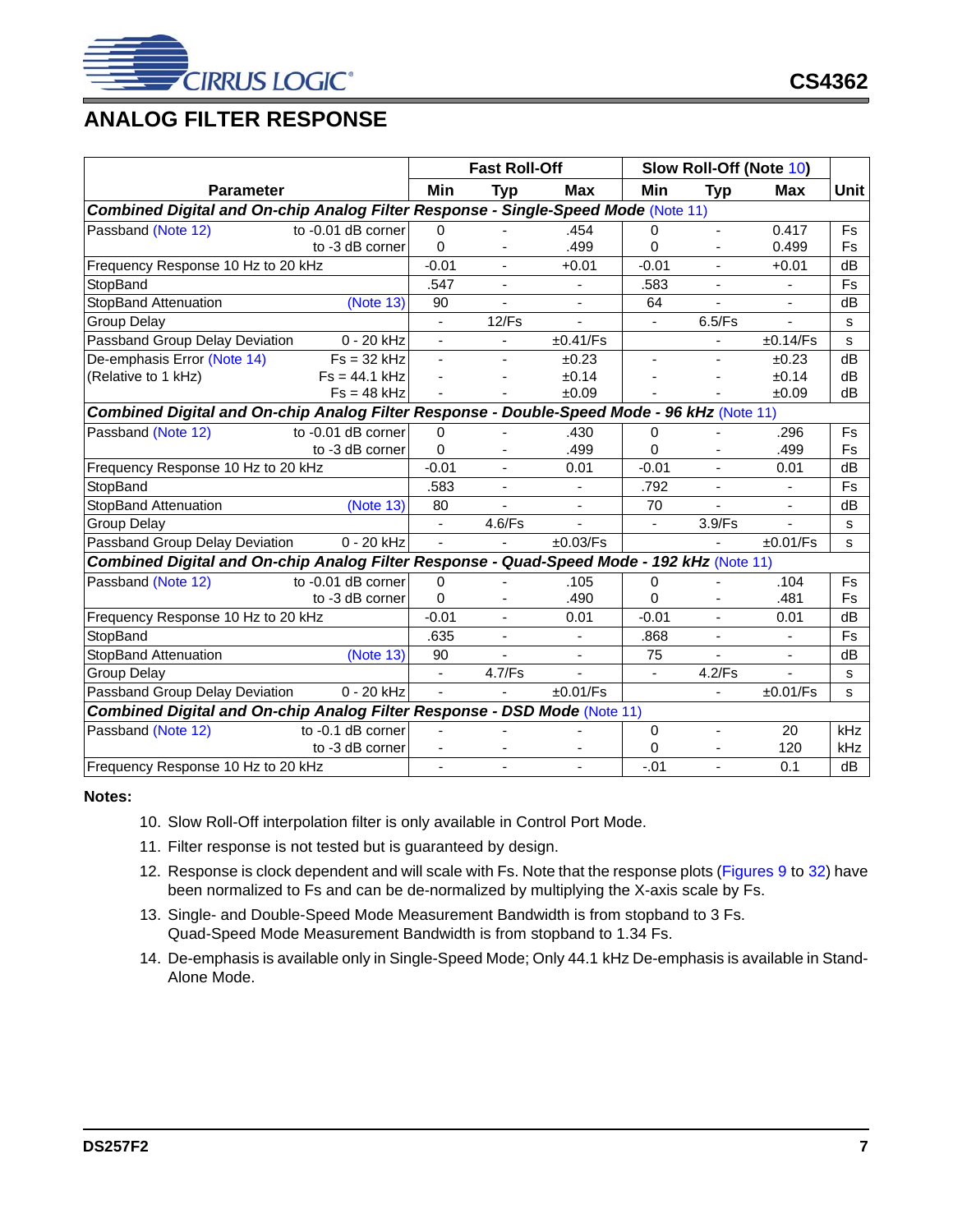

# <span id="page-7-0"></span>**DIGITAL CHARACTERISTICS**

(For KQZ T<sub>A</sub> = -10°C to +70°C; VLC = VLS = 1.8 V to 5.5 V)

| <b>Parameters</b>                      |                  | <b>Symbol</b>   | Min     | Typ                      | Max            | <b>Units</b> |
|----------------------------------------|------------------|-----------------|---------|--------------------------|----------------|--------------|
| High-Level Input Voltage               | Serial Data Port | $V_{\text{IH}}$ | 70% VLS |                          |                | V            |
|                                        | Control Port     | V <sub>IH</sub> | 70% VLC |                          |                | V            |
| Low-Level Input Voltage                | Serial Data Port | $V_{IL}$        |         | $\blacksquare$           | 20% VLS        | V            |
|                                        | Control Port     | $V_{IL}$        |         | $\overline{\phantom{a}}$ | <b>20% VLC</b> | V            |
| Input Leakage Current                  | (Note 7)         | $I_{\text{in}}$ |         |                          | ±10            | μA           |
| Input Capacitance                      |                  |                 |         | 8                        |                | pF           |
| Maximum MUTEC Drive Current            |                  |                 |         | 3                        |                | mA           |
| <b>MUTEC High-Level Output Voltage</b> |                  | $V_{OH}$        |         | VA                       |                | V            |
| MUTEC Low-Level Output Voltage         |                  | $V_{OL}$        |         | 0                        |                | V            |

# <span id="page-7-1"></span>**ABSOLUTE MAXIMUM RATINGS**

 $(GND = 0 V;$  all voltages with respect to ground.)

|                                               | <b>Parameters</b>          | Symbol                                        | Min    | Max         | <b>Units</b> |
|-----------------------------------------------|----------------------------|-----------------------------------------------|--------|-------------|--------------|
| DC Power Supply                               | Analog power               | VA                                            | $-0.3$ | 6.0         |              |
| Digital internal power                        |                            | VD                                            | $-0.3$ | 6.0         |              |
|                                               | <b>VLS</b>                 | $-0.3$                                        | 6.0    |             |              |
|                                               | <b>VLC</b>                 | $-0.3$                                        | 6.0    |             |              |
| Input Current, Any Pin Except Supplies        |                            | <sup>l</sup> in                               |        | ±10         | mA           |
| Digital Input Voltage                         | Serial data port interface | $\mathsf{V}_{\mathsf{IND}\text{-}\mathsf{S}}$ | $-0.3$ | $VLS + 0.4$ |              |
|                                               | Control port interface     | $\rm V_{\rm IND\text{-}C}$                    | $-0.3$ | $VLC + 0.4$ |              |
| Ambient Operating Temperature (power applied) | $\mathsf{I}_{\mathsf{A}}$  | -55                                           | 125    | °C          |              |
| Storage Temperature                           | <sup>I</sup> sta           | -65                                           | 150    | °C          |              |

**WARNING:** Operation at or beyond these limits may result in permanent damage to the device. Normal operation is not guaranteed at these extremes.

# <span id="page-7-2"></span>**RECOMMENDED OPERATING CONDITIONS**

 $(GND = 0 V;$  all voltages with respect to ground.)

|                        | <b>Symbol</b>                    | Min        | <b>Typ</b> | Max | <b>Units</b> |  |
|------------------------|----------------------------------|------------|------------|-----|--------------|--|
| <b>DC Power Supply</b> | Analog power                     | VA         | 4.5        | 5.0 | 5.5          |  |
|                        | Digital internal power           | VD.        | 3.0        | 3.3 | 5.5          |  |
|                        | Serial data port interface power | <b>VLS</b> | 1.8        | 5.0 | 5.5          |  |
|                        | Control port interface power     | <b>VLC</b> | 1.8        | 5.0 | 5.5          |  |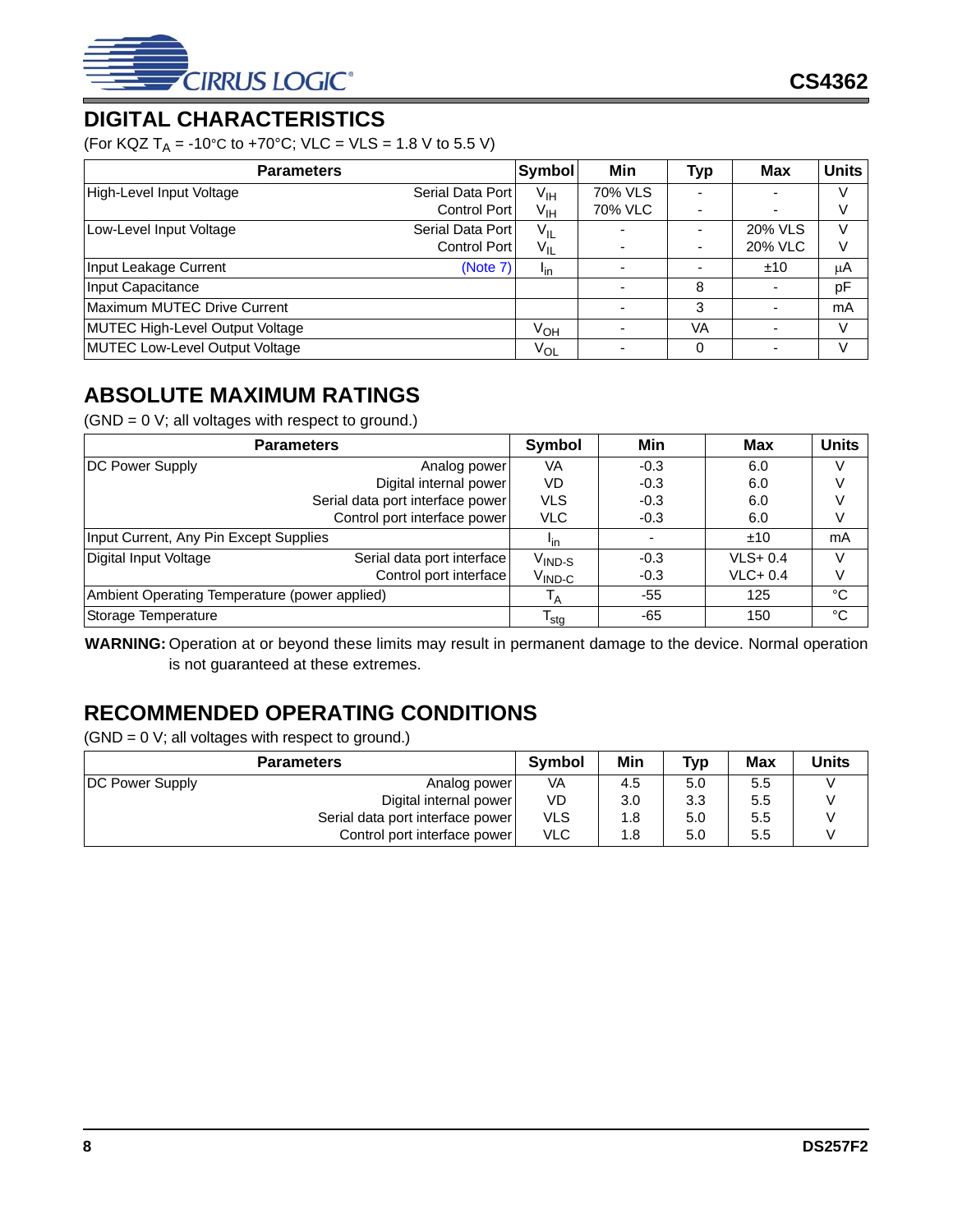

# <span id="page-8-0"></span>**SWITCHING CHARACTERISTICS**

(For KQZ T<sub>A</sub> = -10°C to +70°C; VLS = 1.8 V to 5.5 V; Inputs: Logic 0 = GND, Logic 1 = VLS, C<sub>L</sub> = 30 pF)

| <b>Parameters</b>                     |                            | <b>Symbol</b>                | Min                           | <b>Typ</b>               | <b>Max</b>               | <b>Units</b> |
|---------------------------------------|----------------------------|------------------------------|-------------------------------|--------------------------|--------------------------|--------------|
| <b>MCLK Frequency</b>                 | (Note 15)                  |                              |                               |                          |                          |              |
|                                       | Single-Speed Mode          |                              | 1.024                         |                          | 51.2                     | <b>MHz</b>   |
|                                       | Double-Speed Mode          |                              | 6.400                         |                          | 51.2                     | <b>MHz</b>   |
|                                       | Quad-Speed Mode            |                              | 6.400                         |                          | 51.2                     | <b>MHz</b>   |
| <b>MCLK Duty Cycle</b>                |                            |                              | 40                            | 50                       | 60                       | $\%$         |
| Input Sample Rate                     | Single-Speed Mode          | <b>Fs</b>                    | 4                             |                          | 50                       | <b>kHz</b>   |
|                                       | Double-Speed Mode          | <b>Fs</b>                    | 50                            |                          | 100                      | kHz          |
|                                       | Quad-Speed Mode            | Fs                           | 100                           |                          | 200                      | kHz          |
| <b>LRCK Duty Cycle</b>                |                            |                              | 45                            | 50                       | 55                       | $\%$         |
| <b>SCLK Pulse Width Low</b>           | $\mathfrak{t}_{\sf sclkl}$ | 20                           |                               | ۰                        | ns                       |              |
| <b>SCLK Pulse Width High</b>          |                            | t <sub>sclkh</sub>           | 20                            | ٠                        | ٠                        | ns           |
| <b>SCLK Period</b>                    |                            | t <sub>sclkw</sub>           | $\overline{2}$<br><b>MCLK</b> |                          |                          | ns           |
|                                       | (Note 16)                  | $t_{\rm sclkw}$              | 4<br><b>MCLK</b>              |                          |                          | ns           |
| SCLK rising to LRCK edge delay        |                            | $\mathfrak{t}_{\text{slrd}}$ | 20                            | $\overline{\phantom{a}}$ | $\blacksquare$           | ns           |
| SCLK rising to LRCK edge setup time   |                            | $t_{\sf Sirs}$               | 20                            | ٠                        | $\overline{\phantom{0}}$ | ns           |
| SDATA valid to SCLK rising setup time |                            | t <sub>sdirs</sub>           | 20                            | ٠                        | $\overline{\phantom{0}}$ | ns           |
| SCLK rising to SDATA hold time        |                            | t <sub>sdh</sub>             | 20                            | ÷,                       | $\blacksquare$           | ns           |
| LRCK1 to LRCK2 frequency ratio        | (Note 17)                  |                              | 0.25                          | 1.00                     | 4.00                     |              |

#### <span id="page-8-2"></span>**Notes:**

<span id="page-8-4"></span><span id="page-8-3"></span><span id="page-8-1"></span>.

- 15. See Table [5 on page 27](#page-26-0) for suggested MCLK frequencies
- 16. This serial clock is available only in Control Port Mode when the MCLK Divide bit is enabled.
- 17. The higher frequency LRCK must be an exact integer multiple (1, 2, or 4) of the lower frequency LRCK



**Figure 1. Serial Mode Input Timing**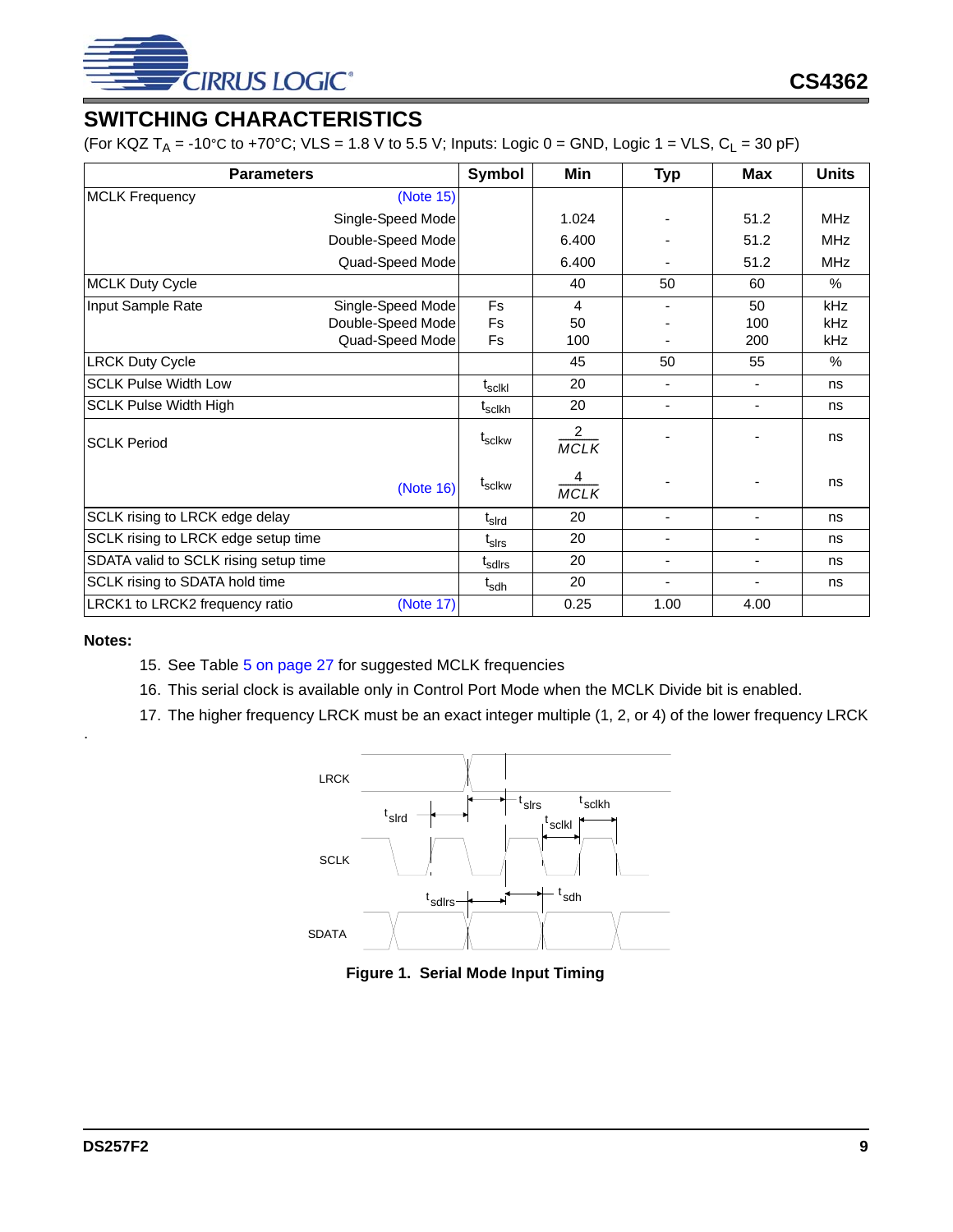

# <span id="page-9-0"></span>**DSD - SWITCHING CHARACTERISTICS**

( $T_A$ = -10°C to 70°C; Logic 0 = GND; VLS = 1.8 V to 5.5 V; Logic 1 = VLS Volts; C<sub>L</sub> = 30 pF)

| <b>Parameter</b>                               | <b>Symbol</b>      | Min                | Typ   | <b>Max</b> | Unit |            |
|------------------------------------------------|--------------------|--------------------|-------|------------|------|------------|
| <b>Master Clock Frequency</b>                  | (Note 18)          |                    | 4.096 |            | 38.4 | <b>MHz</b> |
| <b>MCLK Duty Cycle</b>                         | (All DSD           |                    | 40    | 50         | 60   | %          |
| modes)                                         |                    |                    |       |            |      |            |
| DSD_SCLK Pulse Width Low                       |                    | <sup>L</sup> scikl | 20    |            |      | ns         |
| DSD_SCLK Pulse Width High                      |                    | <sup>I</sup> sclkh | 20    |            |      | ns         |
| <b>DSD_SCLK Frequency</b>                      | (64x Oversam-      |                    | 1.024 |            | 3.2  | <b>MHz</b> |
| pled)                                          |                    |                    | 2.048 |            | 6.4  | <b>MHz</b> |
|                                                | (128x Oversampled) |                    |       |            |      |            |
| DSD_L / _R valid to DSD_SCLK rising setup time | <sup>L</sup> sdlrs | 20                 |       |            | ns   |            |
| DSD_SCLK rising to DSD_L or DSD_R hold time    |                    | <sup>I</sup> sdh   | 20    |            |      | ns         |

#### <span id="page-9-2"></span>**Note:**

18. Min is 4 times 64x DSD or 2 times 128x DSD, and Max is 12 times 64x DSD or 6 times 128x DSD. The proper MCLK to DSD\_SCLK ratio must be set either by the DIF registers or the M0:2 pins



<span id="page-9-1"></span>**Figure 2. Direct Stream Digital - Serial Audio Input Timing**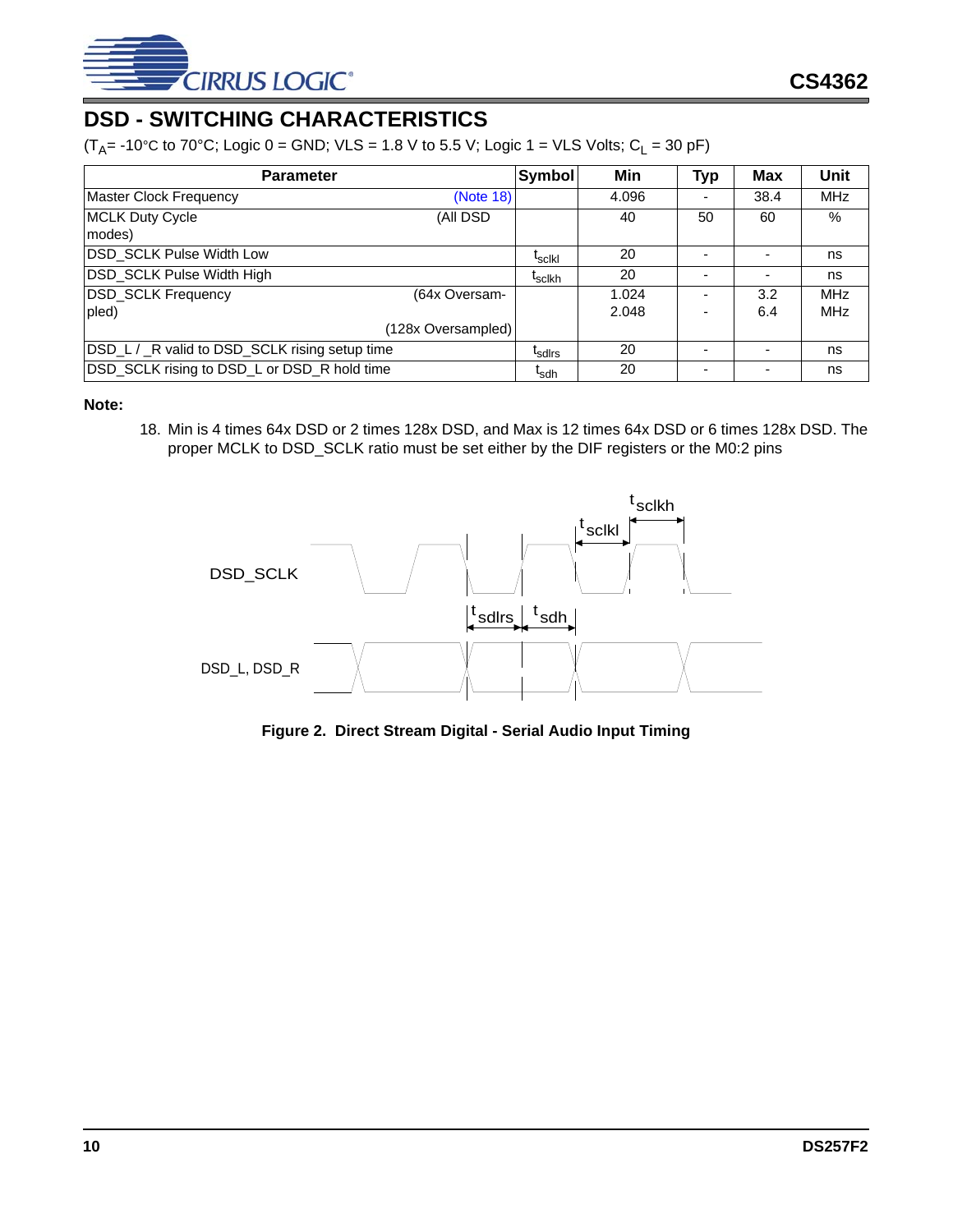

# <span id="page-10-0"></span>**SWITCHING CHARACTERISTICS - CONTROL PORT - I²C® FORMAT**

(For KQZ T<sub>A</sub> = -10°C to +70°C; VLC = 1.8 V to 5.5 V; Inputs: Logic 0 = GND, Logic 1 = VLC, C<sub>L</sub> = 30 pF)

| <b>Parameter</b>                                       | <b>Symbol</b>               | Min      | Max       | Unit |
|--------------------------------------------------------|-----------------------------|----------|-----------|------|
| <b>SCL Clock Frequency</b>                             | $f_{\rm scl}$               |          | 100       | kHz. |
| RST Rising Edge to Start                               | $t_{irs}$                   | 500      |           | ns   |
| <b>Bus Free Time Between Transmissions</b>             | t <sub>buf</sub>            | 4.7      |           | μs   |
| Start Condition Hold Time (prior to first clock pulse) | t <sub>hdst</sub>           | 4.0      |           | μs   |
| Clock Low time                                         | t <sub>low</sub>            | 4.7      |           | μs   |
| Clock High Time                                        | t <sub>high</sub>           | 4.0      |           | μs   |
| Setup Time for Repeated Start Condition                | <sup>I</sup> sust           | 4.7      |           | μs   |
| SDA Hold Time from SCL Falling<br>(Note 19)            | t <sub>hdd</sub>            | $\Omega$ |           | μs   |
| SDA Setup time to SCL Rising                           | t <sub>sud</sub>            | 250      |           | ns   |
| Rise Time of SCL and SDA                               | $t_{\rm rc}$ , $t_{\rm rc}$ |          |           | μs   |
| Fall Time SCL and SDA                                  | $t_{\rm fc}$ , $t_{\rm fc}$ |          | 300       | ns   |
| Setup Time for Stop Condition                          | <sup>L</sup> susp           | 4.7      |           | μs   |
| Acknowledge Delay from SCL Falling<br>(Note 20)        | $t_{ack}$                   |          | (Note 21) | ns   |

- <span id="page-10-2"></span>19. Data must be held for sufficient time to bridge the transition time,  $t_{fc}$ , of SCL.
- <span id="page-10-3"></span>20. The acknowledge delay is based on MCLK and can limit the maximum transaction speed.
- 21.  $\frac{15}{256 \times F_s}$  for Single-Speed Mode,  $\frac{15}{128 \times F_s}$  for Double-Speed Mode,  $\frac{15}{64 \times F_s}$  for Quad-Speed Mode.

<span id="page-10-4"></span>

<span id="page-10-1"></span>**Figure 3. Control Port Timing - I²C Format**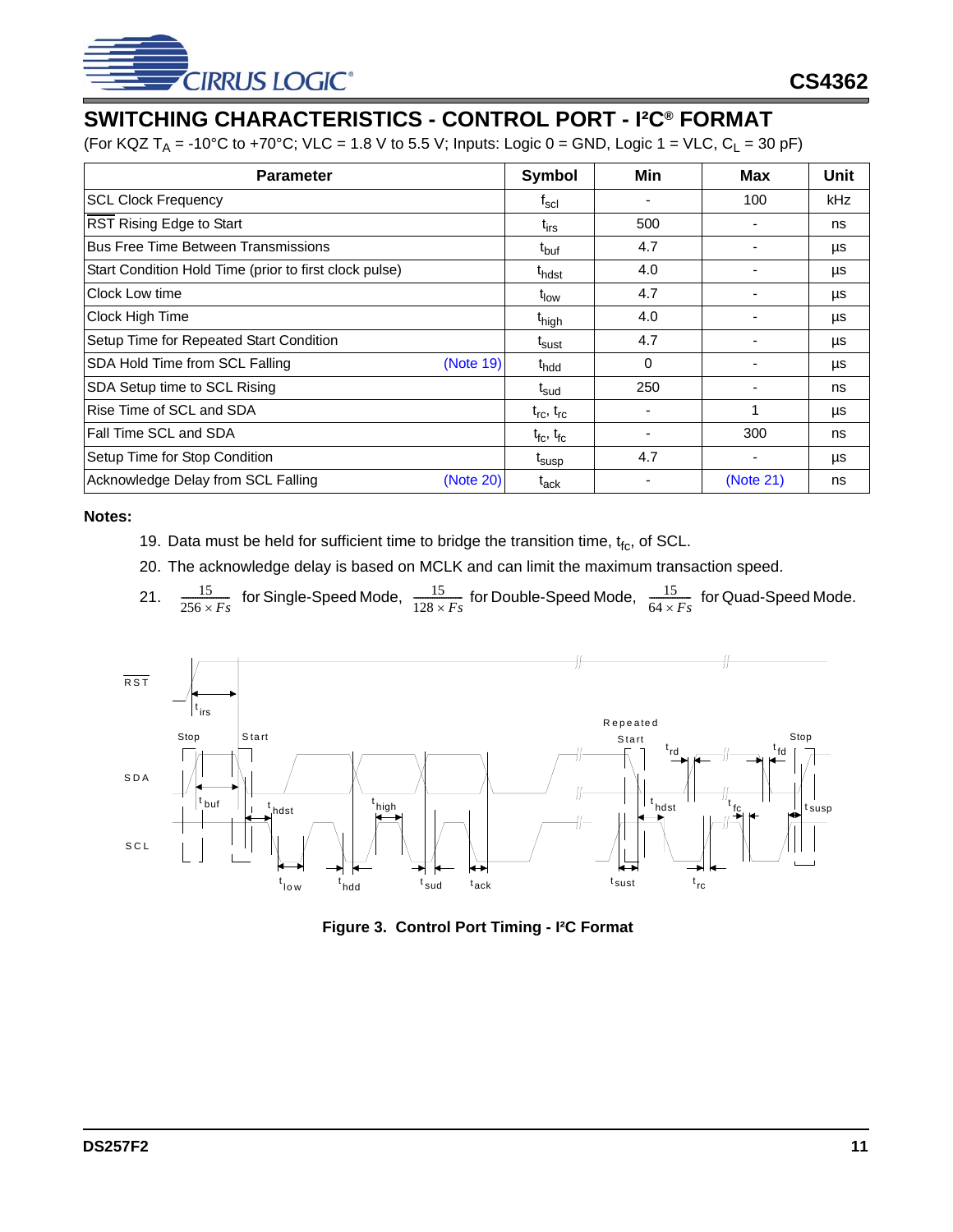

# <span id="page-11-0"></span>**SWITCHING CHARACTERISTICS - CONTROL PORT - SPI™ FORMAT**

(For KQZ T<sub>A</sub> = -10°C to +70°C; VLC = 1.8 V to 5.5 V; Inputs: Logic 0 = GND, Logic 1 = VLC, C<sub>L</sub> = 30 pF)

| <b>Parameter</b>                               | Symbol             | Min               | Max                          | <b>Unit</b> |
|------------------------------------------------|--------------------|-------------------|------------------------------|-------------|
| <b>CCLK Clock Frequency</b>                    | $f_{\sf sclk}$     |                   | <b>MCLK</b><br>$\mathcal{P}$ | <b>MHz</b>  |
| RST Rising Edge to CS Falling                  | $t_{\rm srs}$      | 500               |                              | ns          |
| CCLK Edge to CS Falling<br>(Note 22)           | t <sub>spi</sub>   | 500               |                              | ns          |
| CS High Time Between Transmissions             | $t_{\mathsf{csh}}$ | 1.0               |                              | μs          |
| CS Falling to CCLK Edge                        | $t_{\rm CSS}$      | 20                |                              | ns          |
| ICCLK Low Time                                 | $t_{\rm scl}$      | 1.<br><b>MCLK</b> |                              | ns          |
| CCLK High Time                                 | $t_{\sf sch}$      | <b>MCLK</b>       |                              | ns          |
| CDIN to CCLK Rising Setup Time                 | t <sub>dsu</sub>   | 40                |                              | ns          |
| CCLK Rising to DATA Hold Time<br>(Note 23)     | $t_{dh}$           | 15                |                              | ns          |
| <b>Rise Time of CCLK and CDIN</b><br>(Note 24) | $t_{r2}$           |                   | 100                          | ns          |
| Fall Time of CCLK and CDIN<br>(Note 24)        | $t_{f2}$           |                   | 100                          | ns          |

- <span id="page-11-2"></span>22.  $t_{spi}$  only needed before first falling edge of  $\overline{CS}$  after  $\overline{RST}$  rising edge.  $t_{spi} = 0$  at all other times.
- <span id="page-11-3"></span>23. Data must be held for sufficient time to bridge the transition time of CCLK.
- <span id="page-11-4"></span>24. For  $F_{SCK}$  < 1 MHz.



<span id="page-11-1"></span>**Figure 4. Control Port Timing - SPI Format**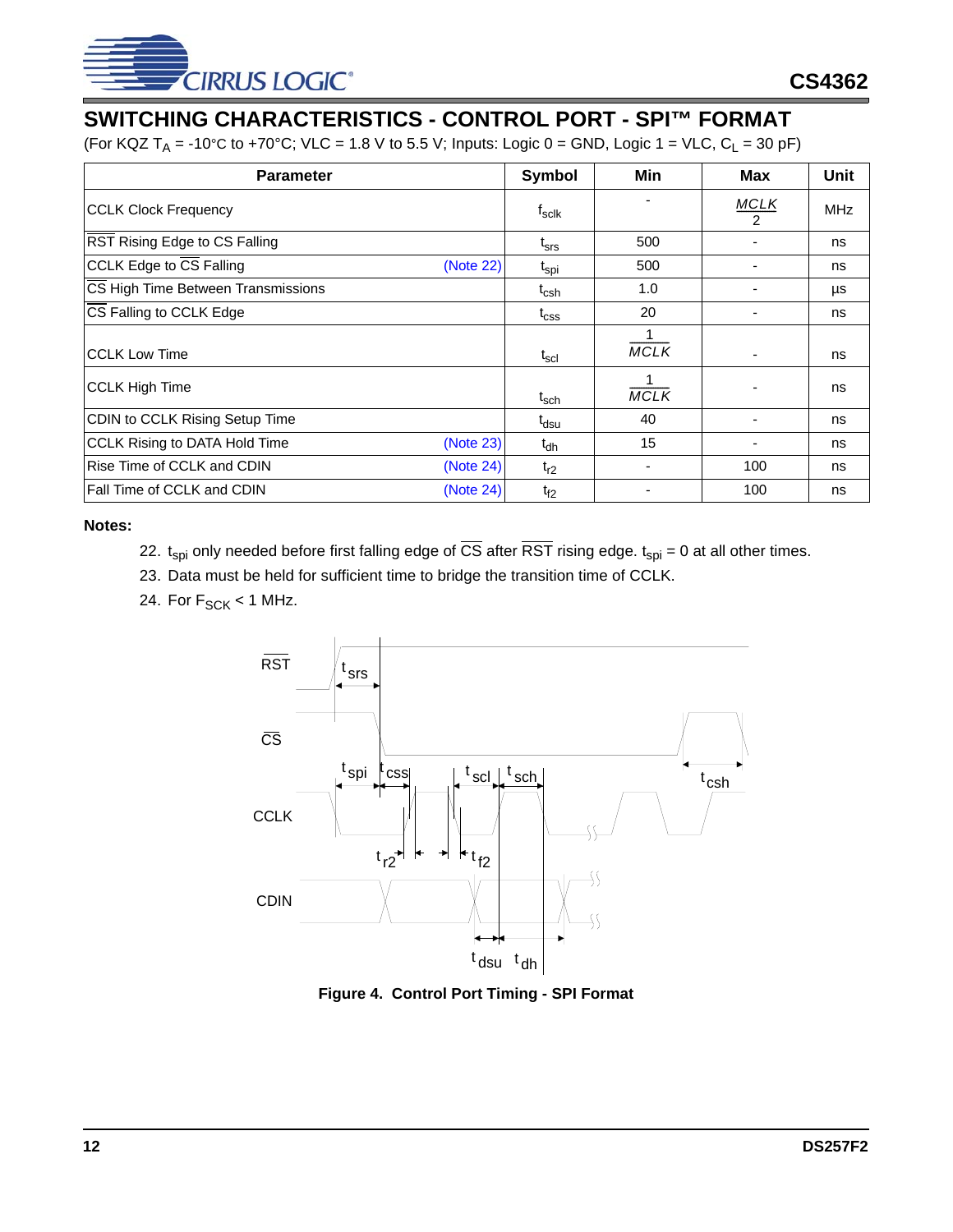

**CS4362**

# <span id="page-12-0"></span>**2. TYPICAL CONNECTION DIAGRAM**



<span id="page-12-1"></span>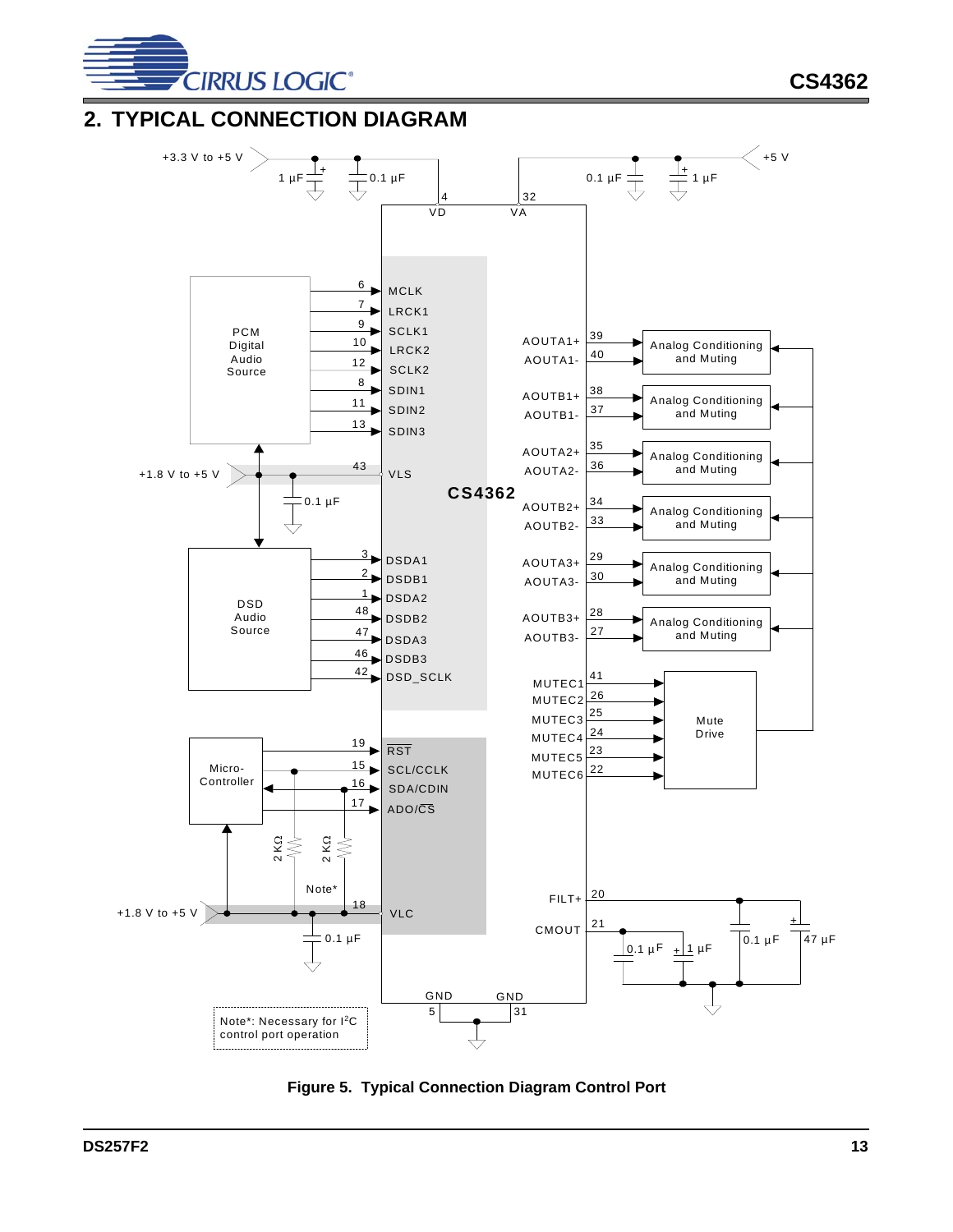



<span id="page-13-0"></span>**Figure 6. Typical Connection Diagram Stand-Alone**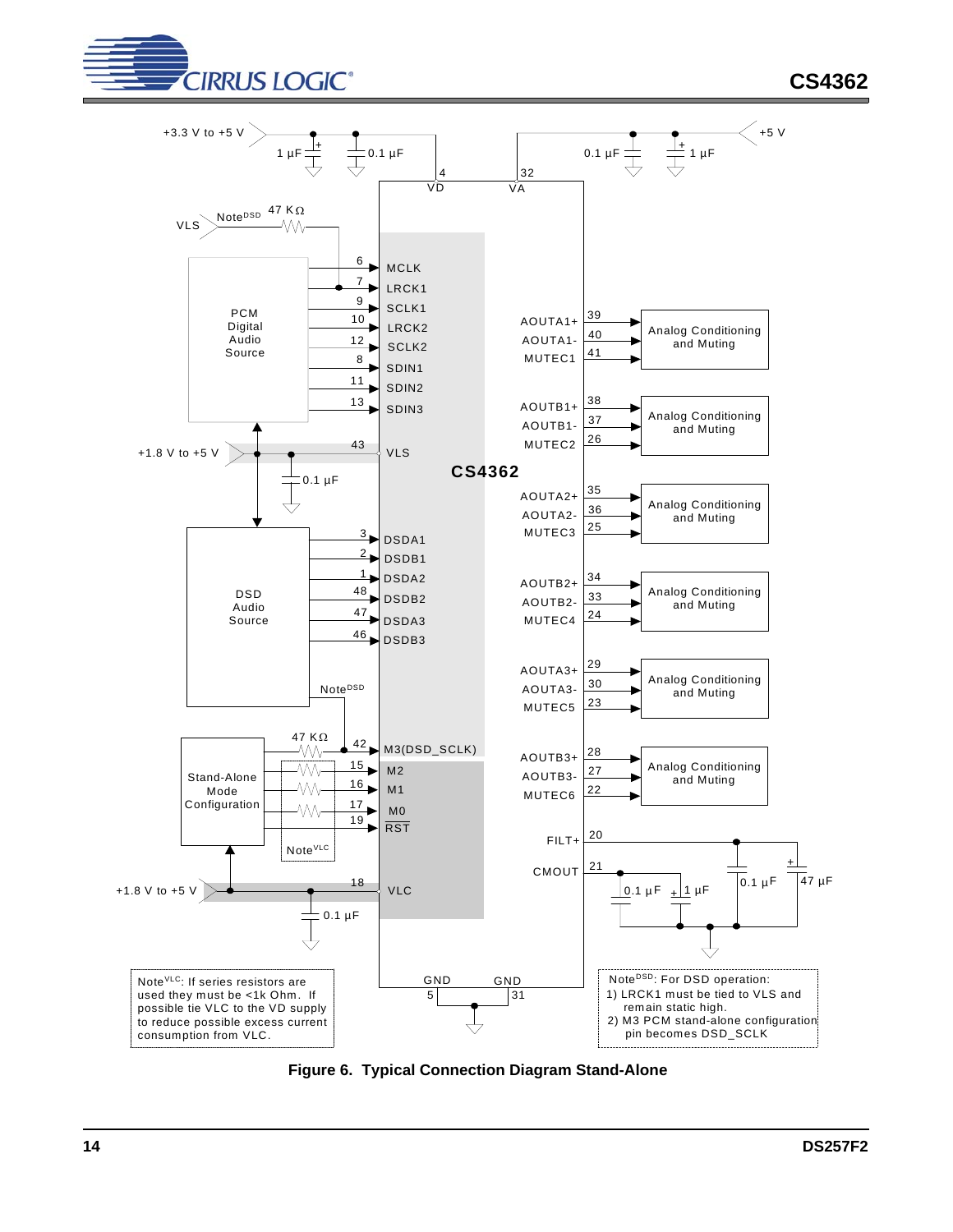

# <span id="page-14-0"></span>**3. REGISTER QUICK REFERENCE**

| <b>Addr</b> | <b>Function</b>                          | $\overline{7}$ | 6                               | 5                               | 4                   | 3                   | $\overline{2}$                  | 1                   | $\bf{0}$             |
|-------------|------------------------------------------|----------------|---------------------------------|---------------------------------|---------------------|---------------------|---------------------------------|---------------------|----------------------|
| 01h         | Mode Control 1                           | <b>CPEN</b>    | <b>FREEZE</b>                   | <b>MCLKDIV</b>                  | Reserved            | DAC3_DIS            | DAC2_DIS                        | DAC1_DIS            | <b>PDN</b>           |
|             | default                                  | 0              | $\pmb{0}$                       | $\mathbf 0$                     | 0                   | $\pmb{0}$           | 0                               | 0                   | $\mathbf{1}$         |
| 02h         | Mode Control 2                           | Reserved       | DIF <sub>2</sub>                | DIF <sub>1</sub>                | DIF <sub>0</sub>    | Reserved            | SDIN3CLK                        | SDIN2CLK            | SDIN1CLK             |
|             | default                                  | 0              | $\pmb{0}$                       | $\mathbf 0$                     | $\pmb{0}$           | $\pmb{0}$           | $\pmb{0}$                       | 0                   | $\pmb{0}$            |
| 03h         | Mode Control 3                           | SZC1           | SZC <sub>0</sub>                | SNGLVOL                         | RMP_UP              | MUTEC+/-            | <b>AMUTE</b>                    | MUTEC1              | <b>MUTEC0</b>        |
|             | default                                  | $\mathbf{1}$   | $\mathbf 0$                     | $\Omega$                        | 0                   | $\mathbf 0$         | $\mathbf{1}$                    | 0                   | $\mathbf 0$          |
| 04h         | <b>Filter Control</b>                    | Reserved       | Reserved                        | Reserved                        | FILT_SEL            | Reserved            | DEM1                            | DEM <sub>0</sub>    | RMP_DN               |
|             | default                                  | 0              | $\mathbf 0$                     | 0                               | 0                   | 0                   | 0                               | 0                   | 0                    |
| 05h         | <b>Invert Control</b>                    | Reserved       | Reserved                        | INV B <sub>3</sub>              | INV_A3              | INV_B2              | $\overline{INV}\_A2$            | INV B1              | $\overline{INV}\_A1$ |
|             | default                                  | $\Omega$       | $\mathbf 0$                     | $\Omega$                        | $\Omega$            | 0                   | $\Omega$                        | 0                   | $\mathbf 0$          |
| 06h         | <b>Mixing Control</b><br>Pair 1 (AOUTx1) | $P1$ A=B       | P1ATAPI4                        | P1ATAPI3                        | P1ATAPI2            | P1ATAPI1            | P1ATAPI0                        | P1FM1               | P1FM0                |
|             | default                                  | 0              | $\pmb{0}$                       | $\mathbf{1}$                    | 0                   | $\pmb{0}$           | $\mathbf{1}$                    | $\mathbf 0$         | 0                    |
| 07h         | Vol. Control A1                          | A1_MUTE        | A1_VOL6                         | A1_VOL5                         | A1_VOL4             | A1_VOL3             | A1_VOL2                         | A1_VOL1             | A1_VOL0              |
|             | default                                  | 0              | $\mathbf 0$                     | 0                               | 0                   | 0                   | 0                               | 0                   | $\mathbf 0$          |
| 08h         | Vol. Control B1                          | B1_MUTE        | B1_VOL6                         | B <sub>1_VOL5</sub>             | B1_VOL4             | B1_VOL3             | B1_VOL2                         | B1_VOL1             | B1_VOL0              |
|             | default                                  | 0              | 0                               | $\Omega$                        | 0                   | 0                   | $\Omega$                        | 0                   | $\mathbf 0$          |
| 09h         | <b>Mixing Control</b><br>Pair 2 (AOUTx2) | $P2A=B$        | P2ATAPI4                        | P2ATAPI3                        | P2ATAPI2            | P2ATAPI1            | P2ATAPI0                        | P <sub>2FM1</sub>   | P2FM0                |
|             | default                                  | $\Omega$       | $\mathbf 0$                     | 1                               | $\mathbf 0$         | $\mathbf 0$         | 1                               | 0                   | $\mathbf 0$          |
| 0Ah         | Vol. Control A2                          | A2_MUTE        | A2_VOL6                         | A2_VOL5                         | A2_VOL4             | A2_VOL3             | A2_VOL2                         | A2_VOL1             | A2_VOL0              |
|             | default                                  | 0              | $\mathbf 0$                     | $\Omega$                        | $\Omega$            | 0                   | 0                               | 0                   | $\mathbf 0$          |
| 0Bh         | Vol. Control B2                          | <b>B2 MUTE</b> | B <sub>2</sub> VOL <sub>6</sub> | B <sub>2</sub> VOL <sub>5</sub> | B <sub>2_VOL4</sub> | B <sub>2_VOL3</sub> | B <sub>2_VOL2</sub>             | B <sub>2</sub> VOL1 | B <sub>2_VOL0</sub>  |
|             | default                                  | $\mathbf 0$    | $\mathbf 0$                     | 0                               | $\mathbf 0$         | $\pmb{0}$           | $\mathbf 0$                     | $\mathbf 0$         | $\mathbf 0$          |
| 0Ch         | <b>Mixing Control</b><br>Pair 3 (AOUTx3) | $P3$ A=B       | P3ATAPI4                        | P3ATAPI3                        | P3ATAPI2            | P3ATAPI1            | P3ATAPI0                        | P3FM1               | P3FM0                |
|             | default                                  | 0              | 0                               | $\mathbf 1$                     | 0                   | $\pmb{0}$           | $\mathbf{1}$                    | 0                   | 0                    |
| 0Dh         | Vol. Control A3                          | A3_MUTE        | A3_VOL6                         | A3_VOL5                         | A3_VOL4             | A3_VOL3             | A3_VOL2                         | A3_VOL1             | A3_VOL0              |
|             | default                                  | $\overline{0}$ | $\mathbf 0$                     | $\Omega$                        | 0                   | 0                   | $\Omega$                        | 0                   | $\mathbf 0$          |
| 0Eh         | Vol. Control B3                          | B3_MUTE        | B3_VOL6                         | B <sub>3</sub> VOL <sub>5</sub> | B <sub>3_VOL4</sub> | B <sub>3_VOL3</sub> | B <sub>3</sub> VOL <sub>2</sub> | B <sub>3</sub> VOL1 | B3_VOL0              |
|             | default                                  | 0              | 0                               | 0                               | 0                   | 0                   | 0                               | 0                   | $\Omega$             |
| 12h         | Chip Revision                            | PART3          | PART2                           | PART1                           | PART0               | Reserved            | Reserved                        | Reserved            | Reserved             |
|             | default                                  | 1              | 1                               | 1                               | 0                   | $\blacksquare$      |                                 |                     |                      |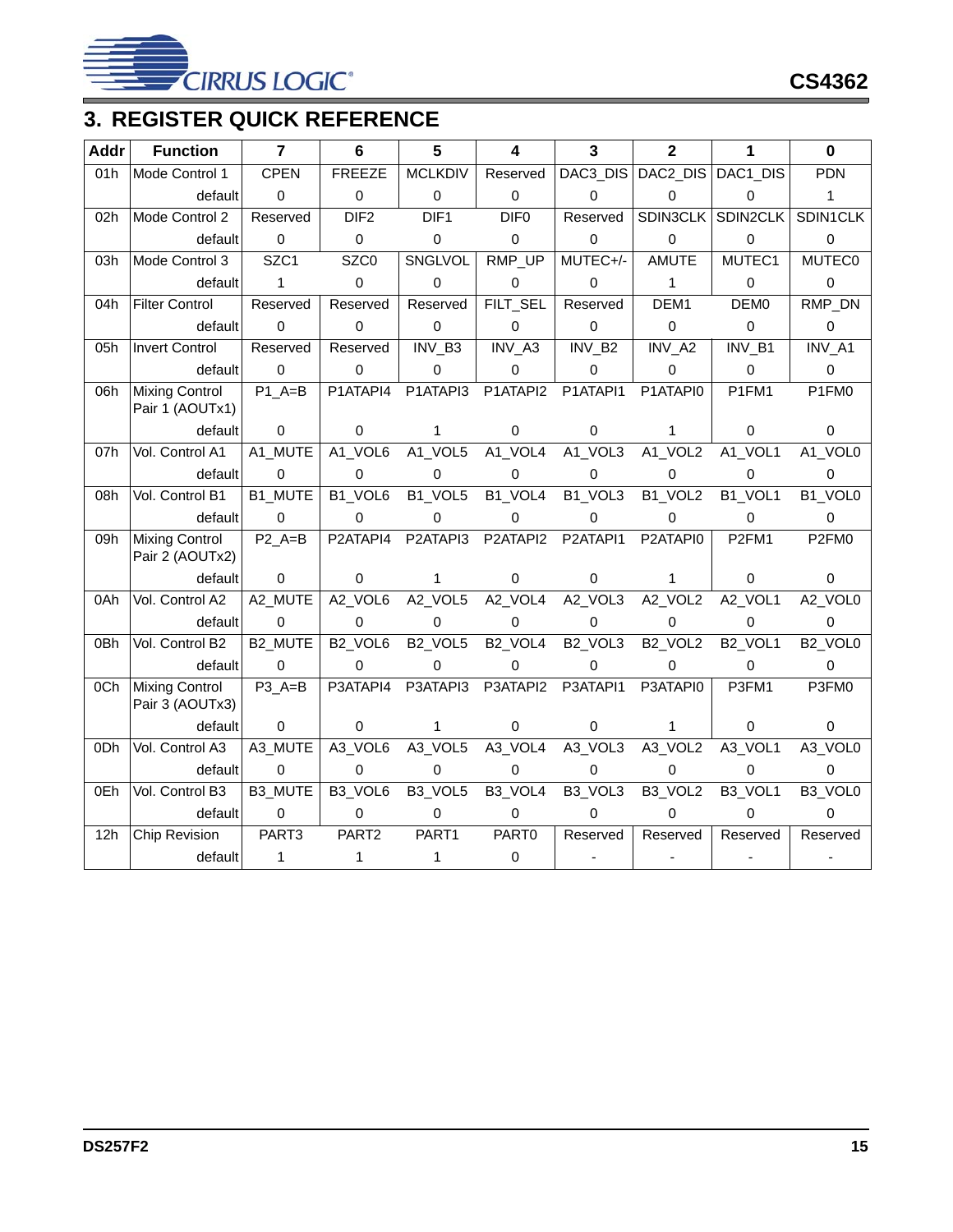

# <span id="page-15-0"></span>**4. REGISTER DESCRIPTION**

**Note:** All registers are read/write in I²C Mode and write-only in SPI, unless otherwise noted.

#### <span id="page-15-1"></span>**4.1 Mode Control 1 (address 01h)**

| CPEN | FREE7E<br>◝⊢⊢←⊢ | <b>MCLKDIV</b> | Reserved | <b>DIS</b><br>DAC3 | DIS<br>DAC2 | <b>DIS</b><br>DAC1 | <b>PDN</b> |
|------|-----------------|----------------|----------|--------------------|-------------|--------------------|------------|
|      |                 |                |          |                    |             |                    |            |

# <span id="page-15-2"></span>*4.1.1 Control Port Enable (CPEN)*

Default  $= 0$ 0 - Disabled

- 
- 1 Enabled

Function:

This bit defaults to 0, allowing the device to power-up in Stand-Alone Mode. The Control Port Mode can be accessed by setting this bit to 1. This will allow the operation of the device to be controlled by the registers and the pin definitions will conform to Control Port Mode. To accomplish a clean power-up, the user should write this bit within 10 ms following the release of Reset.

## <span id="page-15-3"></span>*4.1.2 Freeze Controls (FREEZE)*

Default  $= 0$ 

- 0 Disabled
- 1 Enabled

Function:

This function allows modifications to be made to the registers without the changes taking effect until the FREEZE is disabled. To make multiple changes in the Control port registers take effect simultaneously, enable the FREEZE bit, make all register changes, then Disable the FREEZE bit.

## <span id="page-15-4"></span>*4.1.3 Master Clock Divide Enable (MCLKDIV)*

Default  $= 0$ 0 - Disabled 1 - Enabled

Function:

The MCLKDIV bit enables a circuit that divides the externally applied MCLK signal by 2 prior to all other internal circuitry.

# <span id="page-15-5"></span>*4.1.4 DAC Pair Disable (DACx\_DIS)*

Default  $= 0$ 0 - DAC Pair x Enabled 1 - DAC Pair *x* Disabled

Function:

When the bit is set, the respective DAC channel pair (AOUTAx and AOUTBx) will remain in a reset state. It is advised that changes to these bits be made while the power-down (PDN) bit is enabled to eliminate the possibility of audible artifacts.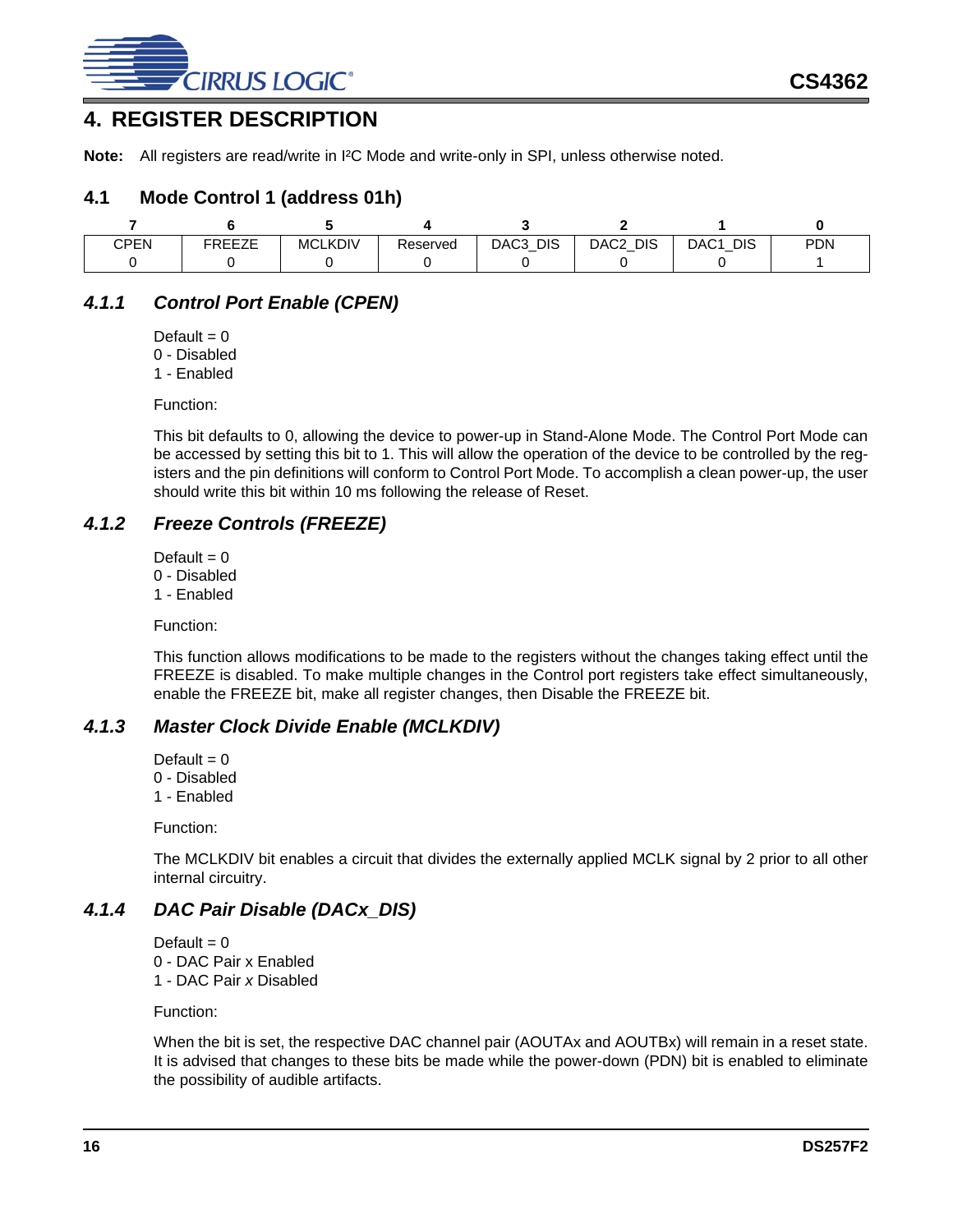

## <span id="page-16-0"></span>*4.1.5 Power Down (PDN)*

Default  $= 1$ 

- 0 Disabled
- 1 Enabled

Function:

The entire device will enter a low-power state when this function is enabled, and the contents of the control registers are retained in this mode. The power-down bit defaults to 'enabled' on power-up and must be disabled before normal operation in Control Port Mode can occur.

# <span id="page-16-1"></span>**4.2 Mode Control 2 (address 02h)**

| Reserved | DIF <sub>2</sub> | DIF1 | DIF <sub>0</sub> | Reserved | <b>SDIN3CLK</b> | SDIN2CLK | SDIN1CLK |
|----------|------------------|------|------------------|----------|-----------------|----------|----------|
|          |                  |      |                  |          |                 |          |          |

# <span id="page-16-2"></span>*4.2.1 Digital Interface Format (DIF)*

Default = 000 - Format 0 (Left Justified, up to 24-bit data)

Function:

These bits select the interface format for the serial audio input. The Functional Mode bits determine whether PCM or DSD Mode is selected.

**PCM Mode:** The required relationship between the Left/Right clock, serial clock and serial data is defined by the Digital Interface Format and the options are detailed in [Figures 33](#page-36-1) to [38](#page-37-1).

**Note:** While in PCM Mode, the DIF bits should only be changed when the power-down (PDN) bit is set to ensure proper switching from one mode to another.

| DIF <sub>2</sub> | DIF <sub>1</sub> | <b>DIFO</b> | <b>DESCRIPTION</b>                  | <b>Format</b> | <b>FIGURE</b> |
|------------------|------------------|-------------|-------------------------------------|---------------|---------------|
|                  | O                |             | Left Justified, up to 24-bit data   |               | 33            |
|                  |                  |             | I <sup>2</sup> S, up to 24-bit data |               | 34            |
|                  |                  |             | Right Justified, 16-bit data        |               | 35            |
|                  |                  |             | Right Justified, 24-bit data        |               | 36            |
|                  |                  |             | Right Justified, 20-bit data        |               | 37            |
|                  |                  |             | Right Justified, 18-bit data        |               | 38            |
|                  |                  |             | Reserved                            |               |               |
|                  |                  |             | Reserved                            |               |               |

**Table 1. Digital Interface Formats - PCM Mode**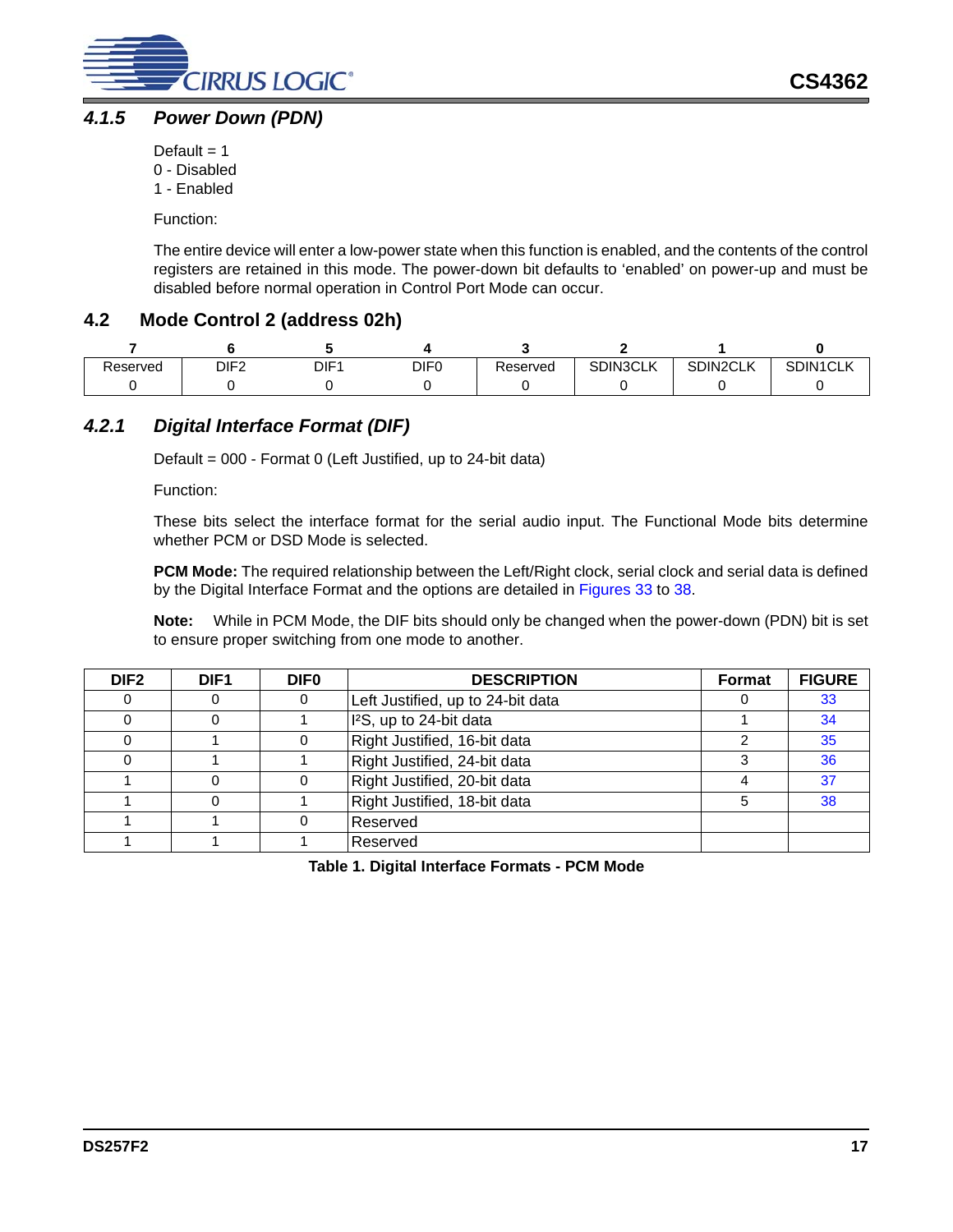

**DSD Mode:** The relationship between the oversampling ratio of the DSD audio data and the required Master clock to DSD data rate is defined by the Digital Interface Format pins. An additional write of 99h to register 00h and 80h to register 1Ah is required to access the modes denoted with \*.

| DIF <sub>2</sub> | DIF <sub>1</sub> | <b>DIFO</b> | <b>DESCRIPTION</b>                                        | <b>Note</b> |
|------------------|------------------|-------------|-----------------------------------------------------------|-------------|
|                  |                  |             | 64x oversampled DSD data with a 4x MCLK to DSD data rate  |             |
|                  |                  |             | 64x oversampled DSD data with a 6x MCLK to DSD data rate  |             |
|                  |                  |             | 64x oversampled DSD data with a 8x MCLK to DSD data rate  |             |
|                  |                  |             | 64x oversampled DSD data with a 12x MCLK to DSD data rate |             |
|                  |                  |             | 128x oversampled DSD data with a 2x MCLK to DSD data rate |             |
|                  |                  |             | 128x oversampled DSD data with a 3x MCLK to DSD data rate |             |
|                  |                  |             | 128x oversampled DSD data with a 4x MCLK to DSD data rate |             |
|                  |                  |             | 128x oversampled DSD data with a 6x MCLK to DSD data rate |             |

#### **Table 2. Digital Interface Formats - DSD Mode**

# <span id="page-17-3"></span><span id="page-17-0"></span>*4.2.2 Serial Audio Data Clock Source (SDINXCLK)*

Default  $= 0$ 

0 - SDINx clocked by SCLK1 and LRCK1

1 - SDINx clocked by SCLK2 and LRCK2

Function:

The SDINxCLK bit specifies which SCLK/LRCK input pair is used to clock in the data on the given SDINx line. For more details see ["Clock Source Selection" on page 29.](#page-28-0)

#### <span id="page-17-1"></span>**4.3 Mode Control 3 (address 03h)**

| SZC <sub>1</sub> | SZC0 | <b>SNGLVOL</b> | RMP<br>UP | Reserved | <b>AMUTE</b> | MUTEC1 | <b>MUTEC0</b> |
|------------------|------|----------------|-----------|----------|--------------|--------|---------------|
|                  |      |                |           |          |              |        |               |

## <span id="page-17-2"></span>*4.3.1 Soft Ramp and Zero Cross Control (SZC)*

Default  $= 10$ 

00 - Immediate Change

01 - Zero Cross

10 - Soft Ramp

11 - Soft Ramp on Zero Crossings

Function:

Immediate Change

When Immediate Change is selected all level changes will take effect immediately in one step.

#### Zero Cross

Zero Cross Enable dictates that signal level changes, either by attenuation changes or muting, will occur on a signal zero crossing to minimize audible artifacts. The requested level change will occur after a timeout period between 512 and 1024 sample periods (10.7 ms to 21.3 ms at 48 kHz sample rate) if the signal does not encounter a zero crossing. The zero cross function is independently monitored and implemented for each channel.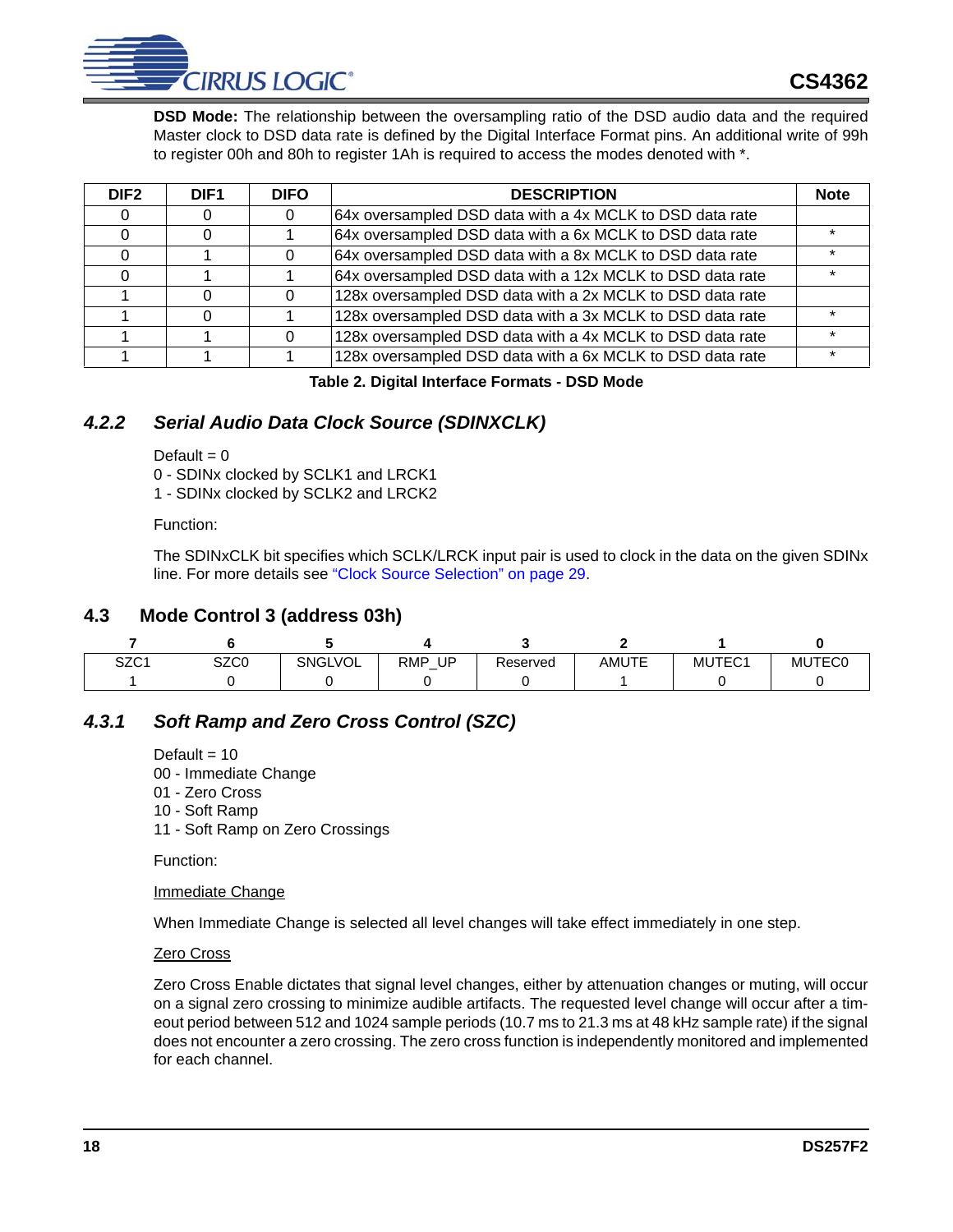

#### Soft Ramp

Soft Ramp allows level changes, both muting and attenuation, to be implemented by incrementally ramping, in 1/8 dB steps, from the current level to the new level at a rate of 1 dB per 8 left/right clock periods.

#### Soft Ramp on Zero Crossing

Soft Ramp and Zero Cross Enable dictates that signal level changes, either by attenuation changes or muting, will occur in 1/8 dB steps and be implemented on a signal zero crossing. The 1/8 dB level change will occur after a timeout period between 512 and 1024 sample periods (10.7 ms to 21.3 ms at 48 kHz sample rate) if the signal does not encounter a zero crossing. The zero cross function is independently monitored and implemented for each channel.

## <span id="page-18-0"></span>*4.3.2 Single Volume Control (SNGLVOL)*

Default  $= 0$ 

0 - Disabled

1 - Enabled

Function:

The individual channel volume levels are independently controlled by their respective Volume Control Bytes when this function is disabled. The volume on all channels is determined by the A1 Channel Volume Control Byte, and the other Volume Control Bytes are ignored when this function is enabled.

## <span id="page-18-1"></span>*4.3.3 Soft Volume Ramp-Up After Error (RMP\_UP)*

- Default  $= 0$
- 0 Disabled
- 1 Enabled

Function:

An un-mute will be performed after executing a filter mode change, after a LRCK/MCLK ratio change or error, and after changing the Functional Mode. When this feature is enabled, this un-mute is effected, similar to attenuation changes, by the Soft and Zero Cross bits in the Mode Control 3 register. When disabled, an immediate un-mute is performed in these instances.

**Note:** For best results, it is recommended that this feature be used in conjunction with the RMP\_DN bit.

# <span id="page-18-2"></span>*4.3.4 MUTEC Polarity (MUTEC+/-)*

Default  $= 0$ 0 - Active High 1 - Active Low

Function:

The active polarity of the MUTEC pin(s) is determined by this register. When set to 0 (default) the MUTEC pins are high when active. When set to 1 the MUTEC pin(s) are low when active.

Note: When the on board mute circuitry is designed for active low, the MUTEC outputs will be high (unmuted) for the period of time during reset and before this bit is enabled to 1.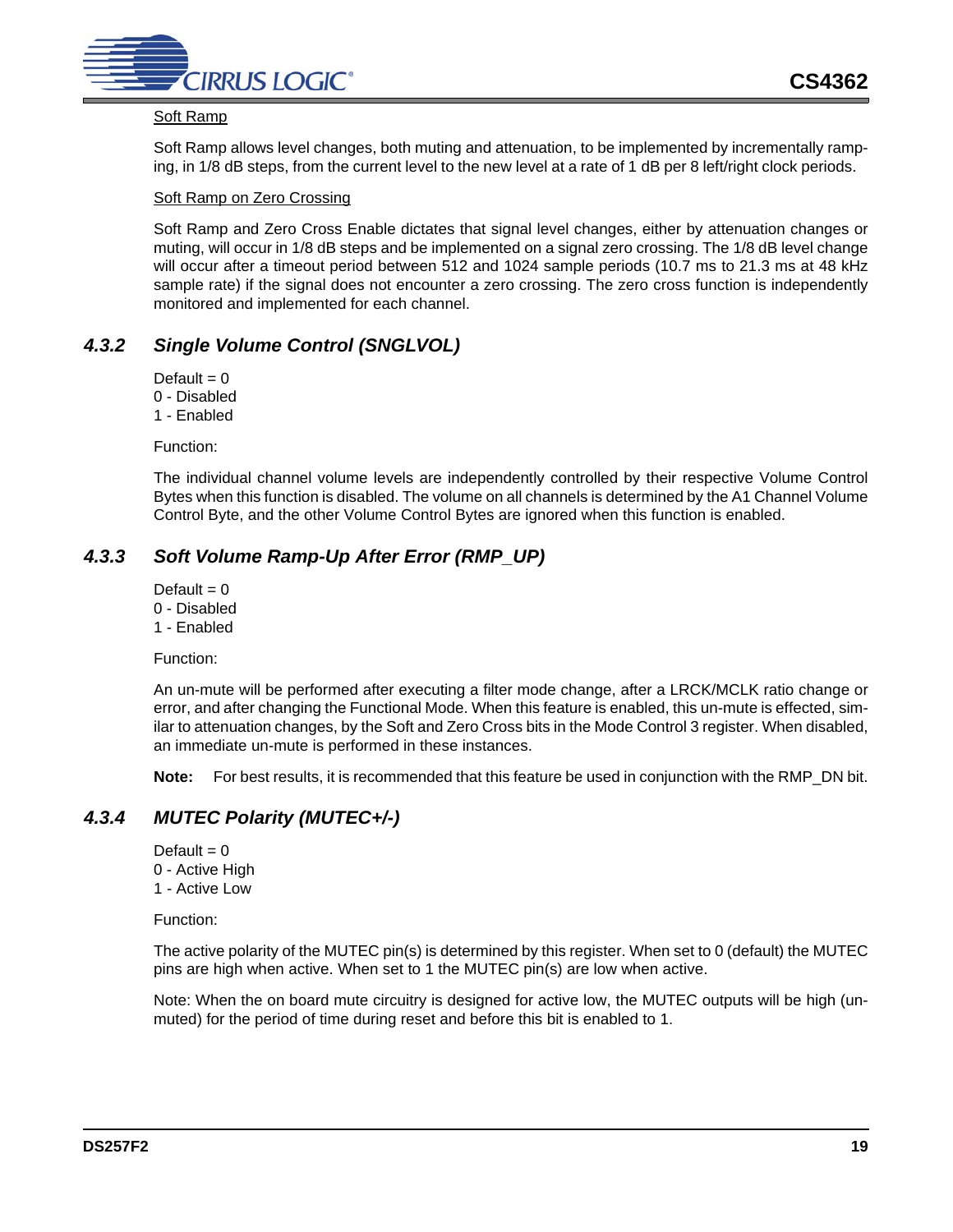

### <span id="page-19-0"></span>*4.3.5 Auto-Mute (AMUTE)*

- Default  $= 1$ 0 - Disabled
- 1 Enabled

Function:

The Digital-to-Analog converter output will mute following the reception of 8192 consecutive audio samples of static 0 or -1. A single sample of non-static data will release the mute. Detection and muting is done independently for each channel. The quiescent voltage on the output will be retained and the Mute Control pin will go active during the mute period. The muting function is affected, similar to volume control changes, by the Soft and Zero Cross bits in the Mode Control 3 register.

# <span id="page-19-1"></span>*4.3.6 Mute Pin Control (MUTEC1, MUTEC0)*

Default  $= 00$ 00 - Six mute control signals 01, 10 - One mute control signal 11 - Three mute control signals

Function:

Selects how the internal mute control signals are routed to the MUTEC1 through MUTEC6 pins. When set to '00', there is one mute control signal for each channel: AOUT1A on MUTEC1, AOUT1B on MUTEC2, etc. When set to either '01' or '10', there is a single mute control signal on the MUTEC1 pin. When set to '11', there are three mute control signals, one for each stereo pair: AOUT1A and AOUT1B on MUTEC1, AOUT2A and AOUT2B on MUTEC2, and AOUT3A and AOUT3B on MUTEC3.

## <span id="page-19-2"></span>**4.4 Filter Control (address 04h)**

| Reserved | Reserved | Reserved | SEL<br>FILT. | Reserved | DEM1 | DEM <sub>0</sub> | DN<br><b>RMP</b><br>— |
|----------|----------|----------|--------------|----------|------|------------------|-----------------------|
|          |          |          |              |          |      |                  |                       |

# <span id="page-19-3"></span>*4.4.1 Interpolation Filter Select (FILT\_SEL)*

Default  $= 0$ 0 - Fast roll-off 1 - Slow roll-off

Function:

This Function allows the user to select whether the interpolation filter has a fast or slow roll off. For filter characteristics please see [Section 1. Characteristics and Specifications.](#page-4-0)

## <span id="page-19-4"></span>*4.4.2 De-Emphasis Control (DEM)*

Default  $= 00$ 00 - Disabled 01 - 44.1 kHz 10 - 48 kHz 11 - 32 kHz

Function: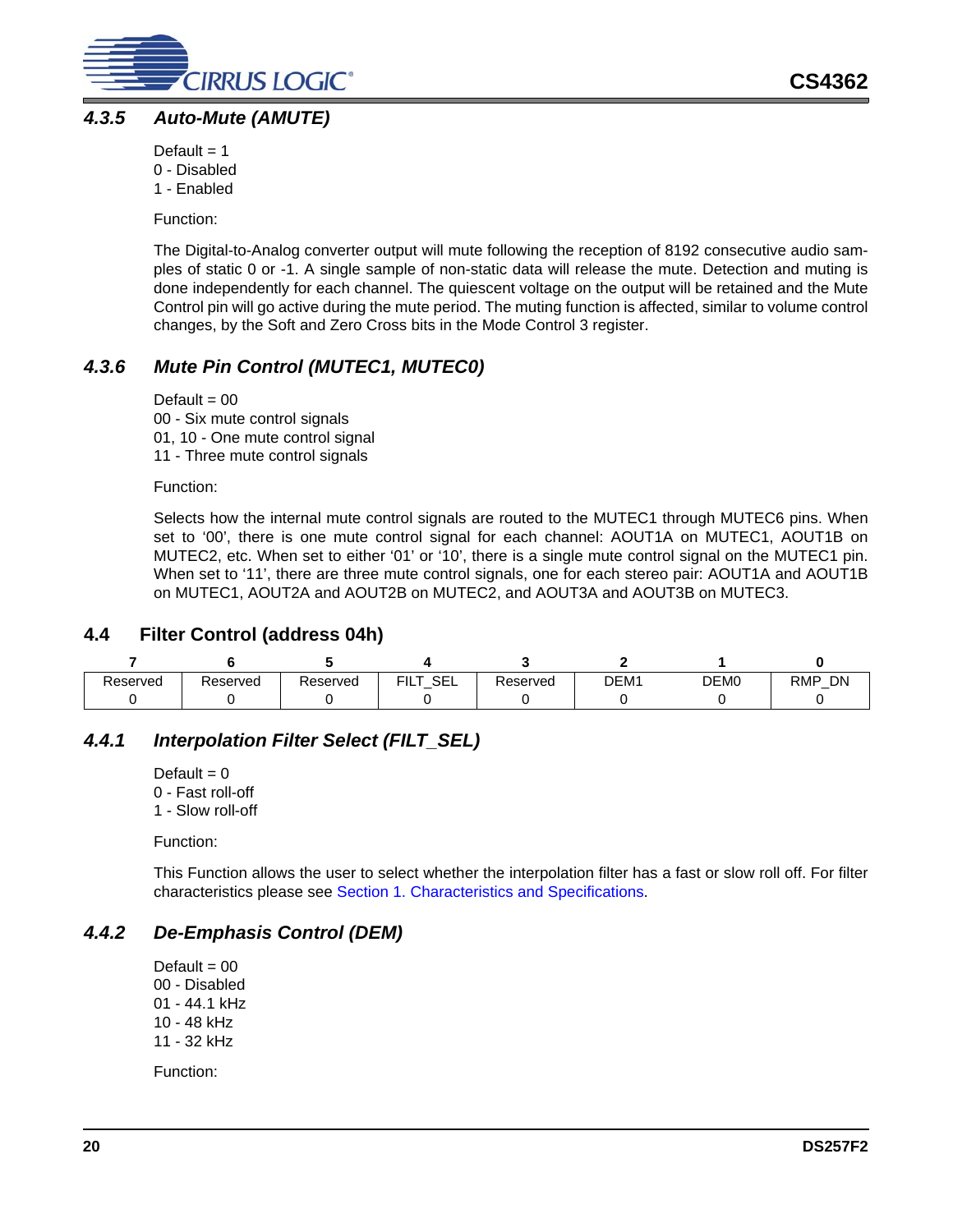

Selects the appropriate digital filter to maintain the standard 15 μs/50 μs digital de-emphasis filter response at 32, 44.1 or 48 kHz sample rates. (see [Figure 39\)](#page-37-2)

De-emphasis is only available in Single-Speed Mode.

## <span id="page-20-0"></span>*4.4.3 Soft Ramp-Down Before Filter Mode Change (RMP\_DN)*

- Default  $= 0$
- 0 Disabled
- 1 Enabled

Function:

A mute will be performed prior to executing a filter mode change. When this feature is enabled, this mute is effected, similar to attenuation changes, by the Soft and Zero Cross bits in the Mode Control 3 register. When disabled, an immediate mute is performed prior to executing a filter mode change.

**Note:** For best results, it is recommended that this feature be used in conjunction with the RMP\_UP bit.

### <span id="page-20-1"></span>**4.5 Invert Control (address 05h)**

| Reserved | Reserved | <b>INV</b><br>B <sub>3</sub><br>$-$ | <b>INV</b><br>A <sub>3</sub><br>$\sim$ | <b>INV</b><br>B <sub>2</sub><br>$-$ | <b>INV</b><br>A2<br>$\overline{\phantom{0}}$ | <b>INV</b><br>D <sub>1</sub> | <b>INV</b><br>$A^4$<br>$\overline{\phantom{0}}$ |
|----------|----------|-------------------------------------|----------------------------------------|-------------------------------------|----------------------------------------------|------------------------------|-------------------------------------------------|
|          |          |                                     |                                        |                                     |                                              |                              |                                                 |

# <span id="page-20-2"></span>*4.5.1 Invert Signal Polarity (Inv\_Xx)*

- Default  $= 0$
- 0 Disabled
- 1 Enabled

Function:

When enabled, these bits will invert the signal polarity of their respective channels.

## <span id="page-20-3"></span>**4.6 Mixing Control Pair 1 (Channels A1 & B1)(address 06h) Mixing Control Pair 2 (Channels A2 & B2)(address 09h) Mixing Control Pair 3 (Channels A3 & B3)(address 0Ch)**

| $A = B$<br>Dv. | PxATAPI4 | PxATAPI3 | PxATAPI2 | PxATAPI1 | PxATAPI0 | PxFM1 | PxFM0 |
|----------------|----------|----------|----------|----------|----------|-------|-------|
|                |          |          |          |          |          |       |       |

## <span id="page-20-4"></span>*4.6.1 Channel A Volume = Channel B Volume (A=B)*

Default  $= 0$ 

- 0 Disabled
- 1 Enabled

Function:

The AOUTAx and AOUTBx volume levels are independently controlled by the A and the B Channel Volume Control Bytes when this function is disabled. The volume on both AOUTAx and AOUTBx are determined by the A Channel Attenuation and Volume Control Bytes (per A-B pair), and the B Channel Bytes are ignored when this function is enabled.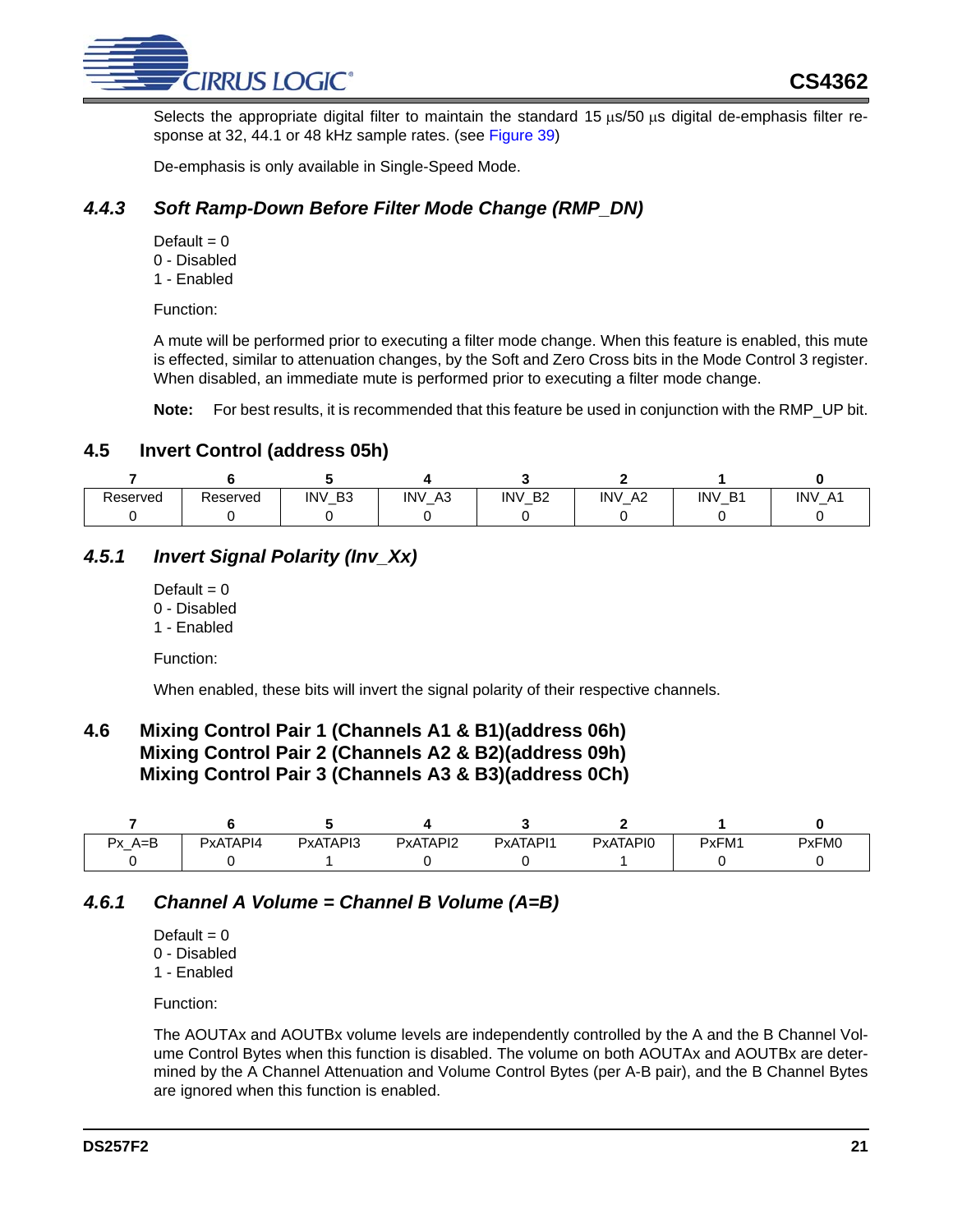

# <span id="page-21-0"></span>*4.6.2 ATAPI Channel Mixing and Muting (ATAPI)*

Default = 01001 - AOUTAx=aL, AOUTBx=bR (Stereo)

Function:

The CS4362 implements the channel mixing functions of the ATAPI CD-ROM specification. The ATAPI functions are applied per A-B pair. Refer to [Table 3](#page-21-1) and [Figure 41](#page-38-1) for additional information.

| ATAPI4                  | ATAPI3                  | <b>ATAPI2</b>           | ATAPI1         | <b>ATAPIO</b>           | <b>AOUTAx</b>            | <b>AOUTBx</b>        |
|-------------------------|-------------------------|-------------------------|----------------|-------------------------|--------------------------|----------------------|
| $\overline{0}$          | $\overline{0}$          | $\overline{0}$          | $\overline{0}$ | $\overline{0}$          | <b>MUTE</b>              | <b>MUTE</b>          |
| $\overline{0}$          | $\overline{0}$          | $\overline{0}$          | $\overline{0}$ | $\overline{1}$          | <b>MUTE</b>              | bR                   |
| $\overline{0}$          | $\overline{0}$          | $\overline{0}$          | $\overline{1}$ | $\overline{0}$          | <b>MUTE</b>              | bL                   |
| $\overline{0}$          | $\overline{0}$          | $\overline{0}$          | $\overline{1}$ | $\overline{1}$          | <b>MUTE</b>              | $b[(L+R)/2]$         |
| $\overline{0}$          | $\overline{0}$          | 1                       | $\overline{0}$ | $\overline{0}$          | aR                       | <b>MUTE</b>          |
| $\overline{0}$          | $\overline{0}$          | $\overline{1}$          | $\overline{0}$ | $\overline{\mathbf{1}}$ | aR                       | bR                   |
| $\overline{0}$          | $\overline{0}$          | $\overline{\mathbf{1}}$ | $\overline{1}$ | $\overline{0}$          | aR                       | bL                   |
| $\overline{0}$          | $\overline{0}$          | $\overline{1}$          | $\overline{1}$ | $\overline{1}$          | aR                       | $b[(L+R)/2]$         |
| $\overline{0}$          | $\overline{1}$          | $\overline{0}$          | $\overline{0}$ | $\overline{0}$          | aL                       | <b>MUTE</b>          |
| $\overline{0}$          | $\overline{\mathbf{1}}$ | $\overline{0}$          | $\overline{0}$ | $\overline{1}$          | $\overline{a}$           | bR                   |
| $\overline{0}$          | $\overline{\mathbf{1}}$ | $\overline{0}$          | $\overline{1}$ | $\overline{0}$          | $\overline{a}$           | bL                   |
| $\overline{0}$          | $\overline{1}$          | $\overline{0}$          | $\overline{1}$ | $\overline{1}$          | $\overline{\mathsf{aL}}$ | $b[(L+R)/2]$         |
| $\overline{0}$          | 1                       | 1                       | $\overline{0}$ | $\overline{0}$          | $a[(L+R)/2]$             | <b>MUTE</b>          |
| $\overline{0}$          | $\overline{\mathbf{1}}$ | 1                       | $\overline{0}$ | $\overline{1}$          | $a[(L+R)/2]$             | bR                   |
| $\overline{0}$          | $\overline{1}$          | 1                       | $\overline{1}$ | $\overline{0}$          | $a[(L+R)/2]$             | bL                   |
| $\overline{0}$          | $\overline{1}$          | $\overline{\mathbf{1}}$ | $\overline{1}$ | $\overline{1}$          | $a[(L+R)/2]$             | $b[(L+R)/2]$         |
| 1                       | $\overline{0}$          | $\overline{0}$          | $\overline{0}$ | $\overline{0}$          | <b>MUTE</b>              | <b>MUTE</b>          |
| $\overline{1}$          | $\overline{0}$          | $\overline{0}$          | $\overline{0}$ | $\overline{1}$          | <b>MUTE</b>              | bR                   |
| 1                       | $\overline{0}$          | $\overline{0}$          | $\overline{1}$ | $\overline{0}$          | <b>MUTE</b>              | $b\overline{L}$      |
| $\overline{\mathbf{1}}$ | $\overline{0}$          | $\overline{0}$          | $\overline{1}$ | $\overline{1}$          | <b>MUTE</b>              | $[(aL+bR)/2]$        |
| 1                       | $\overline{0}$          | $\overline{\mathbf{1}}$ | $\overline{0}$ | $\overline{0}$          | aR                       | <b>MUTE</b>          |
| 1                       | $\overline{0}$          | 1                       | $\overline{0}$ | $\overline{1}$          | aR                       | bR                   |
| 1                       | $\overline{0}$          | $\overline{\mathbf{1}}$ | $\overline{1}$ | $\overline{0}$          | aR                       | bL                   |
| $\overline{\mathbf{1}}$ | $\overline{0}$          | $\overline{\mathbf{1}}$ | $\overline{1}$ | $\overline{1}$          | aR                       | $[(bL+aR)/2]$        |
| 1                       | $\overline{1}$          | $\overline{0}$          | $\overline{0}$ | $\overline{0}$          | aL                       | <b>MUTE</b>          |
| $\overline{\mathbf{1}}$ | $\overline{\mathbf{1}}$ | $\overline{0}$          | $\overline{0}$ | $\overline{1}$          | $\overline{a}$           | bR                   |
| 1                       | $\overline{1}$          | $\overline{0}$          | $\overline{1}$ | $\overline{0}$          | aL                       | bL                   |
| $\overline{\mathbf{1}}$ | $\overline{\mathbf{1}}$ | $\overline{0}$          | $\overline{1}$ | $\overline{1}$          | a <sub>L</sub>           | $\sqrt{[(al+bR)/2]}$ |
| 1                       | $\overline{1}$          | $\overline{\mathbf{1}}$ | $\overline{0}$ | $\overline{0}$          | $[(aL+bR)/2]$            | <b>MUTE</b>          |
| 1                       | $\overline{\mathbf{1}}$ | 1                       | $\overline{0}$ | $\overline{1}$          | $[(aL+bR)/2]$            | bR                   |
| 1                       | $\overline{1}$          | $\overline{1}$          | $\overline{1}$ | $\overline{0}$          | $[(bL+aR)/2]$            | $b\overline{L}$      |
| 1                       | $\overline{1}$          | $\overline{\mathbf{1}}$ | $\overline{1}$ | $\overline{1}$          | $[(aL+bR)/2]$            | $[(al+bR)/2]$        |

<span id="page-21-1"></span>

| Table 3. ATAPI Decode |  |
|-----------------------|--|
|                       |  |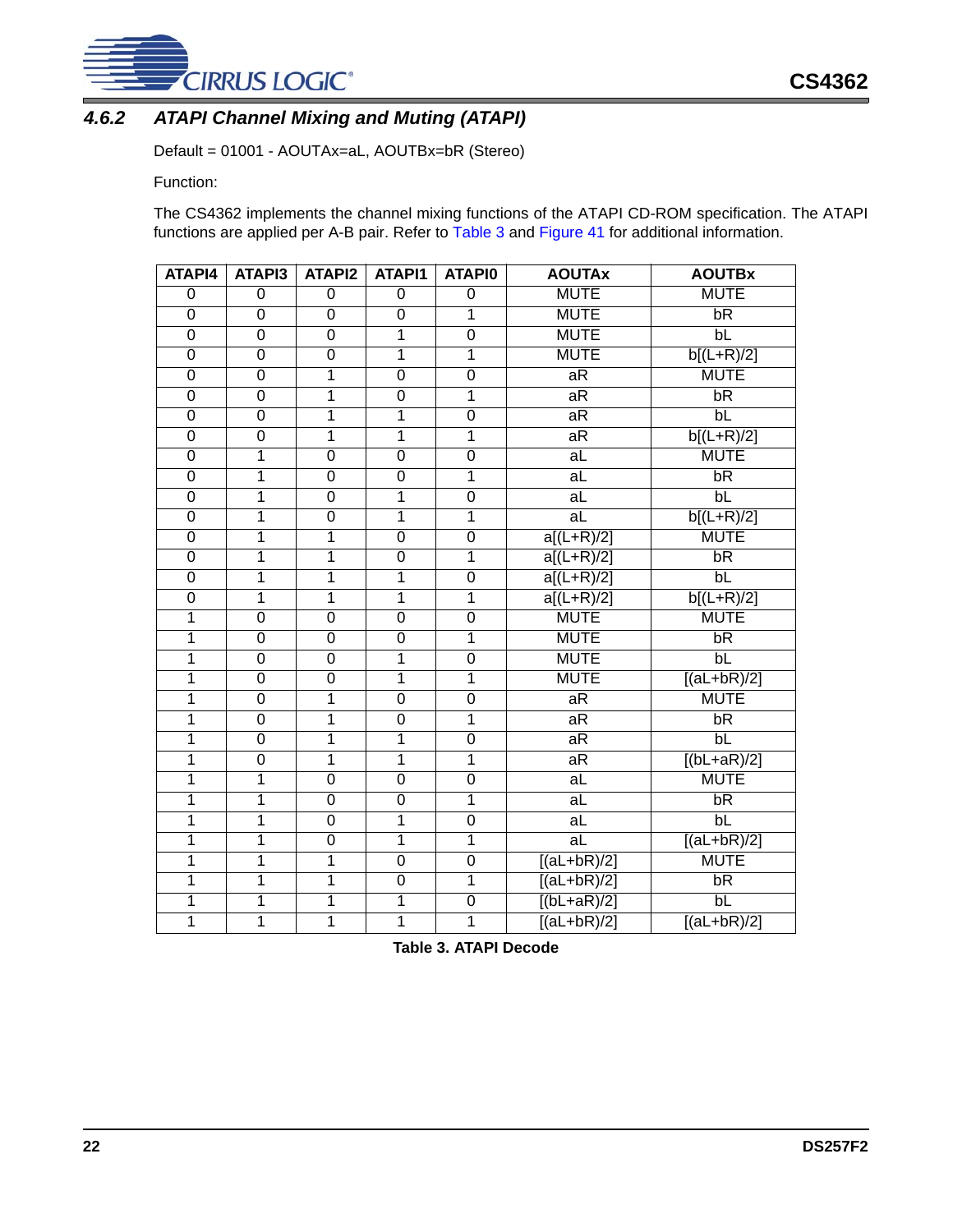

### <span id="page-22-0"></span>*4.6.3 Functional Mode (FM)*

Default  $= 00$ 

00 - Single-Speed Mode (4 to 50 kHz sample rates)

01 - Double-Speed Mode (50 to 100 kHz sample rates)

- 10 Quad-Speed Mode (100 to 200 kHz sample rates)
- 11 Direct Stream Digital Mode

Function:

Selects the required range of input sample rates or DSD Mode. All DAC pairs set to the same SCLK/LRCK pair ([Section 4.2.2](#page-17-0)) are required to be set to the same functional mode setting before a speed mode change is accepted. When DSD Mode is selected for any channel pair then all pairs will switch to DSD Mode.

### <span id="page-22-1"></span>**4.7 Volume Control (addresses 07h, 08h, 0Ah, 0Bh, 0Dh, 0Eh)**

| xx_MUTE | xx_VOL6 | xx_VOL5 | xx VOL4 | xx_VOL3 | xx_VOL2 | xx VOL1 | xx_VOL0 |
|---------|---------|---------|---------|---------|---------|---------|---------|
|         |         |         |         |         |         |         |         |

# <span id="page-22-2"></span>*4.7.1 Mute (MUTE)*

- Default  $= 0$ 0 - Disabled
- 1 Enabled

Function:

The Digital-to-Analog converter output will mute when enabled. The quiescent voltage on the output will be retained. The muting function is effected, similar to attenuation changes, by the Soft and Zero Cross bits. The MUTE pins will go active during the mute period according to the MUTEC bits.

# <span id="page-22-3"></span>*4.7.2 Volume Control (xx\_VOL)*

Default =  $0$  (No attenuation)

Function:

The Digital Volume Control registers allow independent control of the signal levels in 1 dB increments from 0 to -127 dB. Volume settings are decoded as shown in [Table 4](#page-22-4). The volume changes are implemented as dictated by the Soft and Zero Cross bits. All volume settings less than -127 dB are equivalent to enabling the MUTE bit.

<span id="page-22-4"></span>

| <b>Binary Code</b> | <b>Decimal Value</b> | <b>Volume Setting</b> |
|--------------------|----------------------|-----------------------|
| 0000000            |                      | 0 <sub>d</sub> B      |
| 0010100            |                      | $-20$ dB              |
| 0101000            |                      | -40 dB                |
| 0111100            |                      | $-60$ dB              |
| 1011010            |                      | $-90$ dB              |

**Table 4. Example Digital Volume Settings**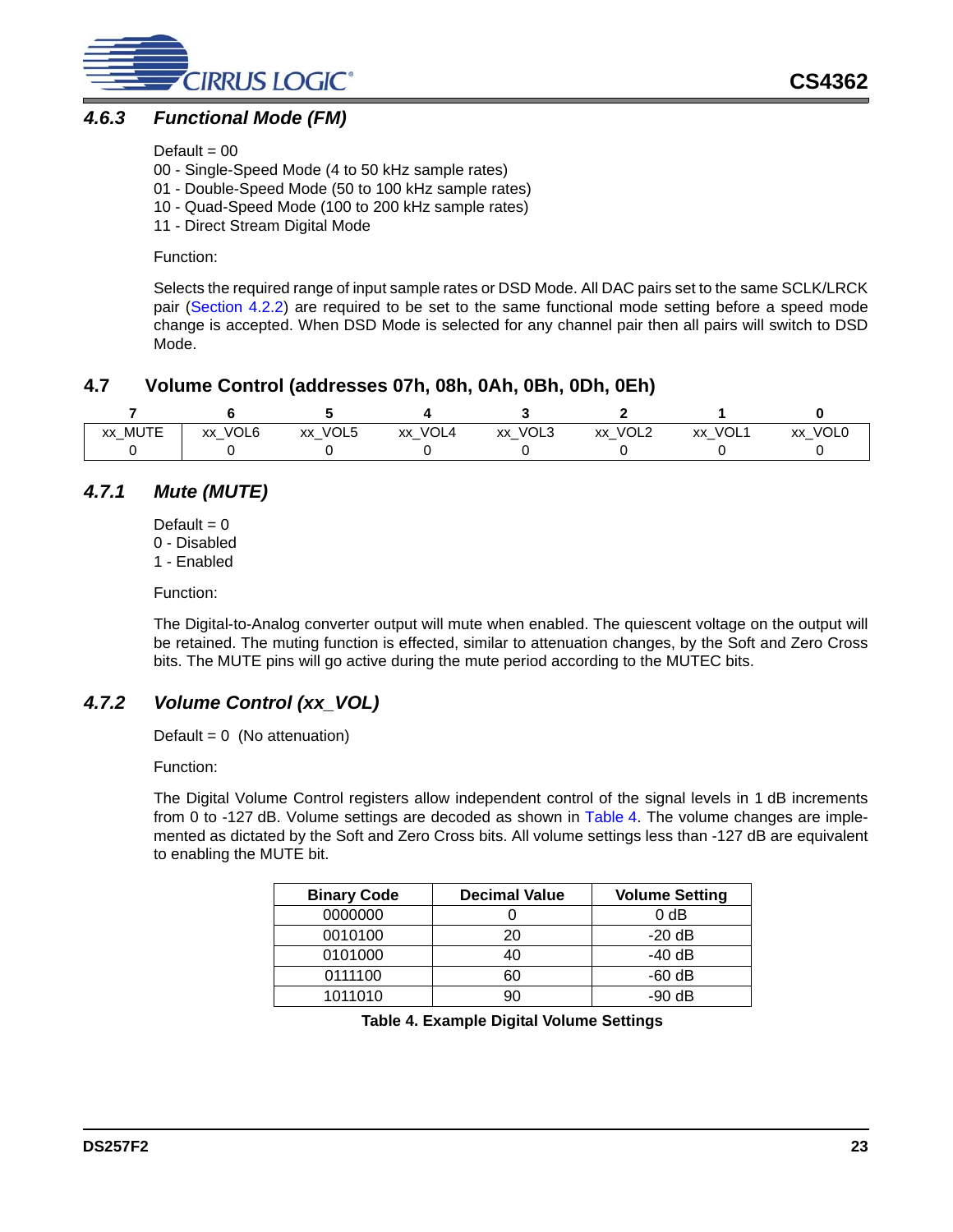

# <span id="page-23-0"></span>**4.8 Chip Revision (address 12h)**

| PART3 | PART <sub>2</sub> | PART <sub>1</sub> | PART0 | Reserved | Reserved | Reserved | Reserved |
|-------|-------------------|-------------------|-------|----------|----------|----------|----------|
|       |                   |                   |       |          |          |          |          |

# <span id="page-23-1"></span>*4.8.1 Part Number ID (PART) [Read Only]*

1110 - CS4362

Function:

This read-only register can be used to identify the model number of the device.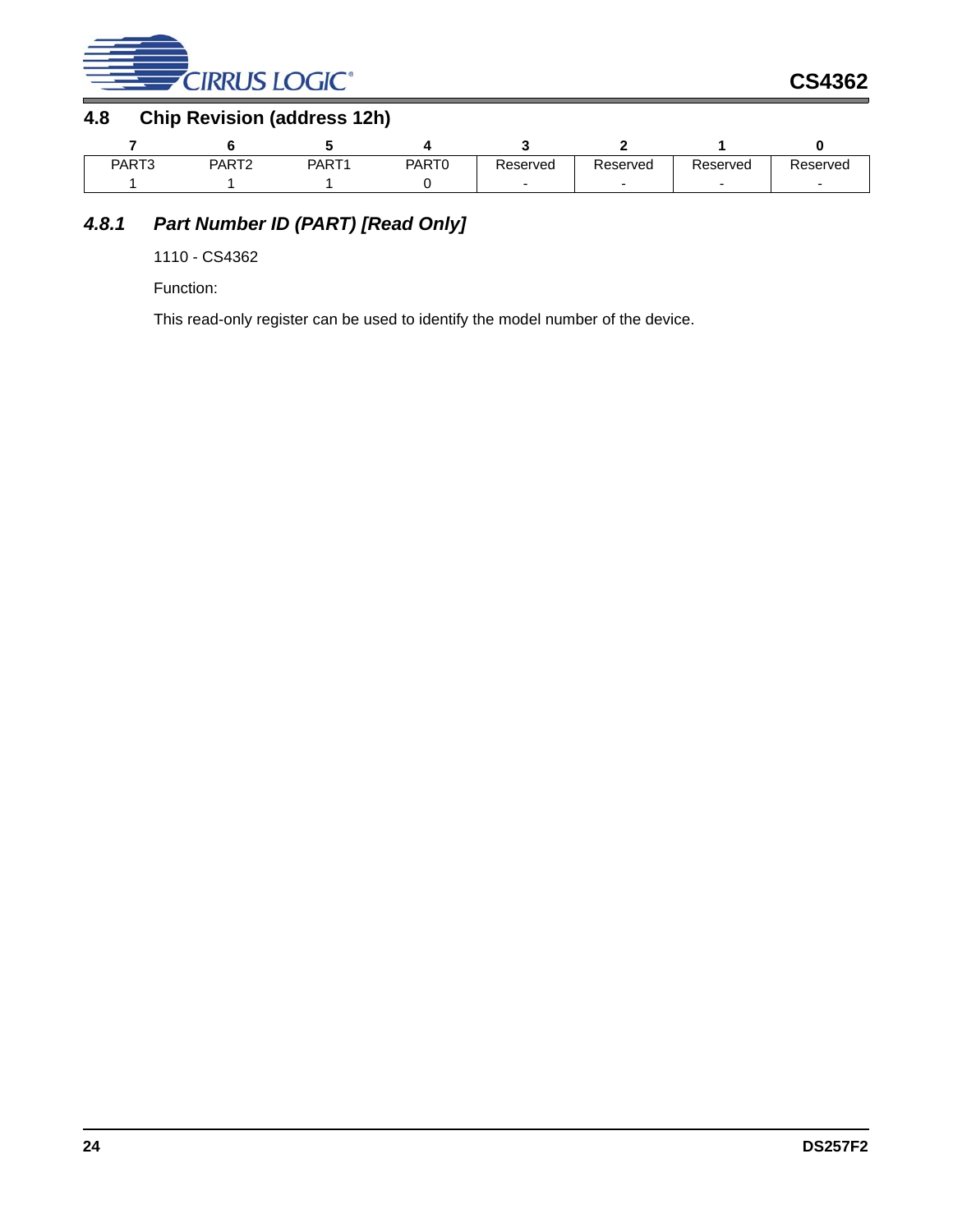

# <span id="page-24-0"></span>**5. PIN DESCRIPTION**



|                                     |                      | ( <u>SO</u> /OQY)OM<br>INSCRESS/ZM<br>ISLE<br>LSL<br>LSLES/OQYOQYOM<br>$\frac{1}{2}$ $\frac{1}{2}$ $\frac{1}{2}$ $\frac{1}{2}$ $\frac{1}{2}$ $\frac{1}{2}$<br>MUTEC <sub>6</sub><br><b>MUTEC5</b><br>MUTEC4        |
|-------------------------------------|----------------------|--------------------------------------------------------------------------------------------------------------------------------------------------------------------------------------------------------------------|
| <b>Pin Name</b>                     | #                    | <b>Pin Description</b>                                                                                                                                                                                             |
| VD                                  | 4                    | Digital Power (Input) - Positive power supply for the digital section. Refer to the Recom-<br>mended Operating Conditions for appropriate voltages.                                                                |
| <b>GND</b>                          | 5<br>31              | Ground (Input) - Ground reference. Should be connected to analog ground.                                                                                                                                           |
| <b>MCLK</b>                         | 6                    | Master Clock (Input) - Clock source for the delta-sigma modulator and digital filters. Table 5<br>illustrates several standard audio sample rates and the required master clock frequencies.                       |
| LRCK1<br>LRCK <sub>2</sub>          | $\overline{7}$<br>10 | Left Right Clock (Input) - Determines which channel, Left or Right, is currently active on the<br>serial audio data line. The frequency of the left/right clock must be at the audio sample rate, Fs.              |
| SDIN1<br>SDIN <sub>2</sub><br>SDIN3 | 8<br>11<br>13        | Serial Data Input (Input) - Input for two's complement serial audio data.                                                                                                                                          |
| SCLK1<br>SCLK <sub>2</sub>          | 9<br>12              | <b>Serial Clock</b> (Input) - Serial clocks for the serial audio interface.                                                                                                                                        |
| TST                                 | 14<br>44<br>45       | <b>Test -</b> These pins need to be tied to analog ground.                                                                                                                                                         |
| <b>RST</b>                          | 19                   | Reset ( <i>Input</i> ) - The device enters a low power mode and all internal registers are reset to their<br>default settings when low.                                                                            |
| VA                                  | 32                   | Analog Power (Input) - Positive power supply for the analog section. Refer to the Recom-<br>mended Operating Conditions for appropriate voltages.                                                                  |
| <b>VLS</b>                          | 43                   | Serial Audio Interface Power (Input) - Determines the required signal level for the serial audio<br>interface. Refer to the Recommended Operating Conditions for appropriate voltages.                             |
| <b>VLC</b>                          | 18                   | <b>Control Port Power</b> (Input) - Determines the required signal level for the control port and<br>stand- alone configuration pins. Refer to the Recommended Operating Conditions for appropri-<br>ate voltages. |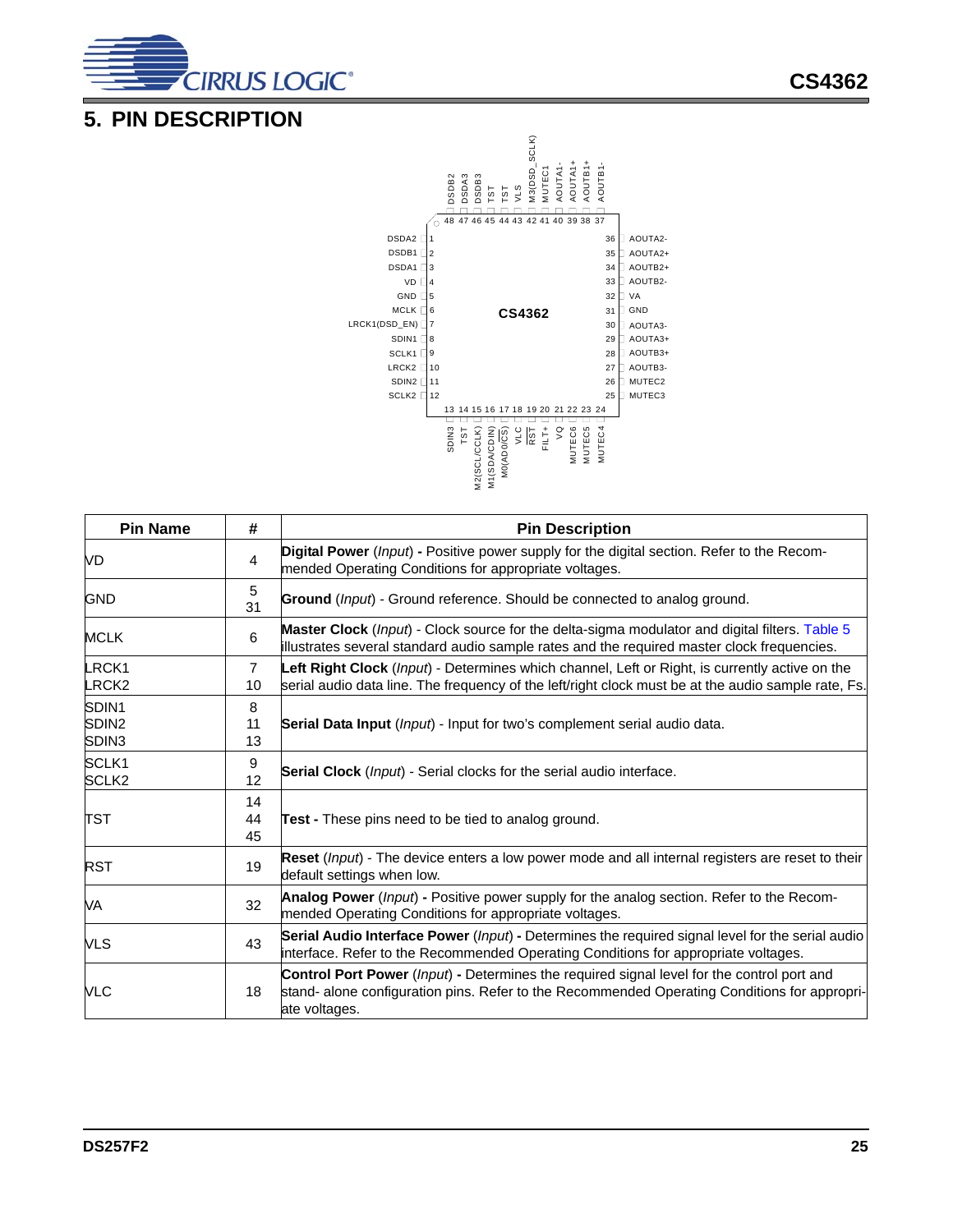

| <b>Pin Name</b>                                                             | #                                                  | <b>Pin Description</b>                                                                                                                                                                                                                                                                                                                                                                                                                                                                                                                                                                                                             |
|-----------------------------------------------------------------------------|----------------------------------------------------|------------------------------------------------------------------------------------------------------------------------------------------------------------------------------------------------------------------------------------------------------------------------------------------------------------------------------------------------------------------------------------------------------------------------------------------------------------------------------------------------------------------------------------------------------------------------------------------------------------------------------------|
| VQ                                                                          | 21                                                 | Quiescent Voltage (Output) - Filter connection for internal quiescent voltage. VQ must be<br>capacitively coupled to analog ground, as shown in the Typical Connection Diagram. The nom-<br>inal voltage level is specified in the Analog Characteristics and Specifications section. VQ pre-<br>sents an appreciable source impedance and any current drawn from this pin will alter device<br>performance. However, VQ can be used to bias the analog circuitry assuming there is no AC<br>signal component and the DC current is less then the maximum specified in the Analog Charac-<br>teristics and Specifications section. |
| FILT+                                                                       | 20                                                 | Positive Voltage Reference (Output) - Positive reference voltage for the internal sampling cir-<br>cuits. Requires the capacitive decoupling to analog ground as shown in the Typical Connection<br>Diagram.                                                                                                                                                                                                                                                                                                                                                                                                                       |
| AOUTA1 +,-<br>AOUTB1+,-<br>AOUTA2+,-<br>AOUTB2+,-<br>AOUTA3+,-<br>AOUTB3+,- | 39,40<br>38,37<br>35,36<br>34,33<br>29,30<br>28,27 | Differential Analog Output (Output) - The full-scale differential analog output level is specified<br>in the Analog Characteristics specification table.                                                                                                                                                                                                                                                                                                                                                                                                                                                                           |
| MUTEC1<br>MUTEC2<br>MUTEC3<br>MUTEC4<br>MUTEC5<br>MUTEC6                    | 41<br>26<br>25<br>24<br>23<br>22                   | Mute Control (Output) - The Mute Control pins go high during power-up initialization, reset,<br>muting, power-down or if the master clock to left/right clock frequency ratio is incorrect. These<br>pins are intended to be used as a control for external mute circuits on the line outputs to prevent<br>the clicks and pops that can occur in any single supply system. Use of Mute Control is not man-<br>datory but recommended for designs requiring the absolute minimum in extraneous clicks and<br>pops.                                                                                                                 |
| <b>Stand-Alone Definitions</b>                                              |                                                    |                                                                                                                                                                                                                                                                                                                                                                                                                                                                                                                                                                                                                                    |
| M0<br>M1<br>M <sub>2</sub><br>M3                                            | 17<br>16<br>15<br>42                               | Mode Selection (Input) - Determines the operational mode of the device as detailed in Tables 6<br>and $7.$                                                                                                                                                                                                                                                                                                                                                                                                                                                                                                                         |
| <b>Control Port Definitions</b>                                             |                                                    |                                                                                                                                                                                                                                                                                                                                                                                                                                                                                                                                                                                                                                    |
| <b>SCL/CCLK</b>                                                             | 15                                                 | Serial Control Port Clock (Input) - Serial clock for the serial control port. Requires an external<br>pull-up resistor to the logic interface voltage in I <sup>2</sup> C Mode as shown in the Typical Connection<br>Diagram.                                                                                                                                                                                                                                                                                                                                                                                                      |
| SDA/CDIN                                                                    | 16                                                 | Serial Control Port Data (Input/Output) - SDA is a data I/O line in I <sup>2</sup> C Mode and is open drain,<br>requiring an external pull-up resistor to the logic interface voltage, as shown in the Typical Con-<br>nection Diagram; CDIN is the input data line for the control port interface in SPI Mode.                                                                                                                                                                                                                                                                                                                    |
| AD0/CS                                                                      | 17                                                 | Address Bit 0 (I <sup>2</sup> C) / Control Port Chip Select (SPI) (Input) - AD0 is a chip address pin in I <sup>2</sup> C<br>Mode; CS is the chip select signal for SPI Mode.                                                                                                                                                                                                                                                                                                                                                                                                                                                      |
| <b>DSD Definitions</b>                                                      |                                                    |                                                                                                                                                                                                                                                                                                                                                                                                                                                                                                                                                                                                                                    |
| DSDA1<br>DSDB1<br>DSDA2<br>DSDB <sub>2</sub><br>DSDA3<br>DSDB3              | 3<br>$\overline{c}$<br>1<br>48<br>47<br>46         | Direct Stream Digital Input (Input) - Input for Direct Stream Digital serial audio data.                                                                                                                                                                                                                                                                                                                                                                                                                                                                                                                                           |
| DSD_SCLK                                                                    | 42                                                 | DSD Serial Clock (Input) - Serial clock for the Direct Stream Digital serial audio interface.                                                                                                                                                                                                                                                                                                                                                                                                                                                                                                                                      |
| DSD_EN                                                                      | $\overline{7}$                                     | <b>DSD Enable</b> (Input) - When held at logic '1' the device will enter DSD Mode (Stand-Alone Mode<br>only).                                                                                                                                                                                                                                                                                                                                                                                                                                                                                                                      |

İ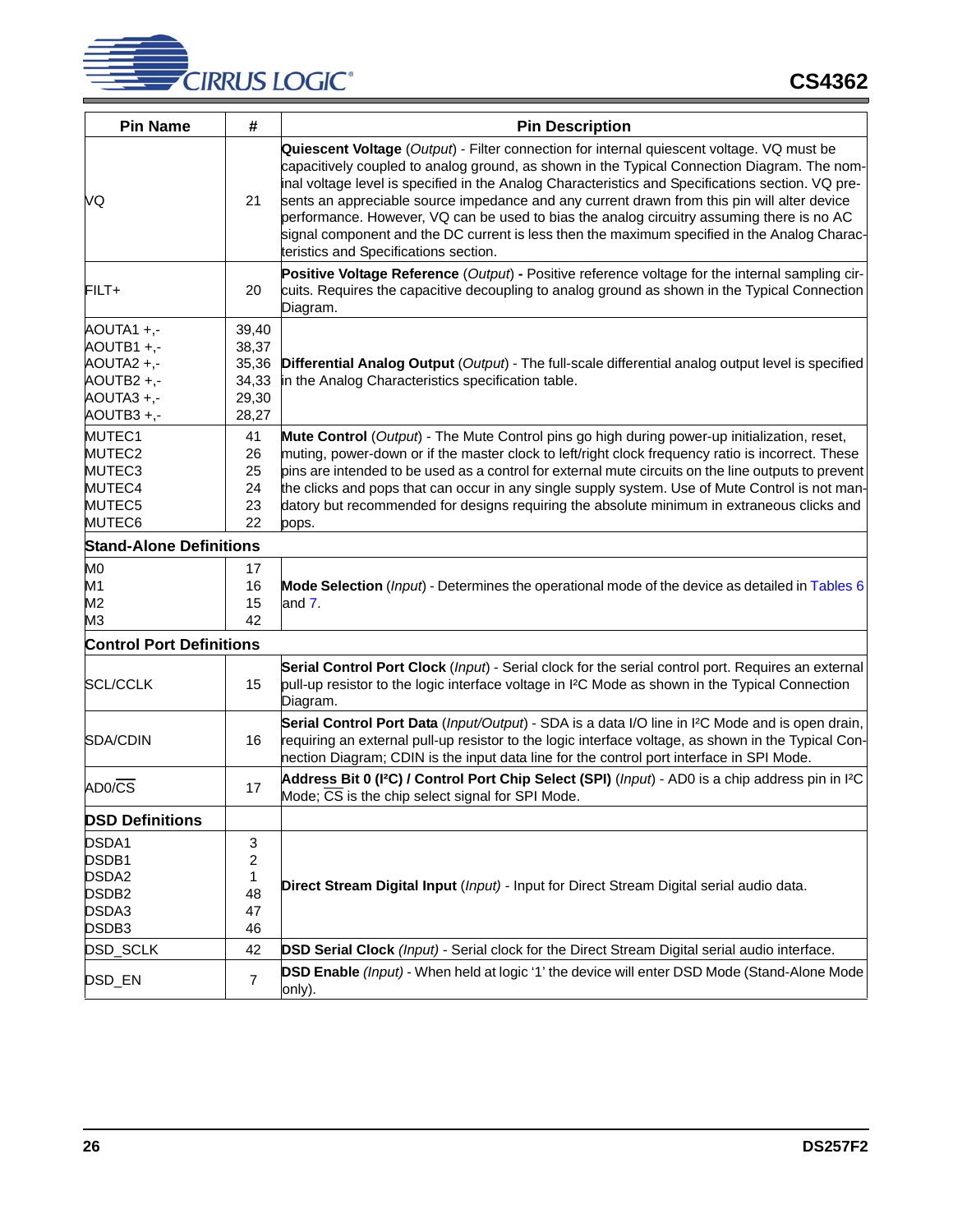

| Mode<br>(sample-rate range) | <b>Sample</b><br>Rate<br>(kHz) |         | <b>Control Port</b><br><b>Only Modes</b> |         |         |          |
|-----------------------------|--------------------------------|---------|------------------------------------------|---------|---------|----------|
| <b>MCLK Ratio</b>           |                                | 256x    | 384x                                     | 512x    | 768x    | $1024x*$ |
| Single-Speed                | 32                             | 8.1920  | 12.2880                                  | 16.3840 | 24.5760 | 32.7680  |
| (4 to 50 kHz)               | 44.1                           | 11.2896 | 16.9344                                  | 22.5792 | 33.8688 | 45.1584  |
|                             | 48                             | 12.2880 | 18.4320                                  | 24.5760 | 36.8640 | 49.1520  |
| <b>MCLK Ratio</b>           |                                | 128x    | 192x                                     | 256x    | 384x    | $512x*$  |
| Double-Speed                | 64                             | 8.1920  | 12.2880                                  | 16.3840 | 24.5760 | 32.7680  |
| (50 to 100 kHz)             | 88.2                           | 11.2896 | 16.9344                                  | 22.5792 | 33.8688 | 45.1584  |
|                             | 96                             | 12.2880 | 18.4320                                  | 24.5760 | 36.8640 | 49.1520  |
| <b>MCLK Ratio</b>           |                                | 64x     | 96x                                      | 128x    | 192x    | $256x*$  |
| Quad-Speed                  | 176.4                          | 11.2896 | 16.9344                                  | 22.5792 | 33.8688 | 45.1584  |
| (100 to 200 kHz)            | 192                            | 12.2880 | 18.4320                                  | 24.5760 | 36.8640 | 49.1520  |

#### **Table 5. Common Clock Frequencies**

<span id="page-26-0"></span>\*Note: These modes are only available in Control Port Mode by setting the MCLKDIV bit = 1.

| M1<br>(DIF1) | M0<br>(DIF0) | <b>DESCRIPTION</b>                | <b>FORMAT</b> | <b>FIGURE</b> |
|--------------|--------------|-----------------------------------|---------------|---------------|
|              |              | Left Justified, up to 24-bit data |               | 33            |
|              |              | $ I^2S$ , up to 24-bit data       |               | 34            |
|              |              | Right Justified, 16-bit Data      |               | 35            |
|              |              | Right Justified, 24-bit Data      |               | 36            |

#### **Table 6. Digital Interface Format, Stand-Alone Mode Options**

<span id="page-26-1"></span>

| <b>M3</b> | M2<br>(DEM) | <b>DESCRIPTION</b>                                          |
|-----------|-------------|-------------------------------------------------------------|
|           |             | Single-Speed without De-Emphasis (4 to 50 kHz sample rates) |
|           |             | Single-Speed with 44.1 kHz De-Emphasis; see Figure 39       |
|           |             | Double-Speed (50 to 100 kHz sample rates)                   |
|           |             | Quad-Speed (100 to 200 kHz sample rates)                    |

#### **Table 7. Mode Selection, Stand-Alone Mode Options**

<span id="page-26-2"></span>

| <b>DSD Mode</b><br>(LRCK1) | M2       | M1 | M <sub>0</sub> | <b>DESCRIPTION</b>                                        |
|----------------------------|----------|----|----------------|-----------------------------------------------------------|
|                            | $\Omega$ | 0  | $\Omega$       | 64x oversampled DSD data with a 4x MCLK to DSD data rate  |
|                            | 0        | 0  |                | Reserved                                                  |
|                            | 0        |    | 0              | Reserved                                                  |
|                            | 0        |    |                | Reserved                                                  |
|                            |          | 0  | $\Omega$       | 128x oversampled DSD data with a 2x MCLK to DSD data rate |
|                            |          |    |                | Reserved                                                  |
|                            |          |    | $\Omega$       | Reserved                                                  |
|                            |          |    |                | Reserved                                                  |

#### **Table 8. Direct Stream Digital (DSD), Stand-Alone Mode Options**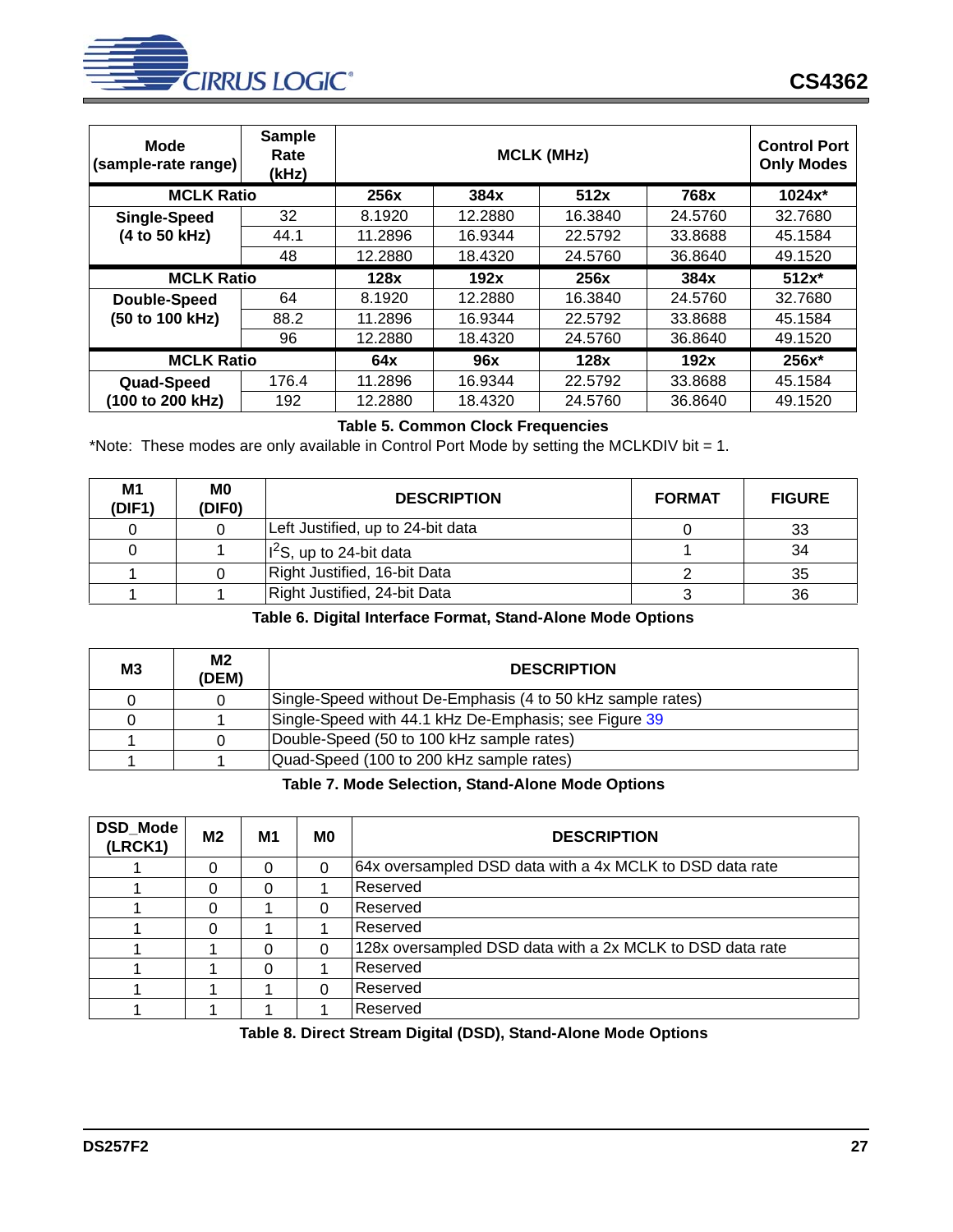

# <span id="page-27-0"></span>**6. APPLICATIONS**

## <span id="page-27-1"></span>**6.1 Grounding and Power Supply Decoupling**

As with any high resolution converter, the CS4362 requires careful attention to power supply and grounding arrangements to optimize performance. [Figures 5](#page-12-1) and [6](#page-13-0) show the recommended power arrangement with VA, VD, VLS and VLC connected to clean supplies. Decoupling capacitors should be located as close to the device package as possible. If desired, all supply pins may be connected to the same supply, but a decoupling capacitor should still be placed on each supply pin (see [Characteristics and Specifications](#page-4-0) for recommended voltages).

### <span id="page-27-2"></span>**6.2 PCM Mode Select**

The CS4362 operates in one of three PCM oversampling modes based on the input sample rate. Mode selection is determined by the M3 and M2 pins in Stand-Alone Mode or the FM bits in Control Port Mode. Single-Speed Mode supports input sample rates up to 50 kHz and uses a 128x oversampling ratio. Double-Speed Mode supports input sample rates up to 100 kHz and uses an oversampling ratio of 64x. Quad-Speed Mode supports input sample rates up to 200 kHz and uses an oversampling ratio of 32x. The PCM digital interface format is determined by the M1 and M0 pins in Stand-Alone Mode or the DIF bits in Control Port Mode.

In Stand-Alone Mode, the states of these pins are continually scanned for any changes; however, the mode should only be changed while the device is in reset (RST pin low) to ensure proper switching from one mode to another.

#### <span id="page-27-3"></span>**6.3 Recommended Power-Up Sequence**

- 1. Hold RST low until the power supply, master, and left/right clocks are stable. In this state, the control port is reset to its default settings and VQ will remain low.
- 2. Bring RST high. The device will remain in a low power state with VQ low and will initiate the Stand-Alone power-up sequence. The control port will be accessible at this time. If Control Port operation is desired, write the CPEN bit prior to the completion of the Stand-Alone power-up sequence, approximately 512 LRCK cycles in Single-Speed Mode (1024 LRCK cycles in Double-Speed Mode, and 2048 LRCK cycles in Quad-Speed Mode). Writing this bit will halt the Stand-Alone power-up sequence and initialize the control port to its default settings. The desired register settings can be loaded while keeping the PDN bit set to 1.
- 3. If Control Port Mode is selected via the CPEN bit, set the RMP\_UP and RMP\_DN bits in registers 03h and 04h to 1, set the format and mode control bits to the desired settings, and then set the PDN bit to 0 which will initiate the power-up sequence.

#### <span id="page-27-4"></span>**6.4 Analog Output and Filtering**

The application note "Design Notes for a 2-Pole Filter with Differential Input" discusses the second-order Butterworth filter and differential to single-ended converter which was implemented on the CS4362 evaluation board, CDB4362, as seen in [Figure 42.](#page-38-2) The CS4362 does not include phase or amplitude compensation for an external filter. Therefore, the DAC system phase and amplitude response will be dependent on the external analog circuitry.

#### <span id="page-27-5"></span>**6.5 Interpolation Filter**

To accommodate the increasingly complex requirements of digital audio systems, the CS4362 incorporates selectable interpolation filters for each mode of operation. A "fast" and a "slow" roll-off filter is available in each of Single-, Double-, and Quad-Speed Modes. These filters have been designed to accommodate a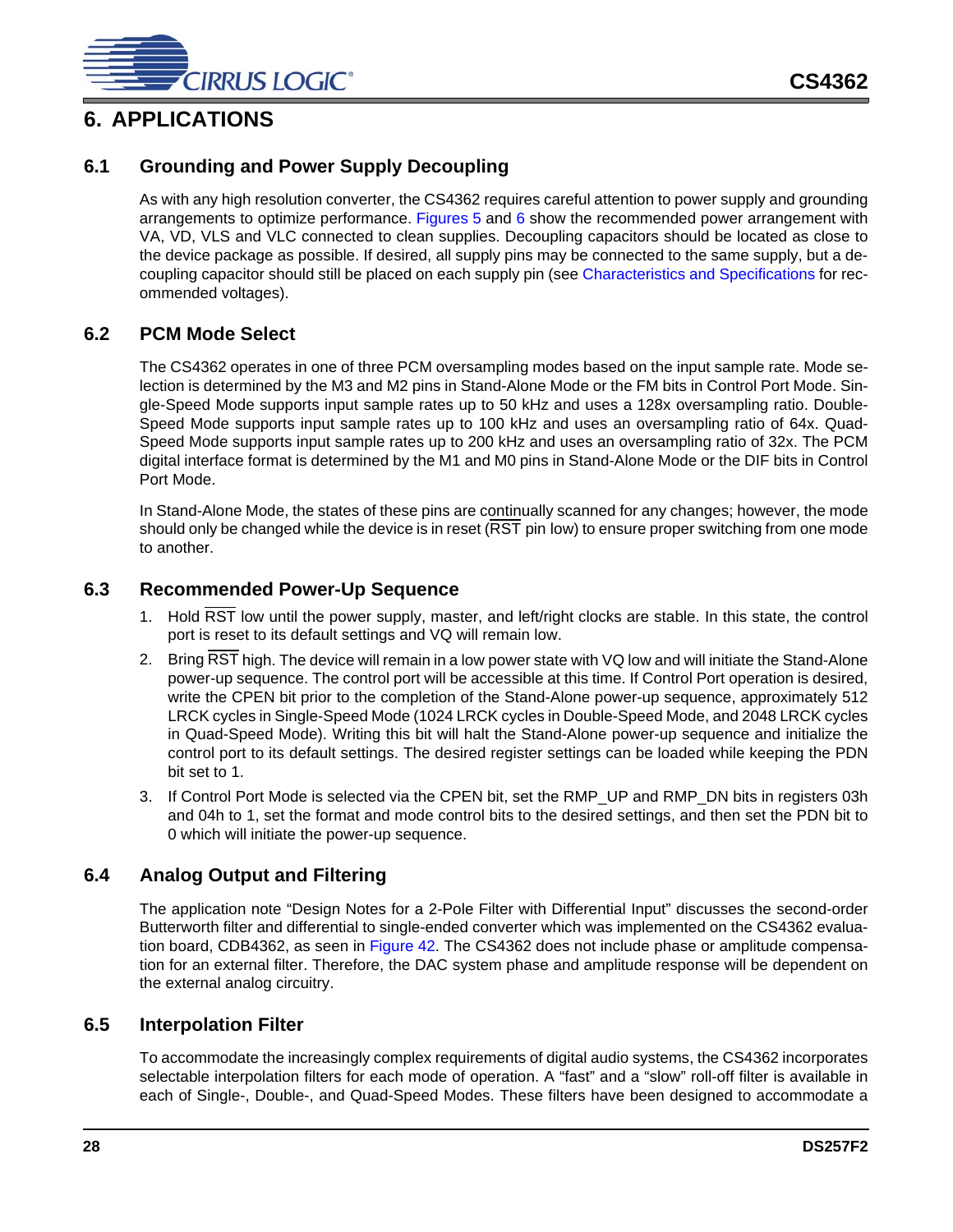

variety of musical tastes and styles. The FILT\_SEL bit is used to select which filter is used (see the control port section for more details).

When in Stand-Alone Mode, only the "fast" roll-off filter is available.

Filter specifications can be found in [Section 1](#page-4-0), and filter response plots can be found in [Figures 9](#page-32-0) to [32.](#page-35-5)

# <span id="page-28-0"></span>**6.6 Clock Source Selection**

The CS4362 has two serial clock and two left/right clock inputs. The SDINxCLK bits in the control port allow the user to set which SCLK/LRCK pair is used to latch the data for each SDINx pin. The clocks applied to LRCK1 and LRCK2 must be derived from the same MCLK and must be exact frequency multiples of each other as specified in the ["Switching Characteristics" on page 9.](#page-8-0) When using both SCLK1/LRCK1 and SCLK2/LRCK2, if either SCLK/LRCK pair loses synchronization then both SCLK/LRCK pairs will go through a retime period where the device is re-evaluating clock ratios. During the retime period, all DAC pairs are temporarily inactive, outputs are muted, and the mute control pins will go active according to the MUTEC bits.

If unused, SCLK2 and LRCK2 should be tied static low and SDINx bits should all be set to SCLK1/LRCK1.

In Stand-Alone Mode, all DAC pairs use SCLK1 and LRCK1 for timing and SCLK2/LRCK2 should be tied to ground.

## <span id="page-28-1"></span>**6.7 Using DSD Mode**

In Stand-Alone Mode, DSD operation is selected by holding DSD\_EN(LRCK1) high and applying the DSD data and clocks to the appropriate pins. The M2:0 pins set the expected DSD rate and MCLK ratio.

In Control-Port Mode, the FM bits set the device into DSD Mode (DSD\_EN pin is not required to be held high). The DIF register then controls the expected DSD rate and MCLK ratio. To access the full range of DSD clocking modes (other than 64x DSD 4x MCLK and 128x DSD 2x MCLK), the following additional register sequence needs to be written:

99h to register 00h 80h to register 1Ah 00h to register 00h

When exiting DSD Mode the following additional sequence needs to be written:

99h to register 00h 00h to register 1Ah 00h to register 00h

During DSD operation, the PCM related pins should either be tied low or remain active with clocks (except LRCK1 in Stand-Alone Mode). When the DSD related pins are not being used, they should either be tied static low or remain active with clocks (except M3 in Stand-Alone Mode).

## <span id="page-28-2"></span>**6.8 Recommended Procedure for Switching Operational Modes**

For systems where the absolute minimum in clicks and pops is required, it is recommended that the MUTE bits are set prior to changing significant DAC functions (such as changing sample rates or clock sources). The mute bits may then be released after clocks have settled and the proper CS4362 modes have been set.

It is required that the CS4362 be held in reset if the minimum high/low time specs of MCLK can not be met during clock source changes.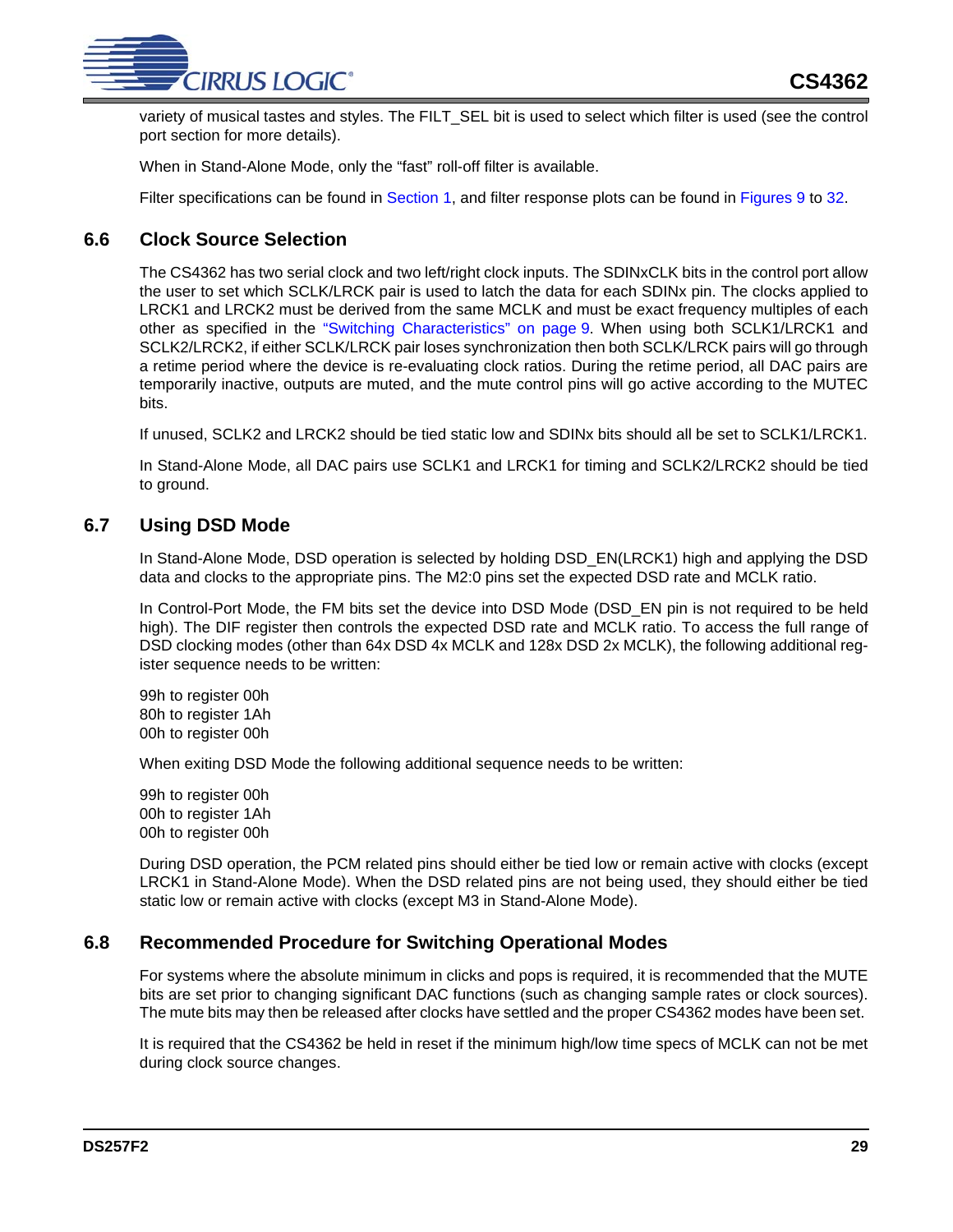

# <span id="page-29-0"></span>**7. CONTROL PORT INTERFACE**

The control port is used to load all the internal settings. The operation of the control port may be completely asynchronous with the audio sample rate. However, to avoid potential interference problems, the control port pins should remain static if no operation is required.

The CS4362 has MAP auto increment capability, enabled by the INCR bit in the MAP register, which is the MSB. If INCR is 0, then the MAP will stay constant for successive writes. If INCR is set to 1, then MAP will auto increment after each byte is written from register 01h to 08h and then from 09h and 11h, allowing block reads or writes of successive registers in two separate sections (the counter will not auto-increment to register 09h from register 08h).

# <span id="page-29-1"></span>**7.1 Enabling the Control Port**

On the CS4362 the control port pins are shared with stand-alone configuration pins. To enable the control port, the user must set the CPEN bit. This is done by performing a I²C or SPI write. Once the control port is enabled, these pins are dedicated to control port functionality.

To prevent audible artifacts the CPEN bit (see [Section 4.1.1\)](#page-15-2) should be set prior to the completion of the Stand-Alone power-up sequence, approximately 1024 LRCK cycles. Writing this bit will halt the Stand-Alone power-up sequence and initialize the control port to its default settings. Note, the CP\_EN bit can be set any time after RST goes high; however, setting this bit after the Stand-Alone power-up sequence has completed can cause audible artifacts.

### <span id="page-29-2"></span>**7.2 Format Selection**

The control port has 2 formats: SPI and I<sup>2</sup>C, with the CS4362 operating as a slave device.

If I<sup>2</sup>C operation is desired, AD0/CS should be tied to VLC or GND. If the CS4362 ever detects a high to low transition on AD0/CS after power-up and after the control port is activated, SPI format will be selected.

#### <span id="page-29-3"></span>**7.3 I²C Format**

In I<sup>2</sup>C Format, SDA is a bidirectional data line. Data is clocked into and out of the part by the clock, SCL, with a clock to data relationship as shown in Figure [Figure 7.](#page-30-0) The receiving device should send an acknowledge (ACK) after each byte received. There is no CS pin. Pin AD0 forms the partial chip address and should be tied to VLC or GND as required. The upper 6 bits of the 7 bit address field must be 001100.

**Note:** MCLK is required during all I<sup>2</sup>C transactions. Please see ["References" on page 40](#page-39-1) to obtain additional information on the I<sup>2</sup>C Bus specification or visit<http://www.semiconductors.philips.com>.

## <span id="page-29-4"></span>*7.3.1 Writing in I²C Format*

To communicate with the CS4362, initiate a START condition of the bus. Next, send the chip address. The eighth bit of the address byte is the R/W bit (low for a write). The next byte is the Memory Address Pointer, MAP, which selects the register to be read or written. The MAP is then followed by the data to be written. To write multiple registers, continue providing a clock and data, waiting for the CS4362 to acknowledge between each byte. To end the transaction, send a STOP condition.

## <span id="page-29-5"></span>*7.3.2 Reading in I²C Format*

To communicate with the CS4362, initiate a START condition of the bus. Next, send the chip address. The eighth bit of the address byte is the R/W bit (high for a read). The contents of the register pointed to by the MAP will be output after the chip address. To read multiple registers, continue providing a clock and issue an ACK after each byte. To end the transaction, send a STOP condition.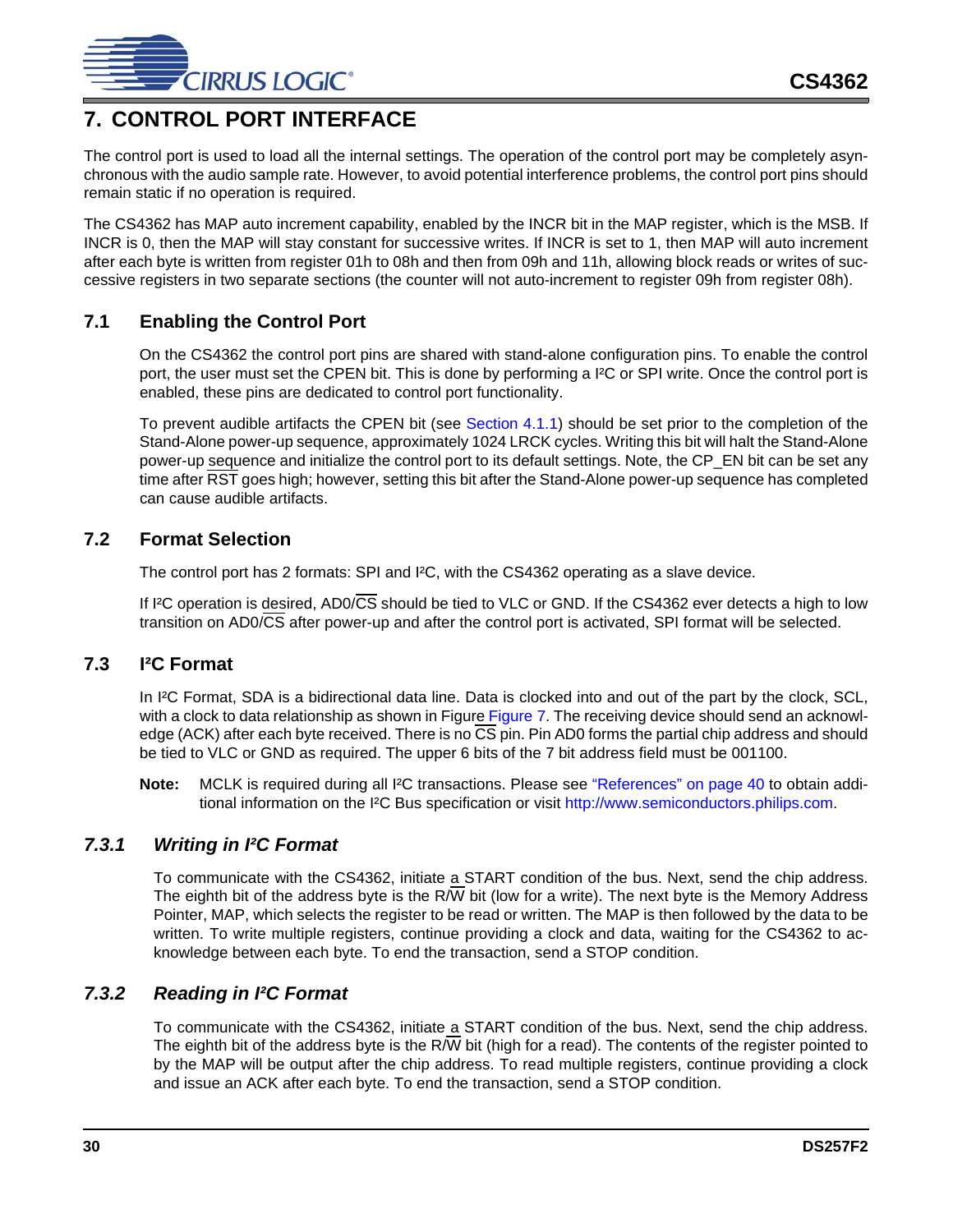

### <span id="page-30-2"></span>**7.4 SPI Format**

In SPI format, CS is the CS4362 chip select signal, CCLK is the control port bit clock, CDIN is the input data line from the microcontroller and the chip address is 0011000. CS, CCLK and CDIN are all inputs and data is clocked in on the rising edge of CCLK.

**Note:** The CS4362 is write-only when in SPI format.

### <span id="page-30-3"></span>*7.4.1 Writing in SPI*

[Figure 8](#page-30-1) shows the operation of the control port in SPI format. To write to a register, bring  $\overline{CS}$  low. The first 7 bits on CDIN form the chip address and must be 0011000. The eighth bit is a read/write indicator (R/W), which must be low to write. The next 8 bits form the Memory Address Pointer (MAP), which is set to the address of the register that is to be updated. The next 8 bits are the data which will be placed into register designated by the MAP. To write multiple registers, keep CS low and continue providing clocks on CCLK. End the read transaction by setting CS high.



<span id="page-30-0"></span>N ote: If operation is a w rite, this byte contains the M em ory A ddress P ointer, M A P. **Figure 7. Control Port Timing, I²C Format**



<span id="page-30-1"></span>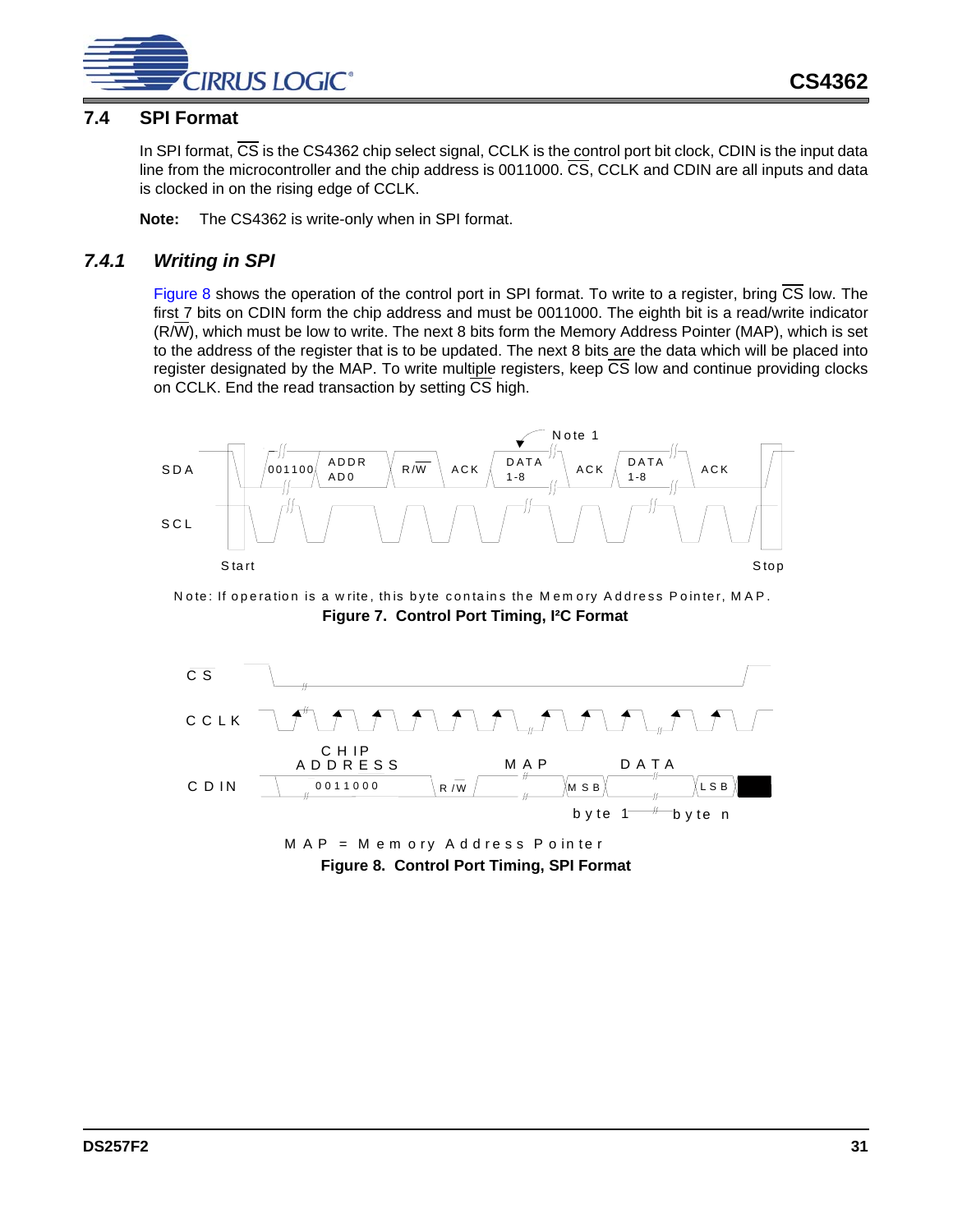

# <span id="page-31-0"></span>**7.5 Memory Address Pointer (MAP)**

| <b>INCR</b> | eserved? | Reserved | MAP4 | MAP3 | MAP <sup>∽</sup> | MAP1 | MAP <sub>0</sub> |
|-------------|----------|----------|------|------|------------------|------|------------------|
|             |          |          |      |      |                  |      |                  |

# <span id="page-31-1"></span>*7.5.1 INCR (Auto Map Increment Enable)*

Default =  $'0'$ 

0 - Disabled

1 - Enabled

**Note:** When Auto Map Increment is enabled, the register must be written it two separate blocks: from register 01h to 08h and then from 09h and 11h. The counter will not auto-increment to register 09h from register 08h

# <span id="page-31-2"></span>*7.5.2 MAP4-0 (Memory Address Pointer)*

Default = '00000'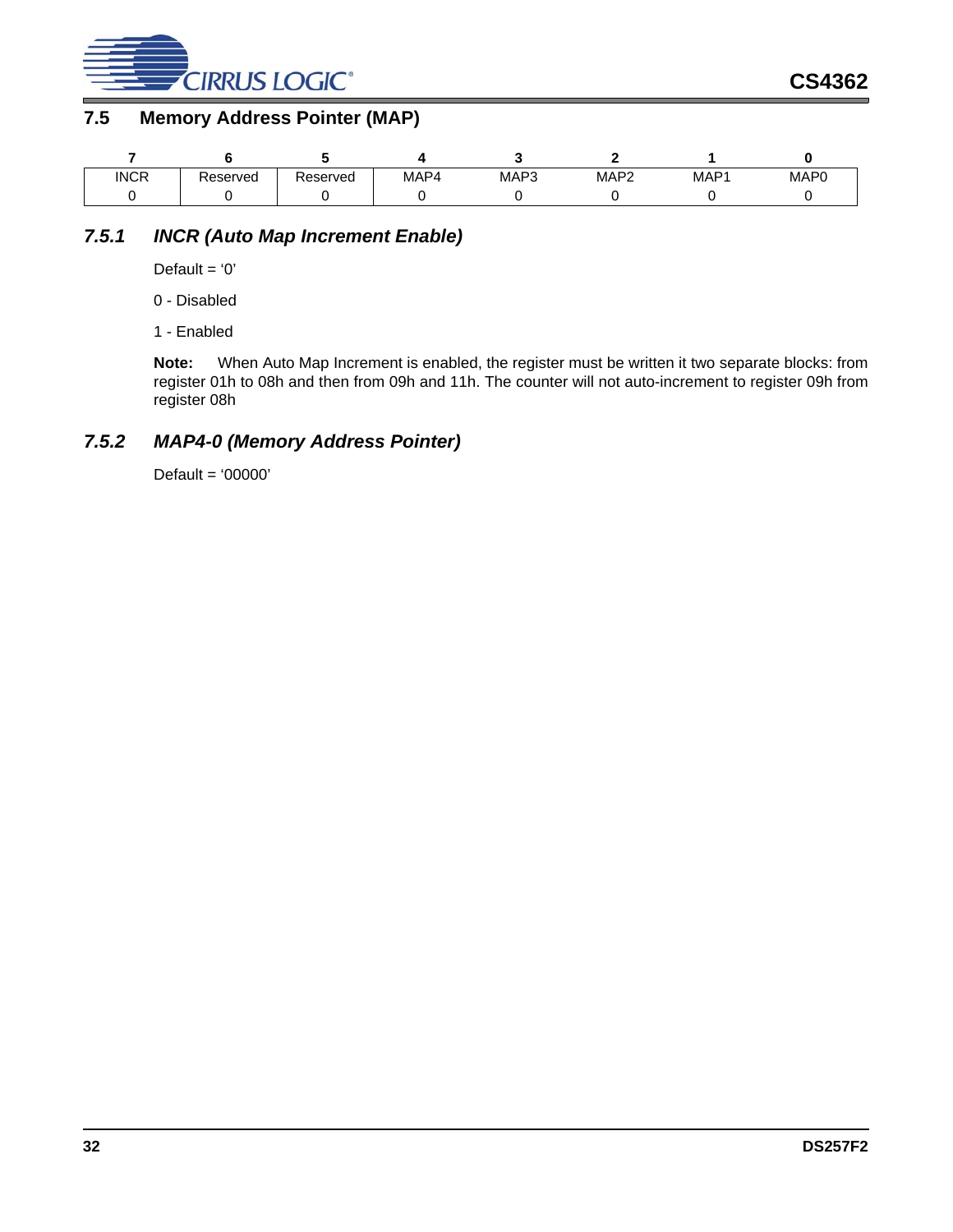

# <span id="page-32-6"></span>**8. FILTER PLOTS**





<span id="page-32-2"></span>**Figure 11. Single-Speed (fast) Transition Band (detail)** 



<span id="page-32-4"></span>**Figure 13. Single-Speed (slow) Stopband Rejection Figure 14. Single-Speed (slow) Transition Band**



<span id="page-32-0"></span>Figure 9. Single-Speed (fast) Stopband Rejection Figure 10. Single-Speed (fast) Transition Band

<span id="page-32-1"></span>

<span id="page-32-3"></span>**Figure 12. Single-Speed (fast) Passband Ripple**



<span id="page-32-5"></span>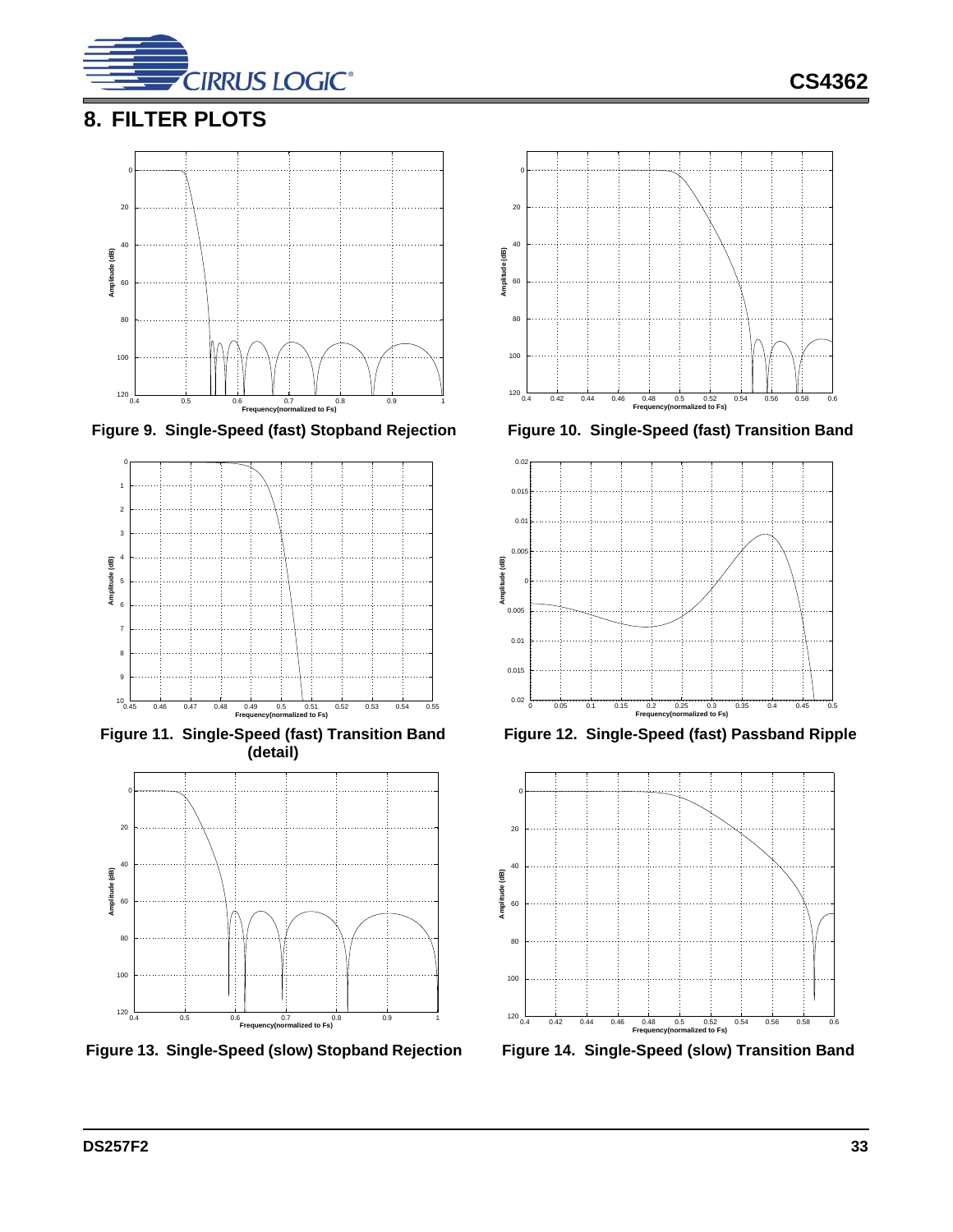



<span id="page-33-0"></span>**(detail)**



<span id="page-33-2"></span>**Figure 17. Double-Speed (fast) Stopband Rejection Figure 18. Double-Speed (fast) Transition Band**

<span id="page-33-4"></span>



<span id="page-33-1"></span>**Figure 16. Single-Speed (slow) Passband Ripple**



<span id="page-33-3"></span>

<span id="page-33-5"></span>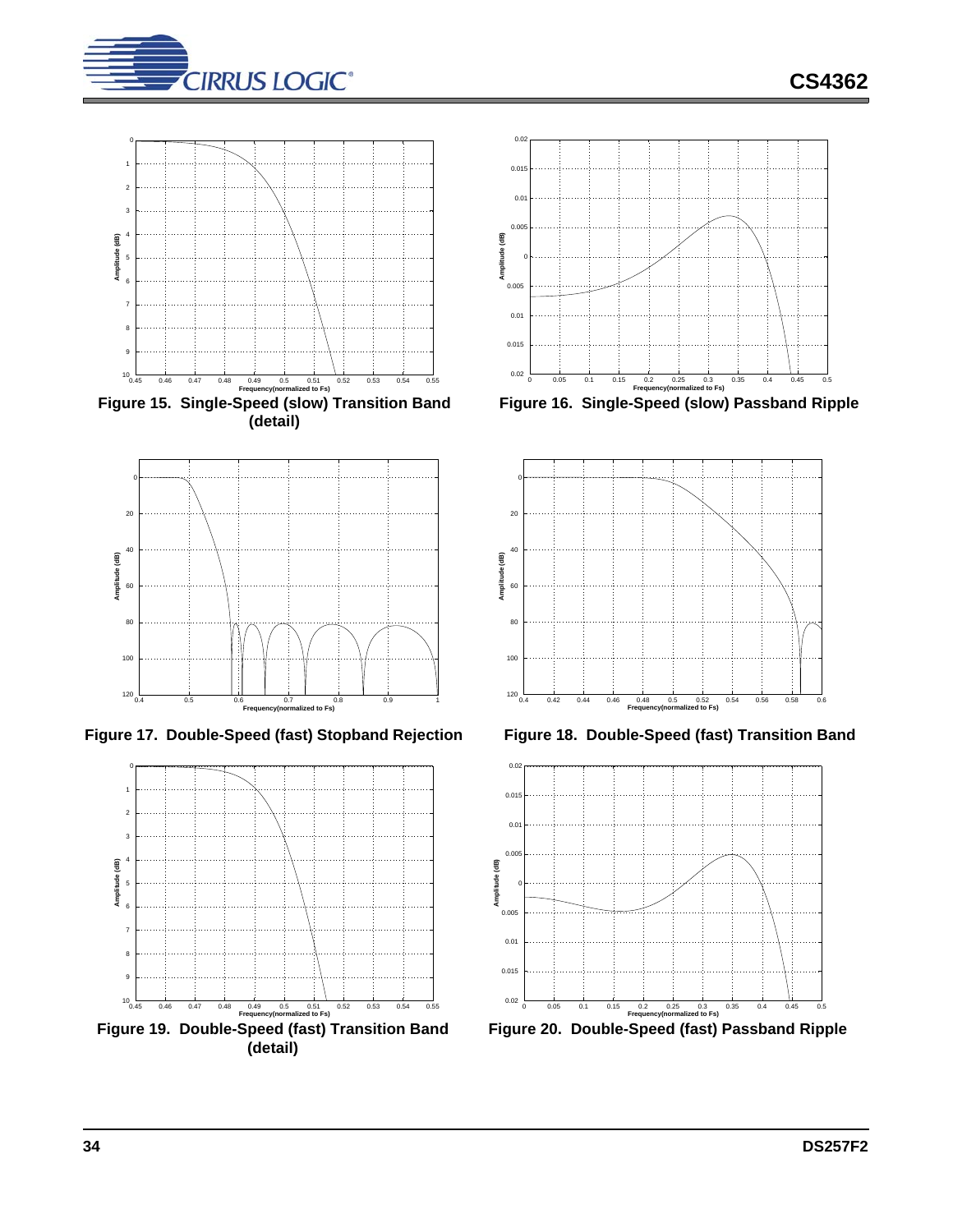



<span id="page-34-0"></span>



<span id="page-34-2"></span>**Figure 23. Double-Speed (slow) Transition Band (detail)**



<span id="page-34-4"></span>**Figure 25. Quad-Speed (fast) Stopband Rejection Figure 26. Quad-Speed (fast) Transition Band**



<span id="page-34-1"></span>



<span id="page-34-3"></span>**Figure 24. Double-Speed (slow) Passband Ripple**



<span id="page-34-5"></span>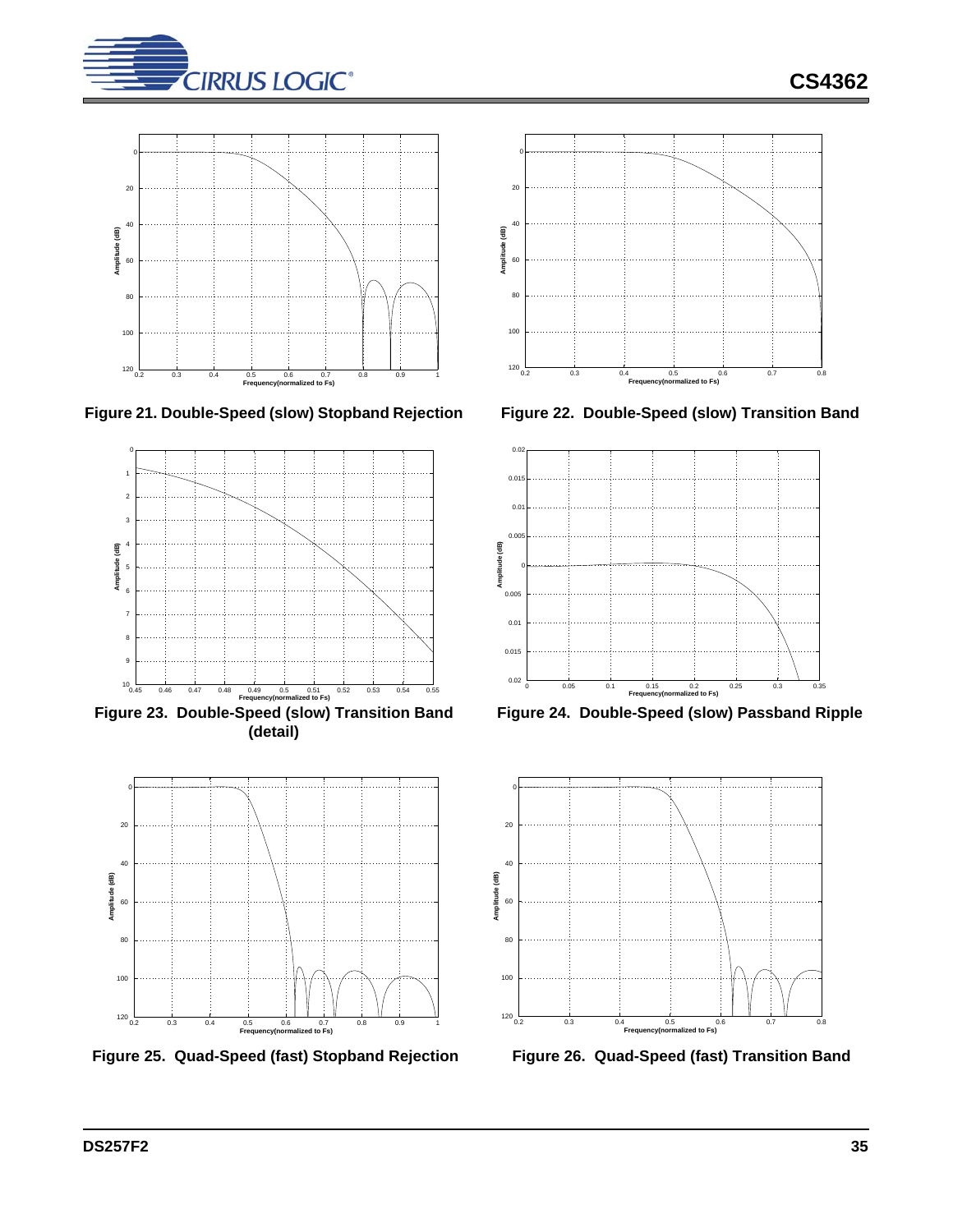

**CS4362**





<span id="page-35-2"></span>**Figure 29. Quad-Speed (slow) Stopband Rejection Figure 30. Quad-Speed (slow) Transition Band**



<span id="page-35-4"></span>**Figure 31. Quad-Speed (slow) Transition Band (detail)**



<span id="page-35-0"></span>**Figure 27. Quad-Speed (fast) Transition Band Figure 28. Quad-Speed (fast) Passband Ripple**

<span id="page-35-1"></span>

<span id="page-35-3"></span>



<span id="page-35-5"></span>**Figure 32. Quad-Speed (slow) Passband Ripple**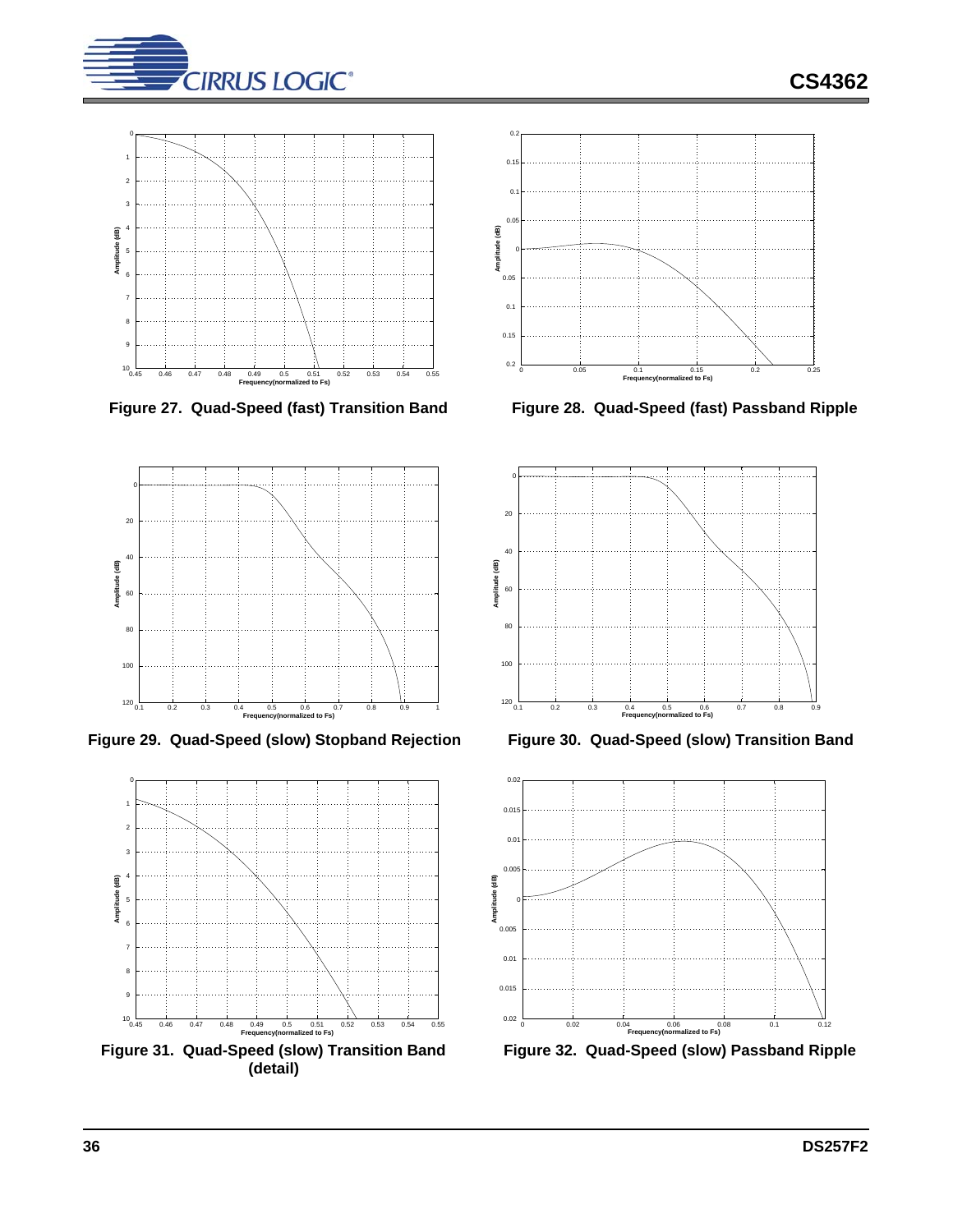

# <span id="page-36-0"></span>**9. DIAGRAMS**



**Figure 33. Format 0 - Left Justified up to 24-bit Data**

<span id="page-36-1"></span>

<span id="page-36-2"></span>

**Figure 35. Format 2 - Right Justified 16-bit Data**

<span id="page-36-4"></span><span id="page-36-3"></span>

**Figure 36. Format 3 - Right Justified 24-bit Data**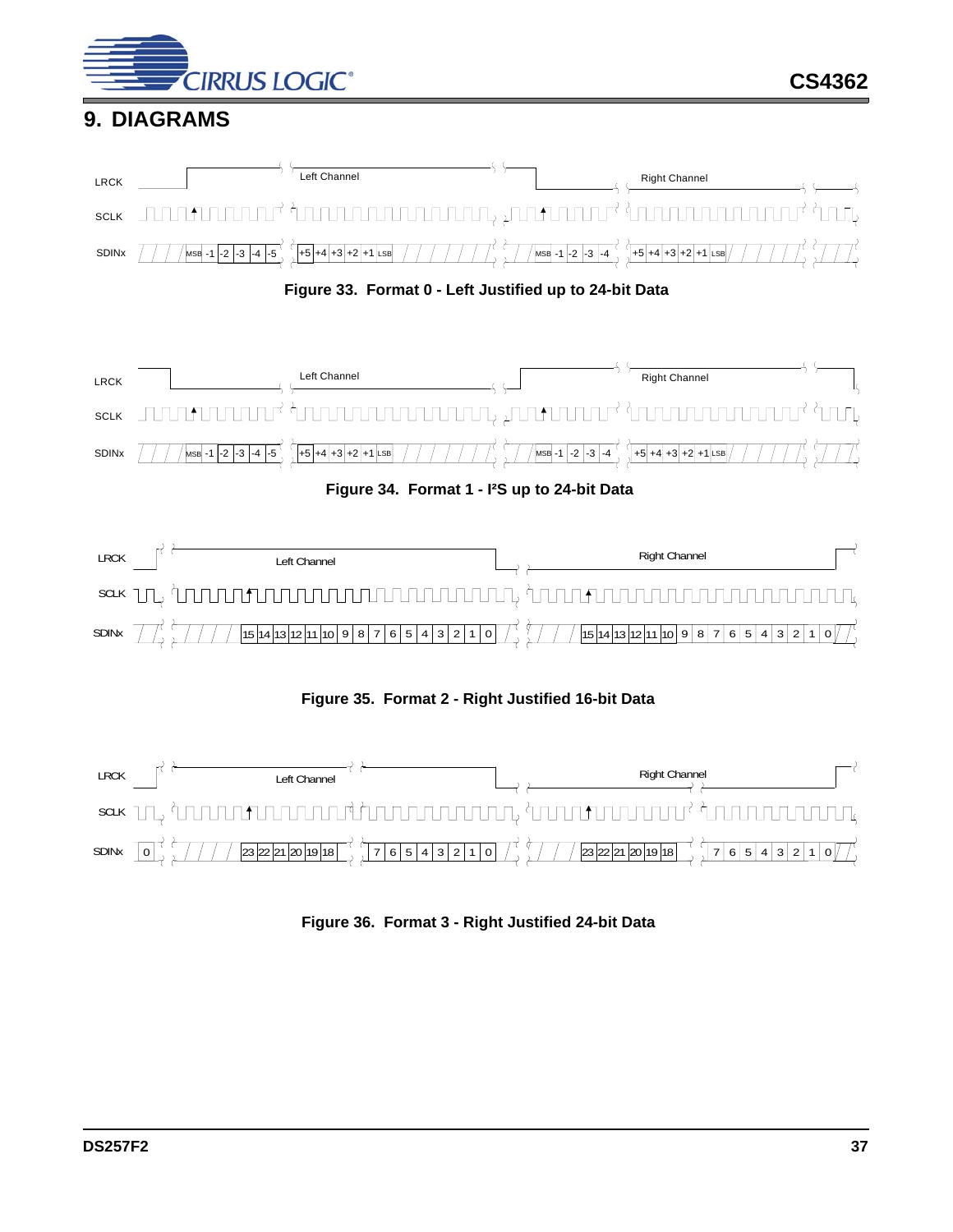





<span id="page-37-1"></span><span id="page-37-0"></span>

**Figure 38. Format 5 - Right Justified 18-bit Data**



<span id="page-37-2"></span>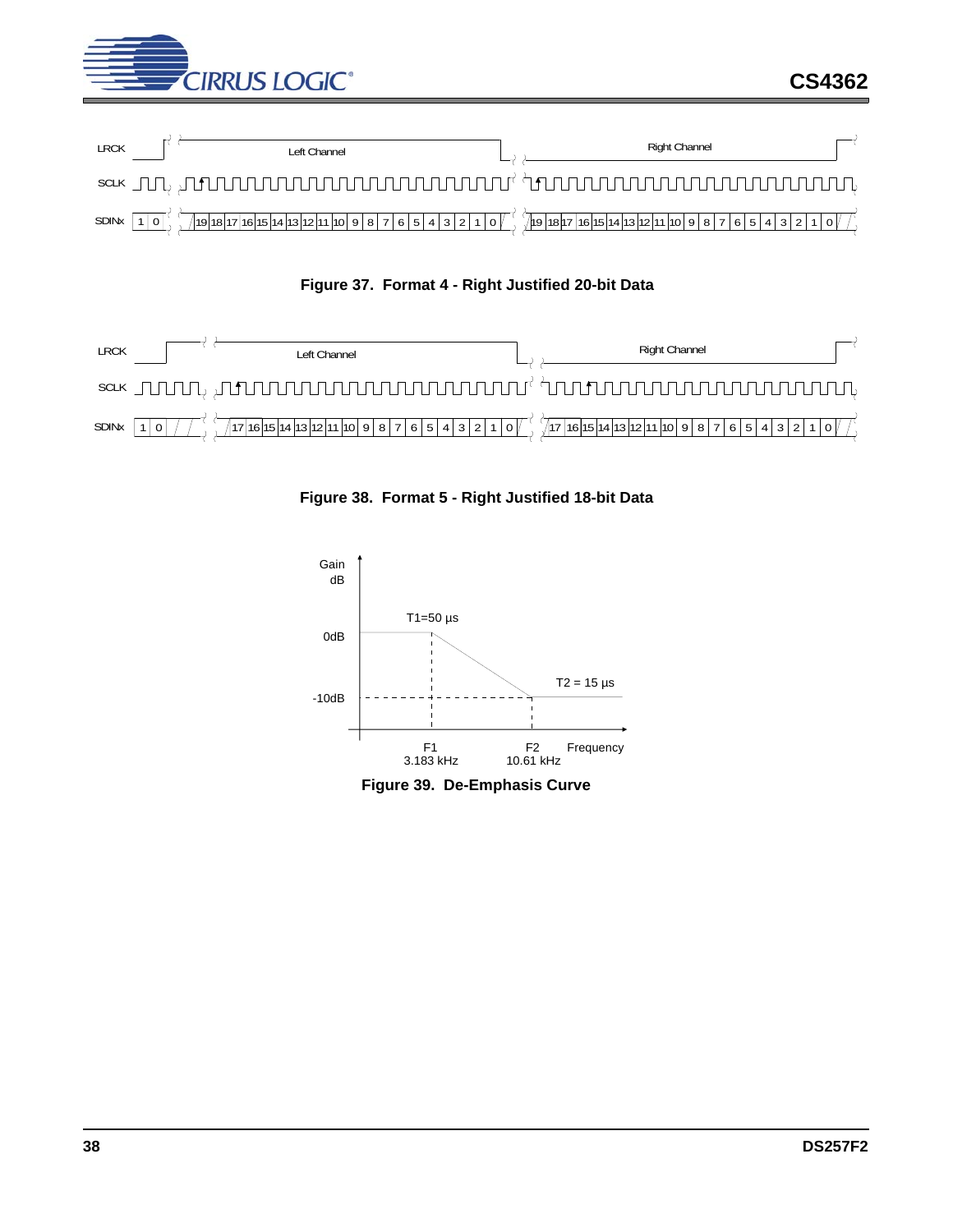



**Figure 40. Channel Pair Routing Diagram (x = Channel Pair 1, 2, or 3)**

<span id="page-38-0"></span>

**Figure 41. ATAPI Block Diagram (x = channel pair 1, 2, or 3)**

<span id="page-38-1"></span>

<span id="page-38-2"></span>**Figure 42. Recommended Output Filter**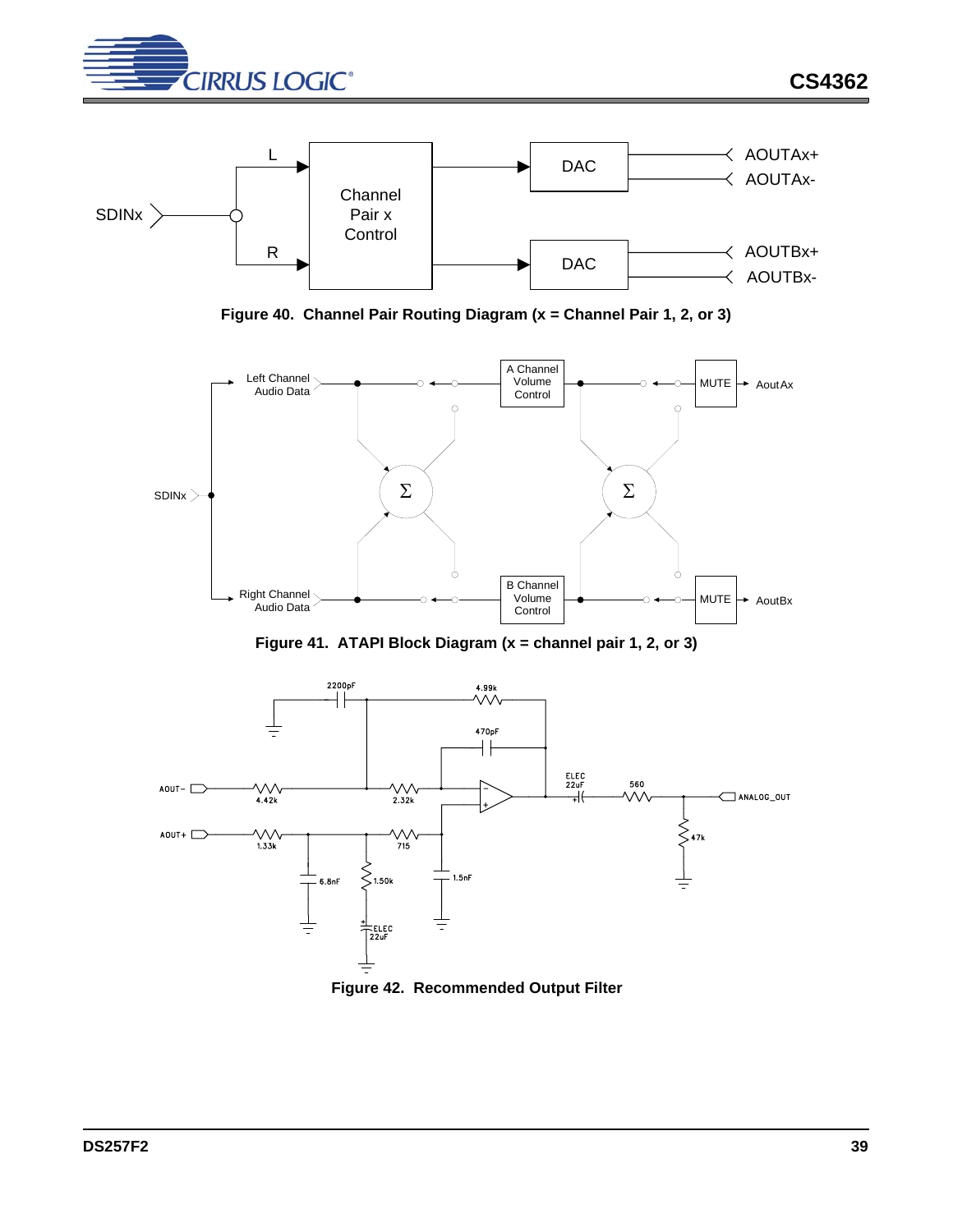

# <span id="page-39-0"></span>**10.PARAMETER DEFINITIONS**

#### **Total Harmonic Distortion + Noise (THD+N)**

The ratio of the rms value of the signal to the rms sum of all other spectral components over the specified bandwidth (typically 10 Hz to 20 kHz), including distortion components. Expressed in decibels.

#### **Dynamic Range**

The ratio of the full-scale rms value of the signal to the rms sum of all other spectral components over the specified bandwidth. Dynamic range is a signal-to-noise measurement over the specified bandwidth made with a -60 dBFS signal. 60 dB is then added to the resulting measurement to refer the measurement to full scale. This technique ensures that the distortion components are below the noise level and do not effect the measurement. This measurement technique has been accepted by the Audio Engineering Society, AES17- 1991, and the Electronic Industries Association of Japan, EIAJ CP-307.

#### **Interchannel Isolation**

A measure of crosstalk between the left and right channels. Measured for each channel at the converter's output with all zeros to the input under test and a full-scale signal applied to the other channel. Units in decibels.

#### **Interchannel Gain Mismatch**

The gain difference between left and right channels. Units in decibels.

#### **Gain Error**

The deviation from the nominal full scale analog output for a full scale digital input.

#### **Gain Drift**

The change in gain value with temperature. Units in ppm/°C.

# <span id="page-39-1"></span>**11.REFERENCES**

- 1. *How to Achieve Optimum Performance from Delta-Sigma A/D & D/A Converters* by Steven Harris. Paper presented at the 93rd Convention of the Audio Engineering Society, October 1992.
- 2. CDB4362 Evaluation Board Data Sheet, available at [http:www.cirrus.com.](http:www.cirrus.com)
- 3. *Design Notes for a 2-Pole Filter with Differential Input* by Steven Green. Cirrus Logic Application Note AN48, available at [http:www.cirrus.com.](http:www.cirrus.com)
- 4. *The I²C-Bus Specification: Version 2.0*, Philips Semiconductors, December 1998. <http://www.semiconductors.philips.com>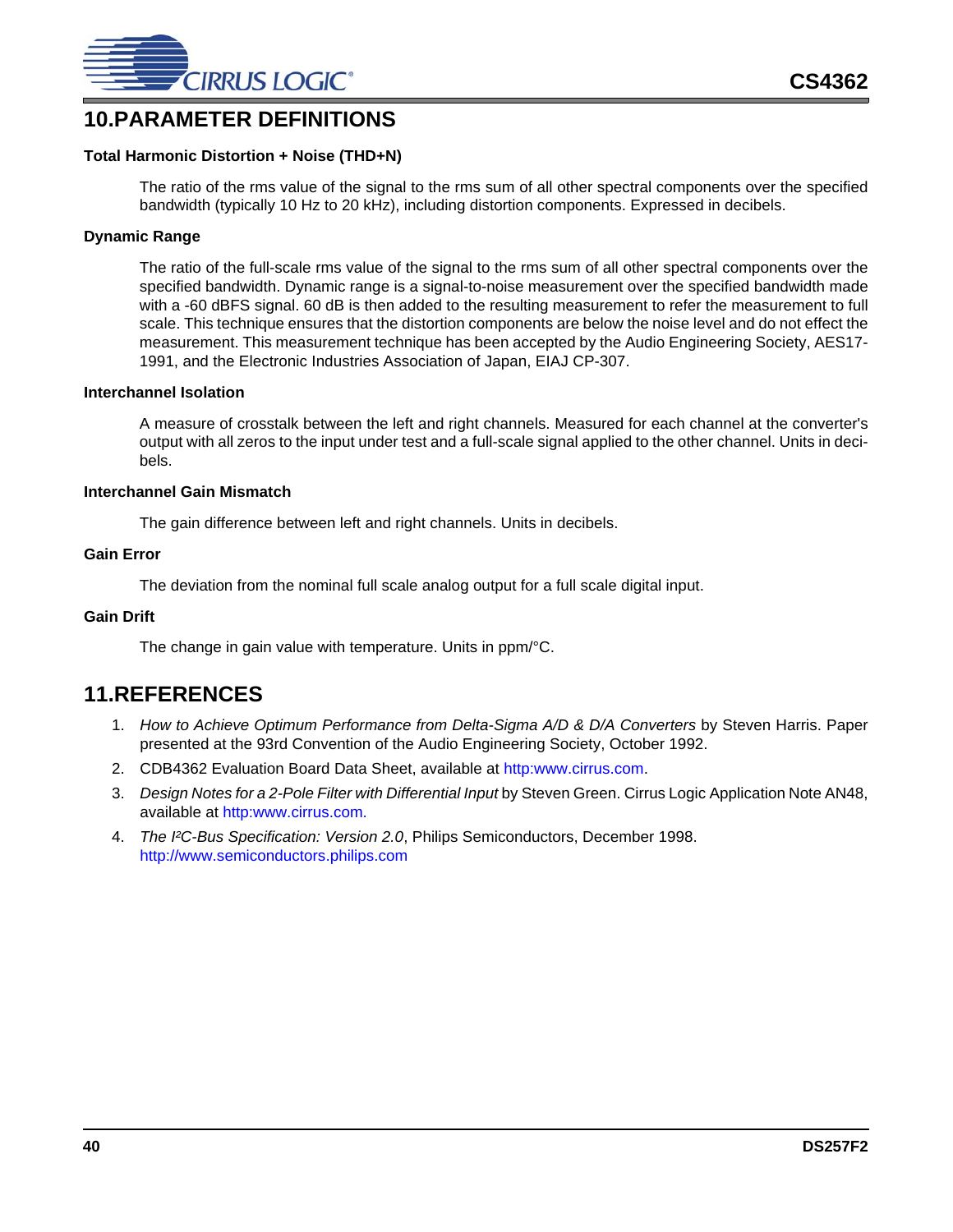

# <span id="page-40-0"></span>**12.PACKAGE DIMENSIONS**



# **48L LQFP PACKAGE DRAWING**

|                |               | <b>INCHES</b> |               |              | <b>MILLIMETERS</b> |              |
|----------------|---------------|---------------|---------------|--------------|--------------------|--------------|
| <b>DIM</b>     | <b>MIN</b>    | <b>NOM</b>    | <b>MAX</b>    | <b>MIN</b>   | <b>NOM</b>         | <b>MAX</b>   |
| A              | $---$         | 0.055         | 0.063         | $---$        | 1.40               | 1.60         |
| A1             | 0.002         | 0.004         | 0.006         | 0.05         | 0.10               | 0.15         |
| B              | 0.007         | 0.009         | 0.011         | 0.17         | 0.22               | 0.27         |
| D              | 0.343         | 0.354         | 0.366         | 8.70         | 9.0 BSC            | 9.30         |
| D <sub>1</sub> | 0.272         | 0.28          | 0.280         | 6.90         | 7.0 BSC            | 7.10         |
| E              | 0.343         | 0.354         | 0.366         | 8.70         | 9.0 BSC            | 9.30         |
| E <sub>1</sub> | 0.272         | 0.28          | 0.280         | 6.90         | 7.0 BSC            | 7.10         |
| $e^*$          | 0.016         | 0.020         | 0.024         | 0.40         | 0.50 BSC           | 0.60         |
|                | 0.018         | 0.24          | 0.030         | 0.45         | 0.60               | 0.75         |
| $\infty$       | $0.000^\circ$ | $4^{\circ}$   | $7.000^\circ$ | $0.00^\circ$ | $4^{\circ}$        | $7.00^\circ$ |

\* Nominal pin pitch is 0.50 mm

Controlling dimension is mm. JEDEC Designation: MS022